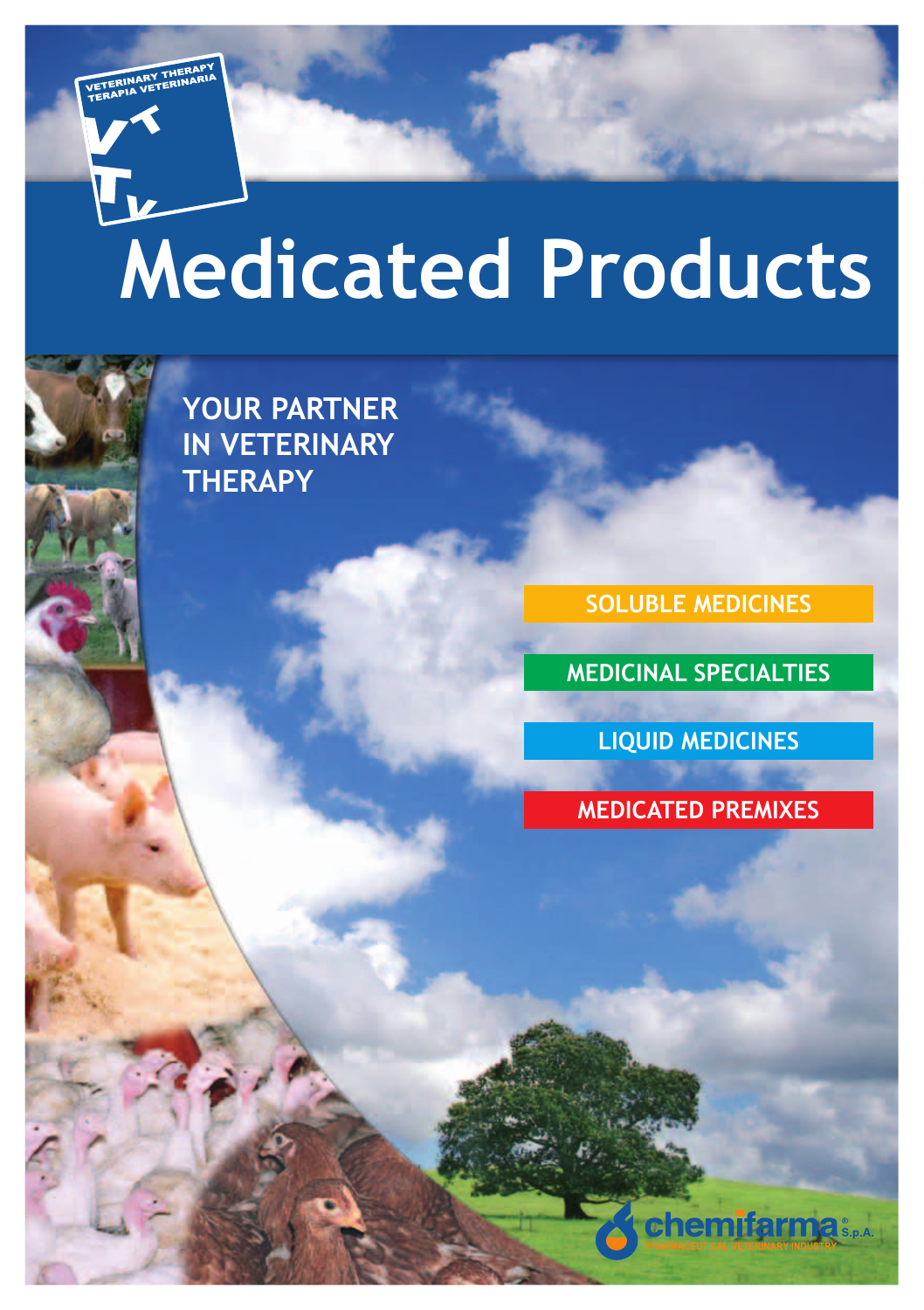**Water soluble powder for veterinary use**

**COMPOSITION:** 1 kg contains: Amoxicillin trihydrate ............ 800 g

**DIRECTIONS FOR USE:** Dissolve thoroughly in drinking water

**ANIMAL SPECIES:** Broilers, turkeys, swine

#### **USE AND DOSES:**

BROILERS, TURKEYS and SWINE: 0,1- 0,2 g/10 kg b.w. per day (8-16 mg of amoxicillin trihydrate/kg b.w. per day)

**emifarma** S.p.A.

#### **TREATMENT PERIOD:**

BROILERS: 3-5 days TURKEYS: 3-5 days SWINE: 3-5 days

# **Amoxifarma**

#### **WITHDRAWAL PERIOD:**

BROILERS: 1 days TURKEYS: 2 days SWINE: 1 days

#### **THERAPEUTIC INDICATIONS:**

Infections sustained by Gram-positive and Gram-negative bacteria sensitive to amoxicillin: colibacillosis, Salmonellosis, Staphylococcosis and Streptococcosis, Red disease and MAM syndrome of swine, infections of the Respiratory tract, gastroenteric tract, urinary tract, genital tract, skin, and joints; clostridiosis by *Clostridium perfringens*.

Packing: 143 g plastic bucket 500 g sachet 1,430 g plastic bucket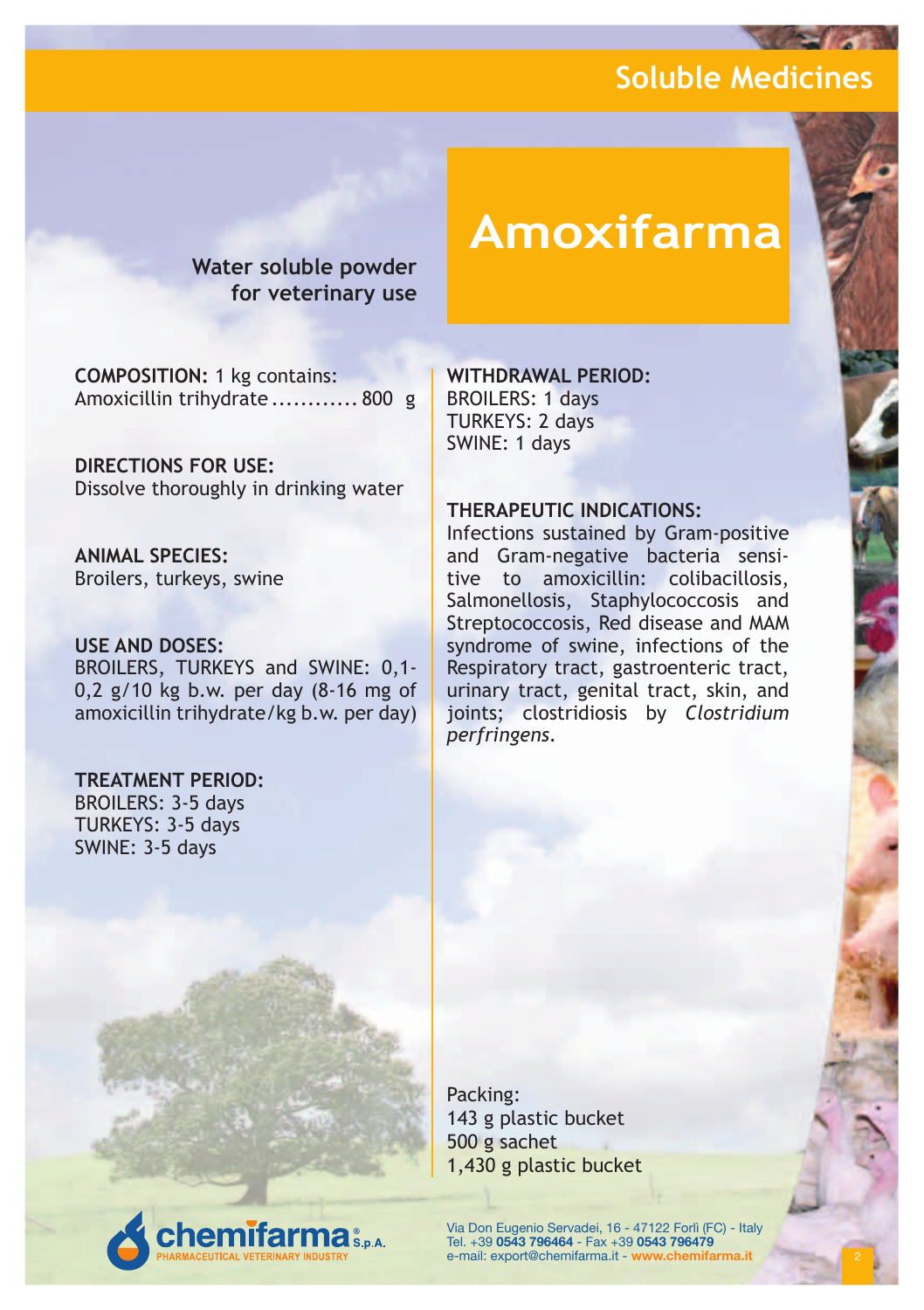**for veterinary use**

# **Clortetraciclina Water soluble powder 20%**

**COMPOSITION:** 1 kg contains: Chlortetracycline ................. 200 g

**DIRECTION FOR USE:** Dissolve thoroughly in drinking water

**ANIMAL SPECIES:** Broilers, layers, swine, sucking calves

#### **USE AND DOSES:** BROILERS: 12,5-25 g/100 kg of body weight (equal to 25-50 mg of chlortetracycline/kg b.w.)

LAYERS: 12,5-25 g/100 kg of body weight (equal to 25-50 mg of chlortetracycline/kg b.w.)

SWINE: 10-25 g/100 kg of body weight (equal to 20-50 mg of chlortetracycline/kg b.w.)

SUCKING CALVES: 12,5-25 g/100 kg of body weight (equal to 25-50 mg of chlortetracycline/kg b.w.)

#### **TREATMENT PERIOD:**

BROILERS: 3-5 days LAYERS: 3-5 days SWINE: 3-5 days SUCKING CALVES: 3-5 days

#### **WITHDRAWAL PERIOD:** BROILERS: 6 days

LAYERS: 5 days (eggs) SWINE: 4 days SUCKING CALVES: 24 days

#### **THERAPEUTIC INDICATIONS:**

BROILERS, LAYERS: Bacterial Diseases of the Respiratory, gastro-intestinal, genital and locomotory tracts, bacterial septicaemia

SWINE: Respiratory and intestinal bacterial Diseases

SUCKING CALVES: Pasteurellosis, infections complicating the viroses of digestive tract, Enzootic Pneumonia

Packing: 1 kg plastic bucket (6x1 carton box) 5 kg bag

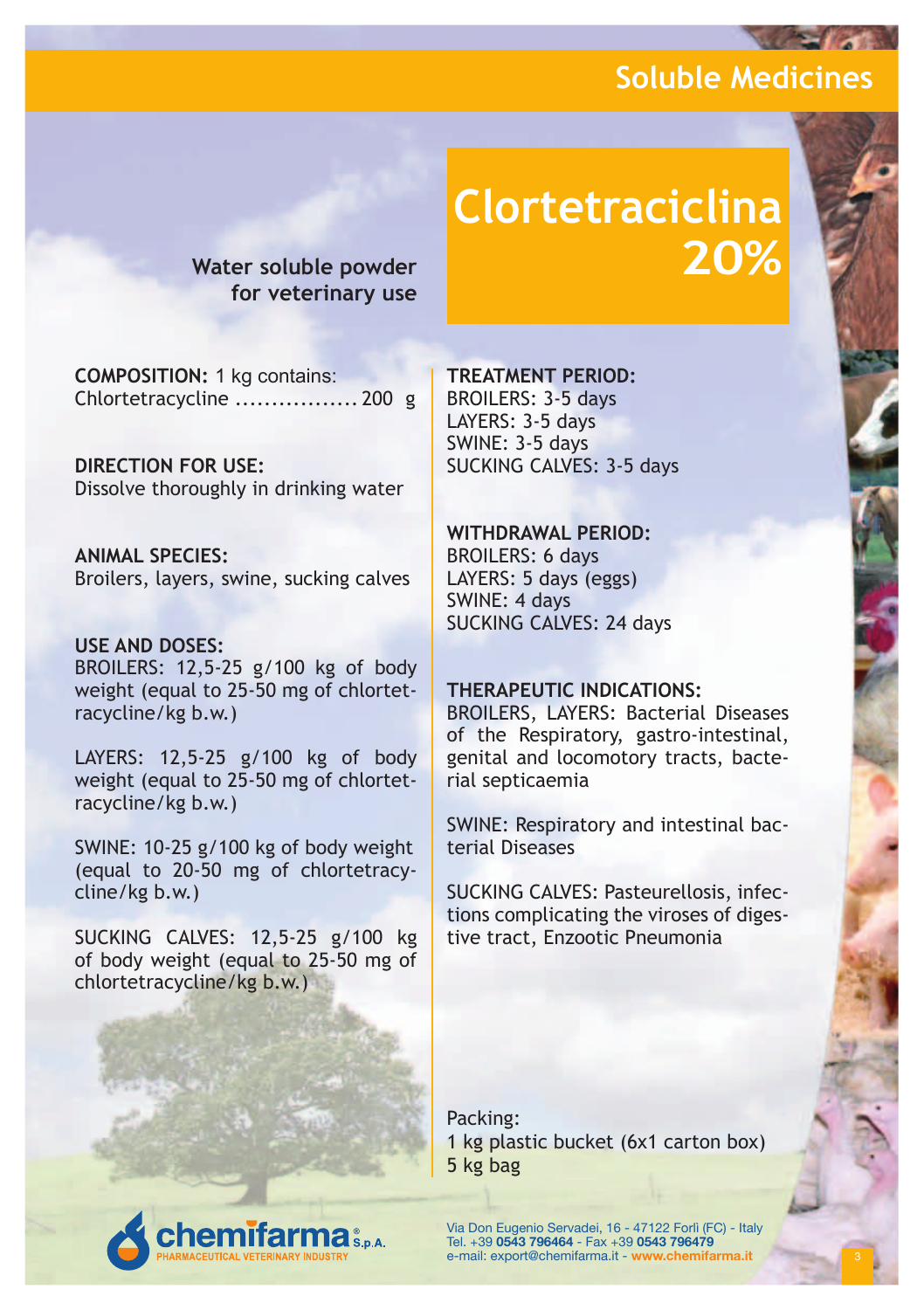# **Colistina solfato**

**12% Water soluble powder for veterinary use**

**COMPOSITION:** 1 kg contains: Colistin sulphate .................. 120 g

**DIRECTIONS FOR USE:** Dissolve thoroughly in drinking water

**ANIMAL SPECIES:** Broilers, turkeys, layers, piglets (up to 35 kg b.w.), SUCKING calves

#### **USE AND DOSES:**

BROILERS, TURKEYS: 4,15-5 g/100 kg of body weight (equal to 5-6 mg of colistin sulphate/kg b.w.)

LAYERS: 4,15-5 g/100 kg of body weight (equal to 5-6 mg of colystin sulphate/kg b.w.)

PIGLETS: 4,15-5 g/100 kg of body weight (equal to 5-6 mg of colistin sulphate/kg b.w.)

SUCKING CALVES: 4,15-5 g/100 kg of body weight (equal to 5-6 mg of colistin sulphate/kg b.w.)

**emifarma** s.s.a.

#### **TREATMENT PERIOD:**

BROILERS TURKEYS: 3-15 days LAYERS: 3-15 days PIGLETS: 3-15 days SUCKING CALVES: 3-15 days

#### **WITHDRAWAL PERIOD:**

BROILERS, TURKEYS: 2 days LAYERS: 5 days (eggs) PIGLETS: 7 days SUCKING CALVES: 7 days

#### **THERAPEUTIC INDICATIONS:**

Bacterial Enteritis due to gramnegative germs *(Salmonella spp, Escherichia coli, Haemophilus, Pasteurella spp, Klebsiella spp, Shigella spp, Pseudomonas, Enterobacter spp e Proteus spp)*

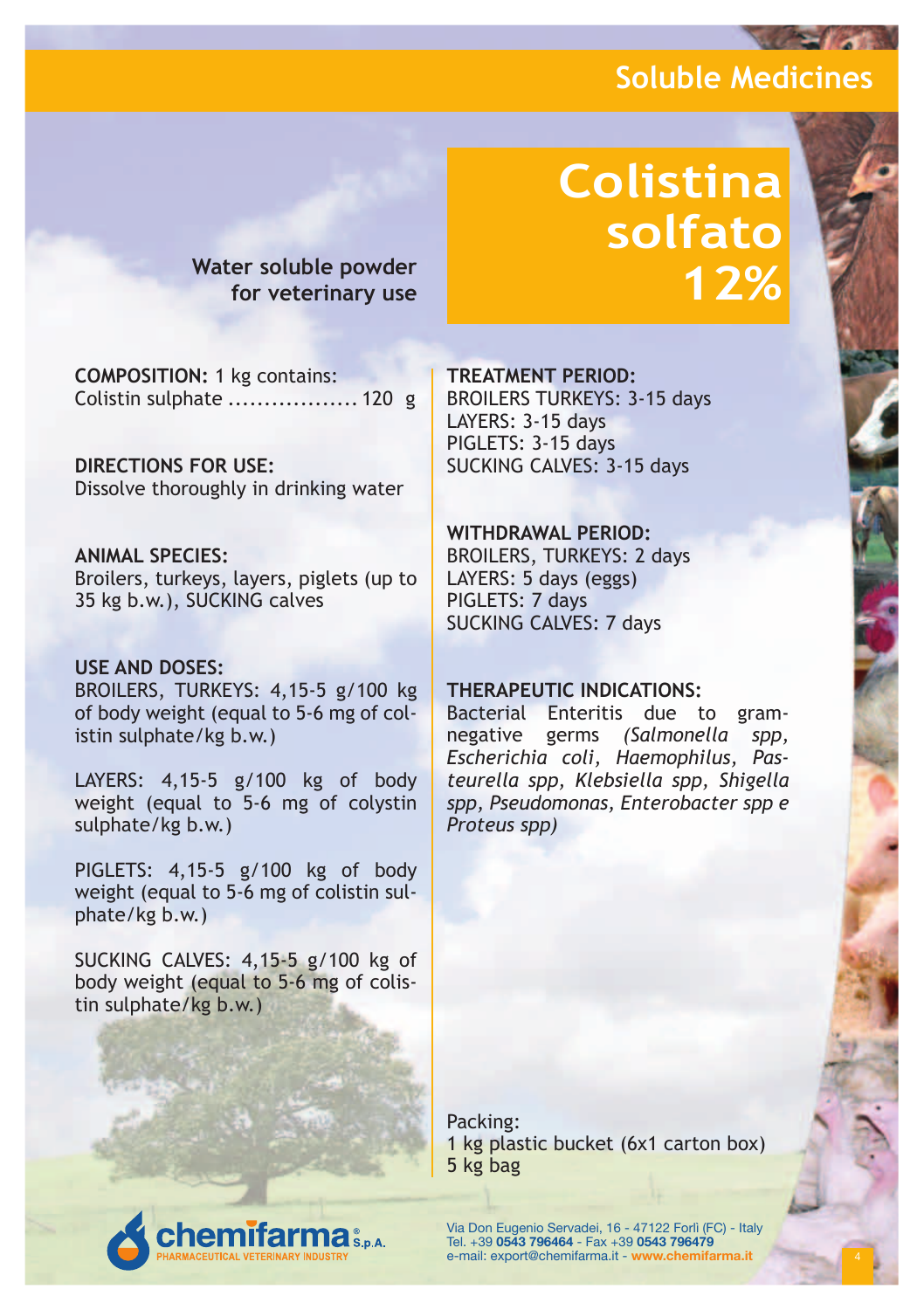**Water soluble powder for veterinary use**

# **Doxiciclina**

**COMPOSITION:** 1 kg contains: Doxycycline ........................ 500 g

**DIRECTION FOR USE:** Dissolve thoroughly in drinking water

**ANIMAL SPECIES:** Broilers, turkeys, swine

#### **USE AND DOSES:**

BROILERS: 4,0 g of product/100 kg b.w. (20 mg of doxycycline/kg b.w.), corresponding to about 15-30 g of product/100 litres of water

TURKEYS: 4,0 g of product/100 kg b.w. (20 mg of doxycycline/kg b.w.), corresponding to about 20-40 g of product/100 litres of water

SWINE: 2,0 g of product/100 kg b.w. (equal to 10 mg of doxycycline/kg b.w.)

**emifarma** 

**TREATMENT PERIOD:**

BROILERS: 3-5 days TURKEYS: 3-5 days SWINE: 3-5 days

#### **WITHDRAWAL PERIOD:**

BROILERS: 6 days TURKEYS: 8 days SWINE: 5 days

#### **THERAPEUTIC INDICATIONS:**

BROILERS,TURKEYS: Chronic Respiratory disease and other Respiratory illnesses, specially produced by *Pasteurella spp, Mycoplasma spp, Haemphilus gallinarum, Bordetella avium*  and *Chlamydia psittaci*

SWINE: Atrophic rhinitis and Respiratory illnesses specially caused by *Actinobacillus spp, Bordetella bronchiseptica, Mycoplasma spp, Pasteurella multocida, Streptococcus suis*

Packing: 50 g sachet (50x1 carton box) 1 kg plastic bucket (6x1 carton box)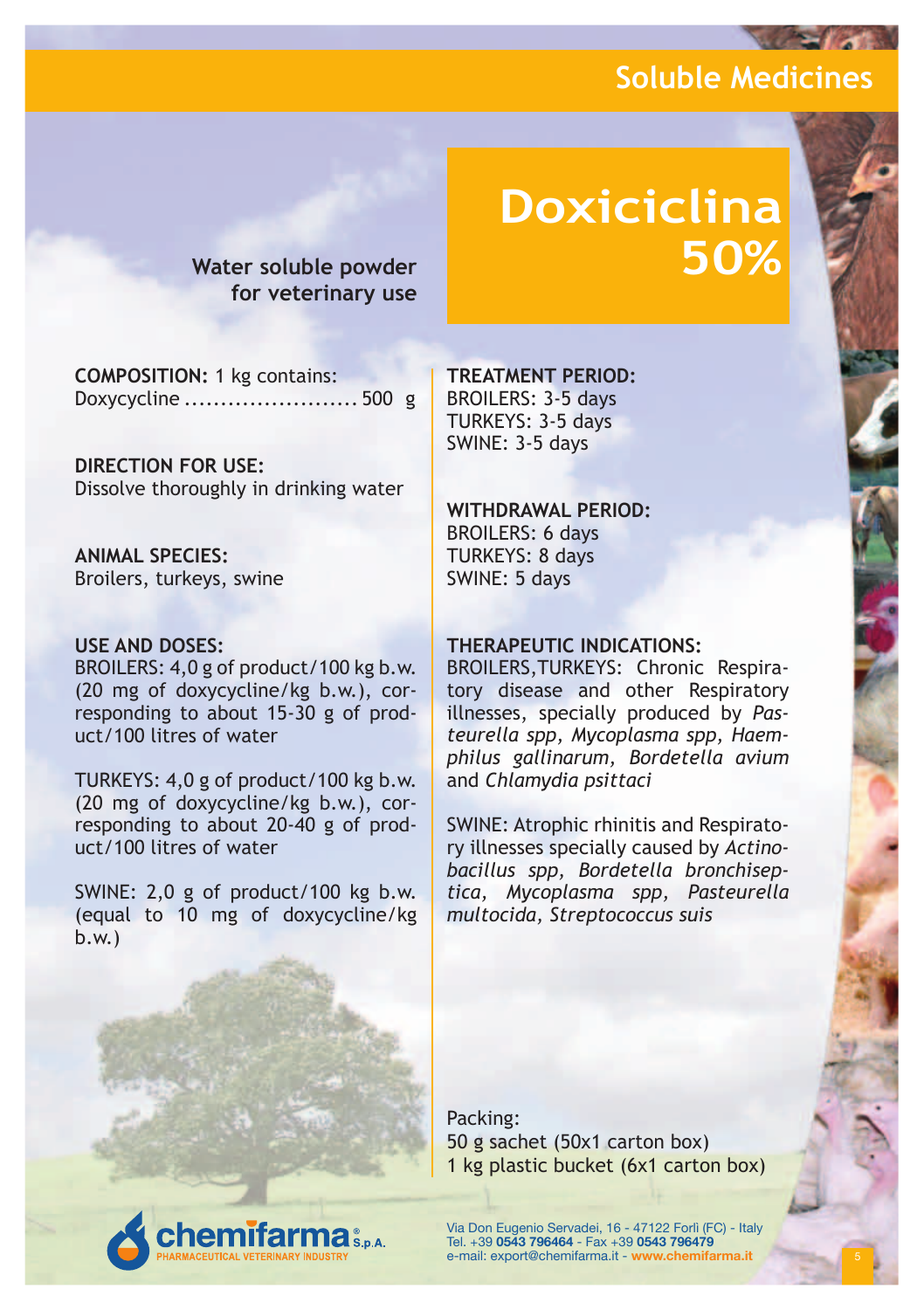**for veterinary use**

# **Eritromicina Water soluble powder 15%**

**COMPOSITION:** 1 kg contains: Erythromycin ...................... 150 g

**DIRECTION FOR USE:** Dissolve thoroughly in drinking water

**ANIMAL SPECIES:** Broilers, turkeys, layers

#### **USE AND DOSES:**

BROILERS: 13,5-27 g/100 kg of body weight (equal to 20-40 mg of erythromycin/kg b.w.)

TURKEYS: 13,5-27 g/100 kg of body weight (equal to 20-40 mg of erythromycin/kg b.w.)

LAYERS: 6,7-13,5 g/100 kg of body weight (equal to 10-20 mg of erythromycin/kg b.w.)

**emifarma** S.p.A.

**TREATMENT PERIOD:** BROILERS: 3-5 days TURKEYS: 3-5 days LAYERS: 3-5 days

**WITHDRAWAL PERIOD:** BROILERS: 3 days TURKEYS: 6 days LAYERS: 5 days (eggs)

**THERAPEUTIC INDICATIONS:** Mycoplasmosis

Packing: 1 kg plastic bucket (6x1 carton box) 5 kg bag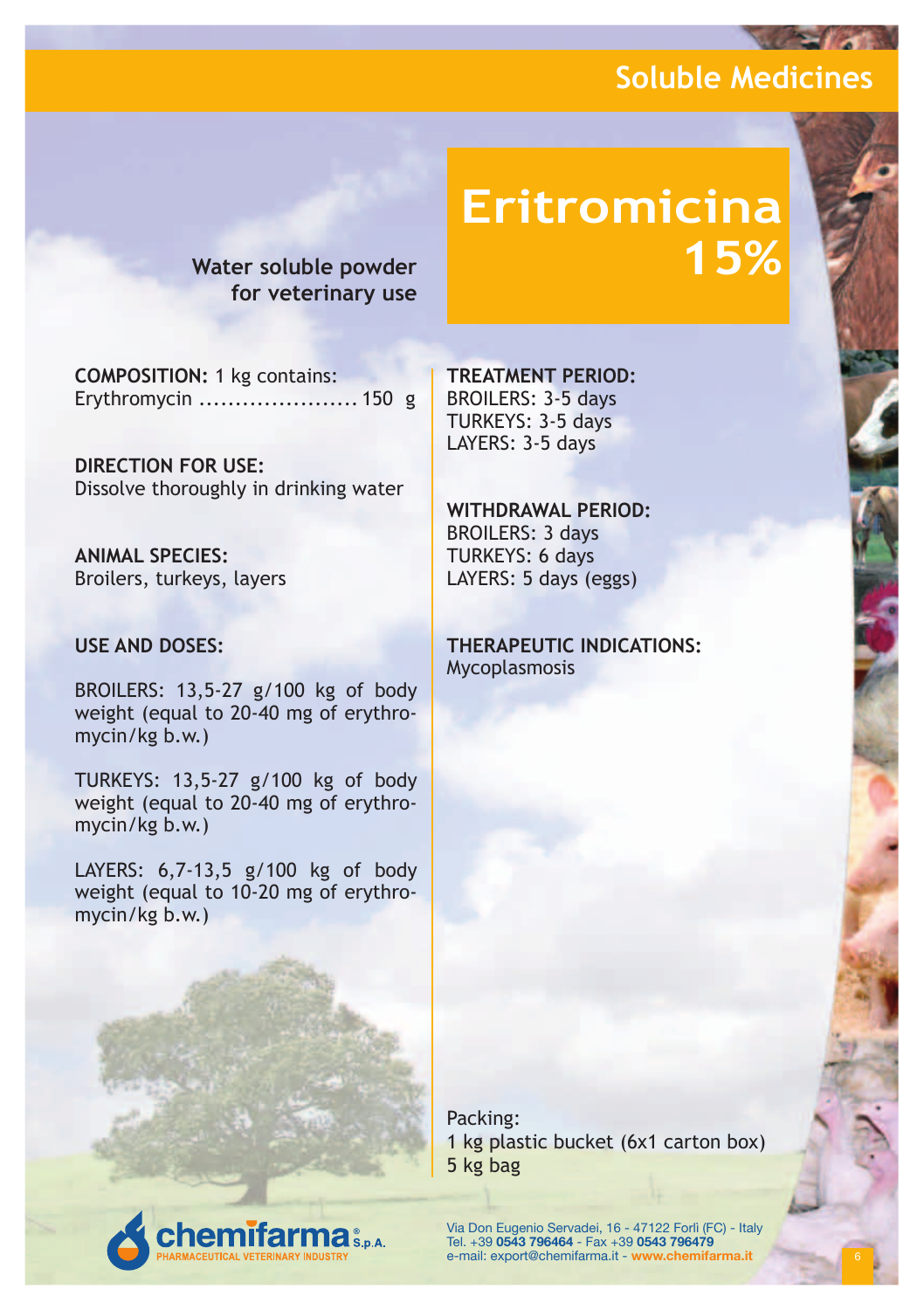**for veterinary use**

# **Eritromicina Water soluble powder 20%**

**COMPOSITION:** 1 kg contains: Erythromycin ...................... 200 g

**DIRECTION FOR USE:** Dissolve thoroughly in drinking water

**ANIMAL SPECIES:** Broilers, turkeys, layers

**USE AND DOSES:** BROILERS: 10-20 g/100 kg of body weight (equal to 20-40 mg of erythromycin/kg b.w.)

TURKEYS: 10-20 g/100 kg of body weight (equal to 20-40 mg of erythromycin/kg b.w.)

LAYERS: 5-10 g/100 kg of body weight (equal to 10-20 mg of erythromycin/ kg b.w.)

**emifarma** S.p.A.

**TREATMENT PERIOD:** BROILERS: 3-5 days TURKEYS: 3-5 days LAYERS: 3-5 days

**WITHDRAWAL PERIOD:** BROILERS: 3 days TURKEYS: 6 days LAYERS: 5 days (eggs)

**THERAPEUTIC INDICATIONS:** Mycoplasmosis

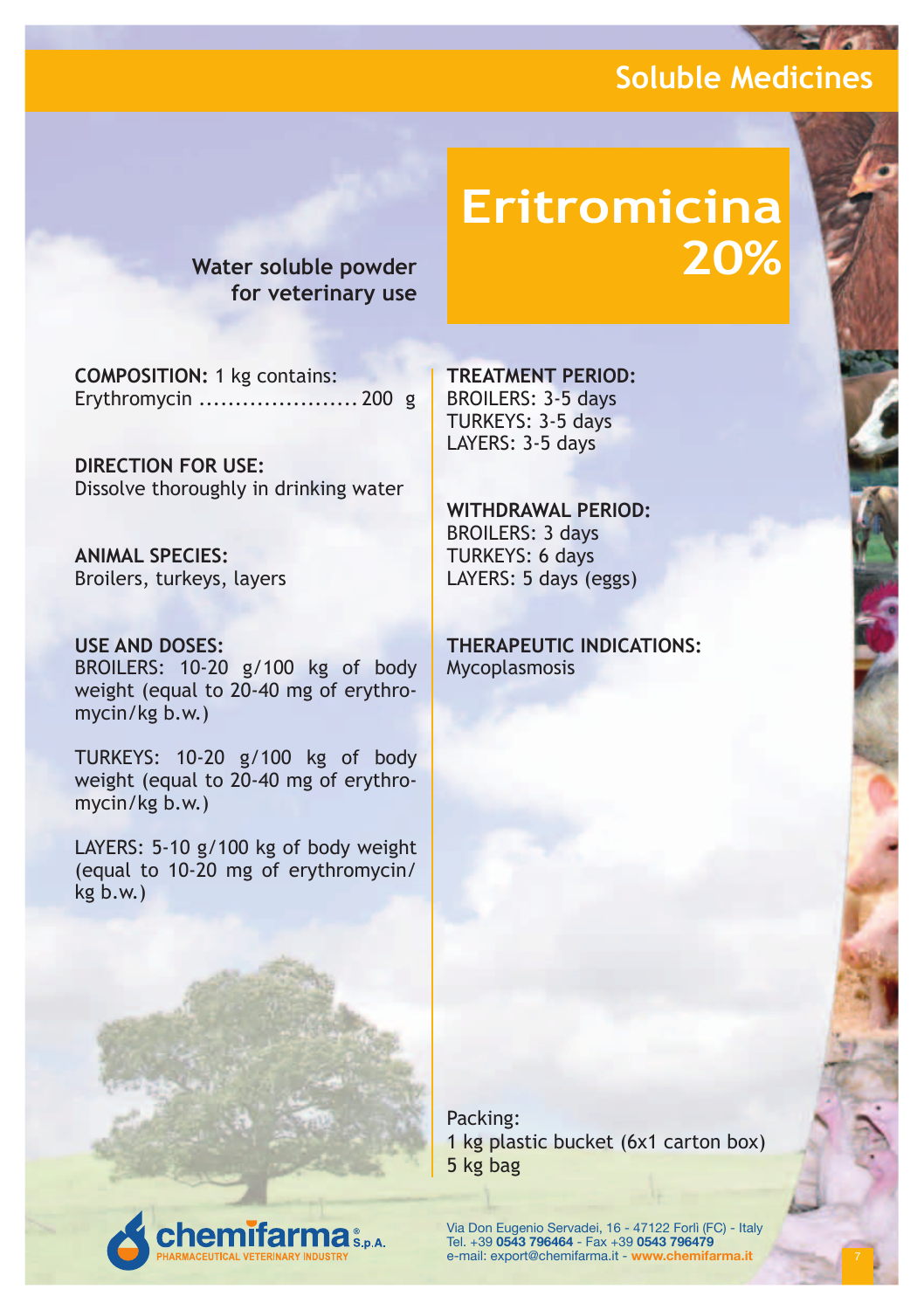**Water soluble powder for veterinary use**

# **Flumechina**

**COMPOSITION:** 1 kg contains: Flumequine ........................ 200 g

**DIRECTIONS FOR USE:** Dissolve thoroughly in drinking water

**ANIMAL SPECIES:** Broilers, swine

**USE AND DOSES:** BROILERS: 6,0 g/100 kg of body weight (equal to 12 mg of flumequine/kg b.w.)

SWINE: 6,0 g/100 kg of body weight (equal to 12 mg of flumequine/kg b.w.) **TREATMENT PERIOD:** BROILERS: 3-5 days SWINE: 3-5 days

**WITHDRAWAL PERIOD:** BROILERS: 5 days SWINE: 2 days

**THERAPEUTIC INDICATIONS:** BROILERS: Colibacillosis, Salmonellosis, Pasteurellosis

SWINE: Colibacillosis, Salmonellosis, infections sustained by microorganisms sensitive to flumequine

Packing: 1 kg plastic bucket (6x1 carton box) 5 kg bag

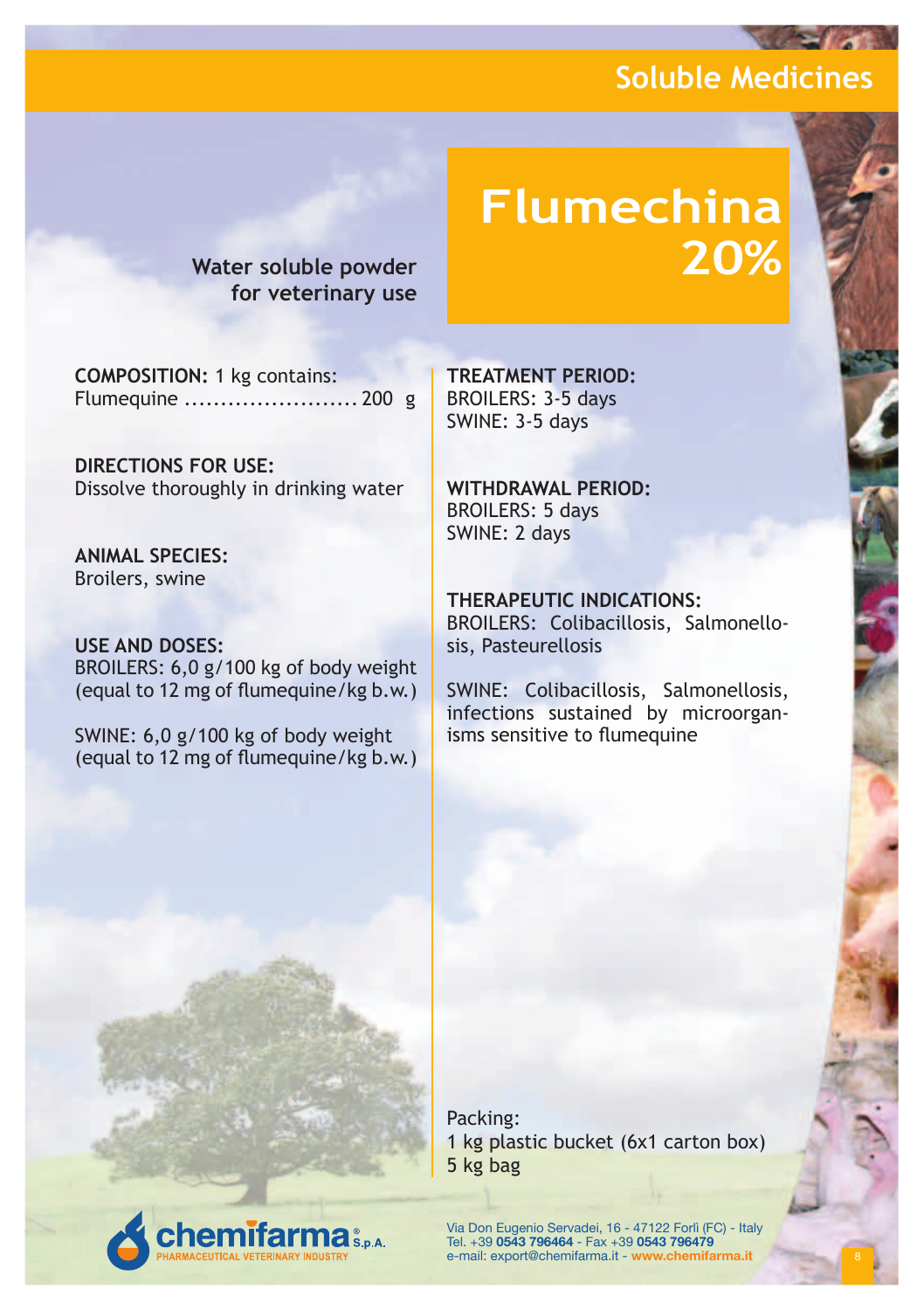**Water soluble powder for veterinary use**

# **Levamisole**

**COMPOSITION:** 1 kg contains: Levamisole ......................... 300 g

**DIRECTION FOR USE:** Dissolve thoroughly in drinking water

**ANIMAL SPECIES:** Swine

#### **USE AND DOSES:**

**SWINE under 20 kg of b.w.:** 2,5-2,6 g of Levamisole 30%/100 kg b.w. (equal to 7,5-8 mg of active principle/kg b.w.)

**SWINE from 20 to 40 kg of b.w.:** 1,67 g of Levamisole 30%/100 kg b.w. (equal to 5 mg of active principle/kg b.w.)

**SWINE over 40 kg of b.w.:** 1,35 g of Levamisole 30%/100 kg b.w. (equal to 4 mg of active principle/kg b.w.)

**REMARK:** in subjects over 190 kg do not exceed 2,5 g of Levamisole 30%/ head (equal to 750 mg of levamisole/ head)

#### **TREATMENT PERIOD:**

SWINE: 1 day. It is advisable to repeat the treatment 14-21 days after the first one

#### **WITHDRAWAL PERIOD:** SWINE: 7 days

#### **THERAPEUTIC INDICATIONS:**

Swine infestations caused by adult and larval forms of *Ascarius suum, Hyostrongylus spp, Metastrongylus spp, and Oesophagostomum spp*

Packing: 50 g sachet 1 kg plastic bucket (6x1 carton box) 5 kg bag

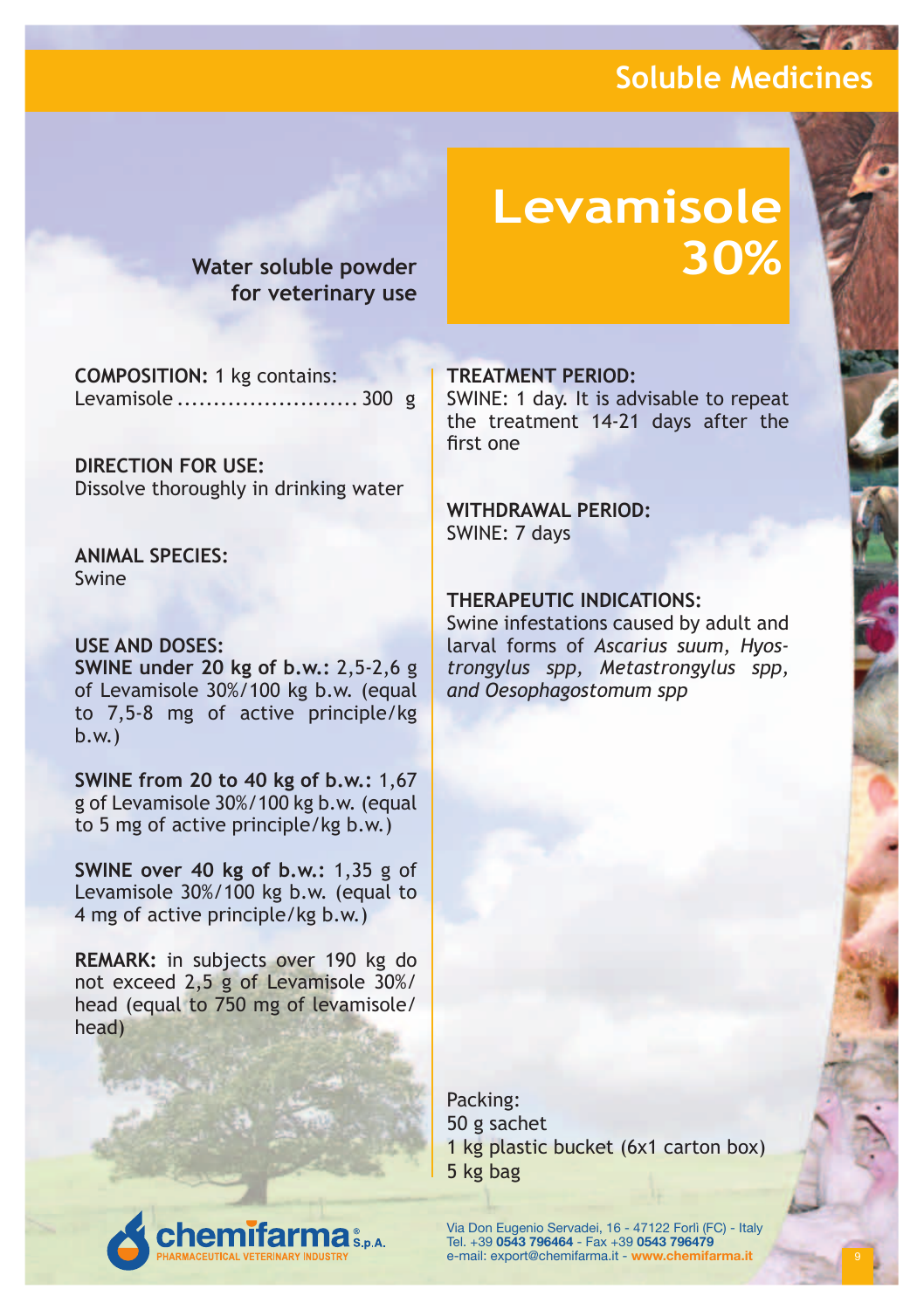**Water soluble powder for veterinary use**

# **Lincomicina**

**COMPOSITION:** 1 kg contains: Lincomycin......................... 110 g

**DIRECTIONS FOR USE:** Dissolve thoroughly in drinking water

**ANIMAL SPECIES:** Swine

#### **USE AND DOSES:**

Enteritis: 4,5-9,0 g/100 kg of body weight (equal to 5-10 mg of lincomycin/kg b.w.)

Enzootic Pneumonia: 9,0-18 g/100 kg of body weight (equal to 10-20 mg of lincomycin/kg b.w.)

**emifarma** S.p.A.

**TREATMENT PERIOD:** SWINE: 7 days

**WITHDRAWAL PERIOD:** SWINE: 5 days

**THERAPEUTIC INDICATIONS:** Enzootic Pneumonia, Superficial Necrotic Enteritis, Proliferative Enteritis (Ileitis)

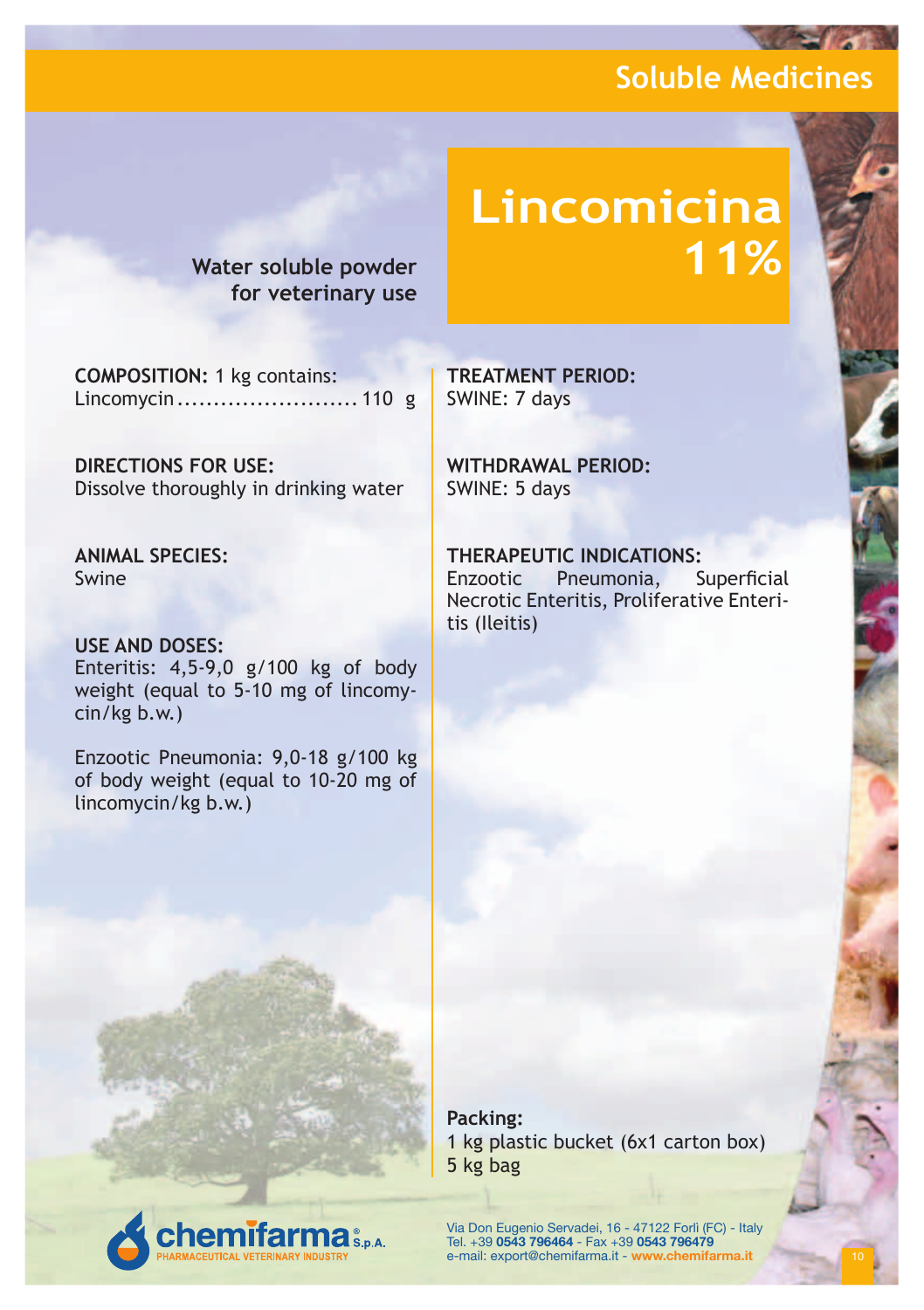**for veterinary use**

# **Ossitetraciclina Water soluble powder 20%**

**COMPOSITION:** 1 kg contains: Oxytetracycline ................... 200 g

**DIRECTION FOR USE:** Dissolve thoroughly in drinking water

**ANIMAL SPECIES:** Broilers, turkeys, layers, swine, SUCK-ING calves, rabbits

#### **USE AND DOSES:**

BROILERS: 20-35 g/100 kg of body weight (equal to 40-70 mg of oxytetracycline/kg b.w.)

TURKEYS: 20-35 g/100 kg of body weight (equal to 40-70 mg of oxytetracycline/kg b.w.)

LAYERS: 12,5-25 g/100 kg of body weight (equal to 25-50 mg of oxytetracycline/kg b.w.)

SWINE: 10-25 g/100 kg of body weight (equal to 20-50 mg of oxytetracycline/ kg b.w.)

SUCKING CALVES: 12,5-20 g/100 kg of body weight (equal to 25-40 mg of oxytetracycline/kg b.w.)

RABBITS: 20- 40 g/100 kg of body weight (equal to 40- 80 mg of oxytetracycline/kg b.w.)

**emifarn** 

#### **TREATMENT PERIOD:**

BROILERS: 3-5 days TURKEYS: 3-5 days LAYERS: 3-5 days SWINE: 3-5 days SUCKING CALVES: 3-5 days RABBITS: 3-5 days

#### **WITHDRAWAL PERIOD:**

BROILERS: 5 days TURKEYS: 12 days LAYERS: 5 days (eggs) SWINE: 9 days SUCKING CALVES: 10 days RABBITS: 12 days

#### **THERAPEUTIC INDICATIONS:**

BROILERS, TURKEYS, LAYERS: Respiratory, gastro-intestinal, genital bacterial diseases, bacterial septicaemia

SWINE: Respiratory and intestinal bacterial diseases

SUCKING CALVES: Pasteurellosis, infections complicating the viroses of digestive tract, Enzootic Pneumonia

RABBITS: Colibacillosis, Salmonellosis, **Pasteurellosis** 

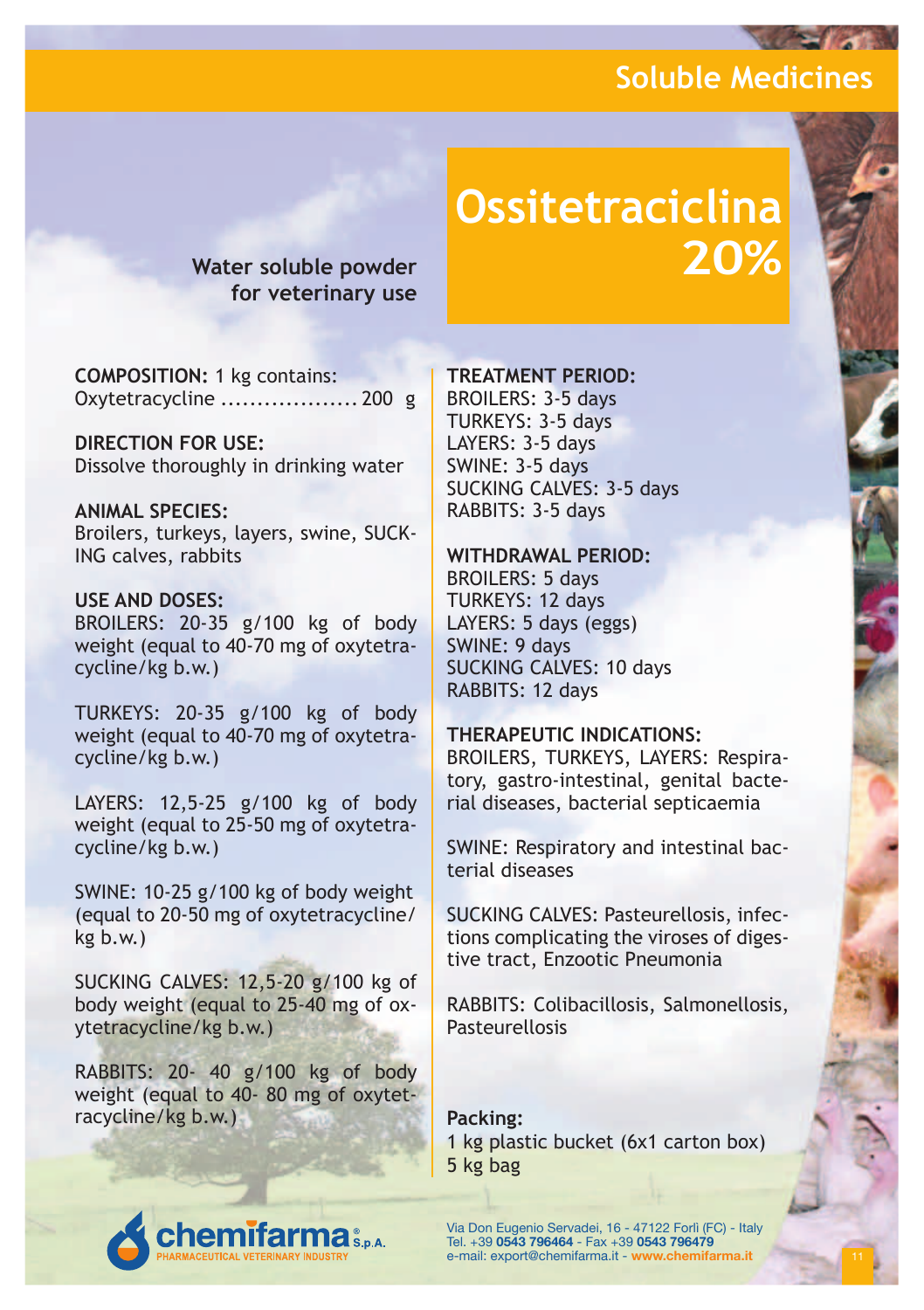**Water soluble powder for veterinary use**

# **Spectinomicina**

**COMPOSITION:** 1 kg contains: Spectinomycine ................... 500 g

**DIRECTIONS FOR USE:** Dissolve thoroughly in drinking water

**ANIMAL SPECIES:** Broiler, swine

**USE AND DOSES:** BROILER: 50 g/100 litres of drinking water (equal to 25-50 mg of spectinomycine/kg b.w.)

SWINE: 10-16 mg/kg of body weight (equal to 5-8 mg of spectinomycine/ kg b.w.)

**emifarma** S.p.A.

**TREATMENT PERIOD:** BROILER: 7 days SWINE: 3-5 days

**WITHDRAWAL PERIOD:** BROILER: 11 days SWINE: 20 days

**THERAPEUTIC INDICATIONS:** BROILER: Respiratory Chronic Diseases

SWINE: Bacterial Enteritis

**Packing:** 1 kg plastic bucket (6x1 carton box) 5 kg bag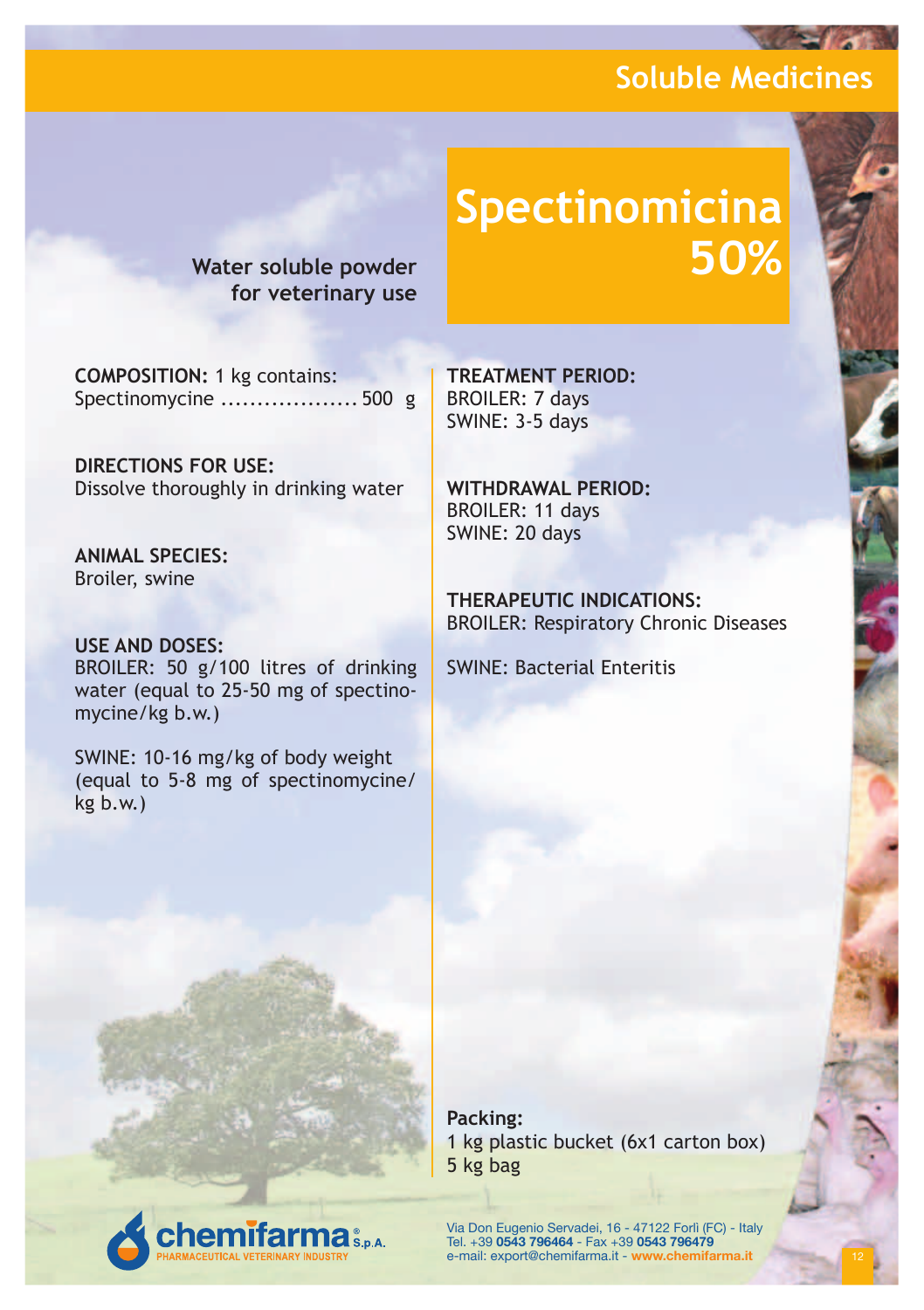**for veterinary use**

# **Spiramicina Water soluble powder 20%**

**COMPOSITION:** 1 kg contains: Spiramycine.......... 820.000.000 I.U. (equal to about 200 g)

**DIRECTIONS FOR USE:** Dissolve thoroughly in drinking water

**ANIMAL SPECIES:** Broilers, swine, SUCKING calves

#### **USE AND DOSES:**

BROILERS: 250-500 g/100 litres of drinking water (equal to 0,5-1,0 g of spiramycine/litre)

SWINE: 12,5 g/100 kg of body weight (equal to 25 mg of spiramycine/kg b.w.)

SUCKING CALVES: 12,5 g/100 kg of body weight (equal to 25 mg of spiramycine/kg b.w.)

**emifarma** 

**TREATMENT PERIOD:** BROILERS: 3-5 days SWINE: 3-5 days SUCKING CALVES: 3-5 days

**WITHDRAWAL PERIOD:** BROILERS: 15 days SWINE: 10 days SUCKING CALVES: 24 days

#### **THERAPEUTIC INDICATIONS:**

BROILERS: Bacterial Diseases of the Respiratory, gastro intestinal, genital and locomotory tracts, septicaemia caused by gram-positive germs

SWINE: Bacterial Enteritis caused by gram-positive germs, Enzootic Pneumonia

SUCKING CALVES: Respiratory Diseases and neonatal Diseases caused by gram positive germs

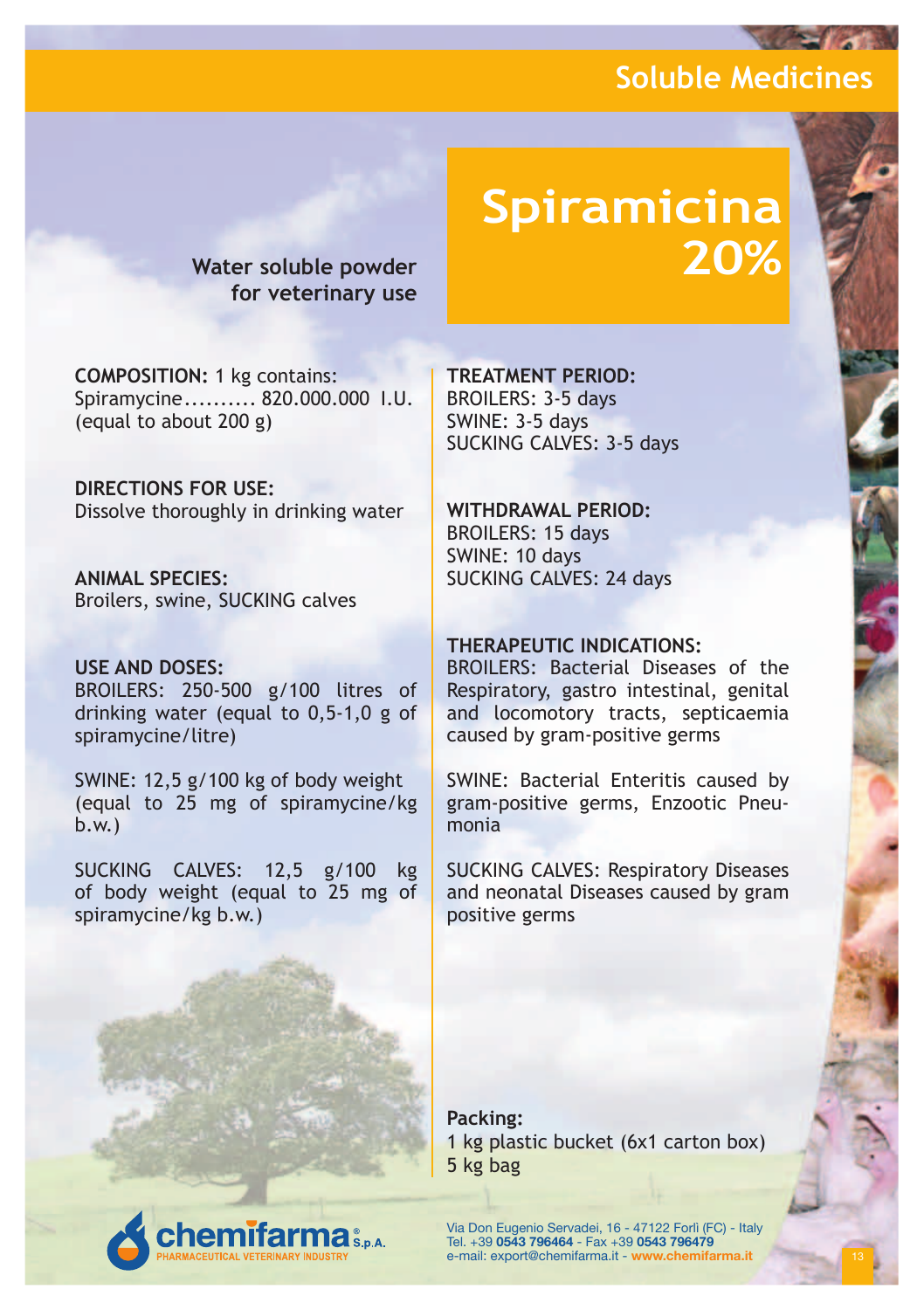**for veterinary use**

# **Sulfacloropirazina Water soluble powder 12,5%**

**COMPOSITION:** 1 kg contains: Sulphachloropyrazine ............ 125 g

**DIRECTION FOR USE:** Dissolve thoroughly in drinking water

**ANIMAL SPECIES: Poultry** 

**USE AND DOSES:** POULTRY: 40-60 g/100 kg of body weight (equal to 50-75 mg of sulphachloropyrazine/kg b.w.)

**emifarma** S.p.A.

**TREATMENT PERIOD:** POULTRY: 5 days

**WITHDRAWAL PERIOD:** POULTRY: 10 days

**THERAPEUTIC INDICATIONS:** Coccidiosis

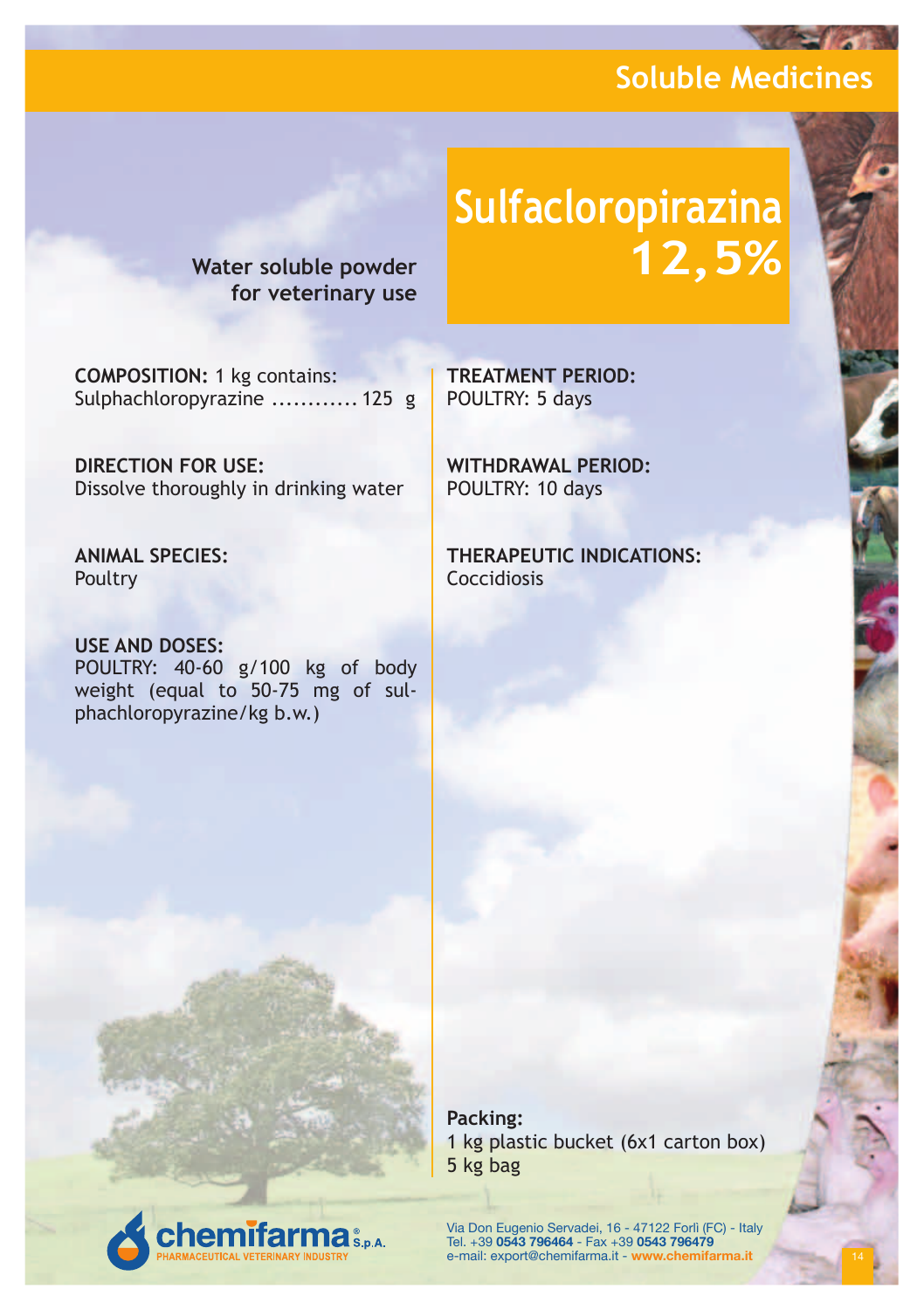**Water soluble powder for veterinary use**

# **Sulfadimetossina 20%**

**COMPOSITION:** 1 kg contains: Sulfadimethoxin................... 200 g

**DIRECTIONS FOR USE:** Dissolve thoroughly in drinking water

**ANIMAL SPECIES:** Broiler, swine (up to 6 months), SUCK-ING calves, rabbits

**USE AND DOSES:** BROILER: 30 g/100 kg of body weight (equal to 60 mg of sulphadimetoxin/ kg b.w.)

SWINE: 30 g/100 kg of body weight (equal to 60 mg of sulphadimetoxin/ kg b.w.)

SUCKING CALVES: 12,5-25 g/100 kg of body weight (equal to 25-50 mg of sulphadimetoxin/kg b.w.)

RABBITS: 30 g/100 kg of body weight (equal to 60 mg of sulphadimetoxin/ kg b.w.)

**emifarma** s.s.a.

**TREATMENT PERIOD:**

BROILER: 3-5 days SWINE: 3-5 days SUCKING CALVES: 3-5 days RABBITS: 3-5 days

**WITHDRAWAL PERIOD:** BROILER: 15 days SWINE: 28 days SUCKING CALVES: 28 days RABBITS: 21 days

**THERAPEUTIC INDICATIONS:** BROILER, SUCKING CALVES: Bacterial diseases

SWINE: Bacterial Enteritis

RABBITS: Coccidiosis, Salmonellosis

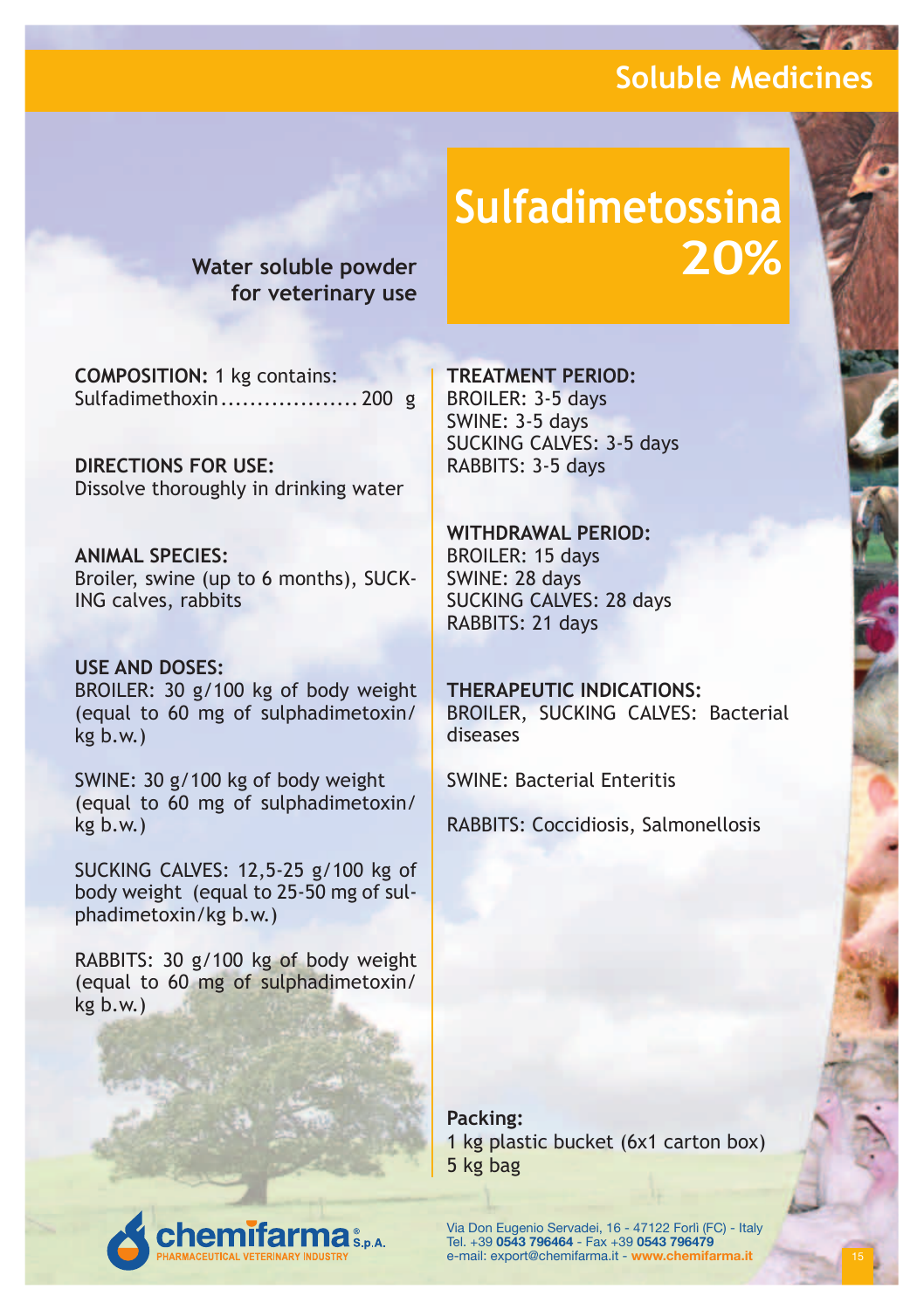**Water soluble powder for veterinary use**

# **Sulfametazina 20%**

**COMPOSITION:** 1 kg contains: Sulphamethazine.................. 200 g

**DIRECTIONS FOR USE:** Dissolve thoroughly in drinking water

**ANIMAL SPECIES:** Swine (up to 6 months of age)

**USE AND DOSES:** SWINE: 75 g/100 kg of body weight (equal to 150 mg of sulphamethazine/ kg b.w.)

**emifarma** S.p.A.

**TREATMENT PERIOD:** SWINE: 3-5 days

**WITHDRAWAL PERIOD:** SWINE: 28 days

**THERAPEUTIC INDICATIONS:** Bacterial Diseases

1 kg plastic bucket (6x1 carton box) 5 kg bag

**Packing:**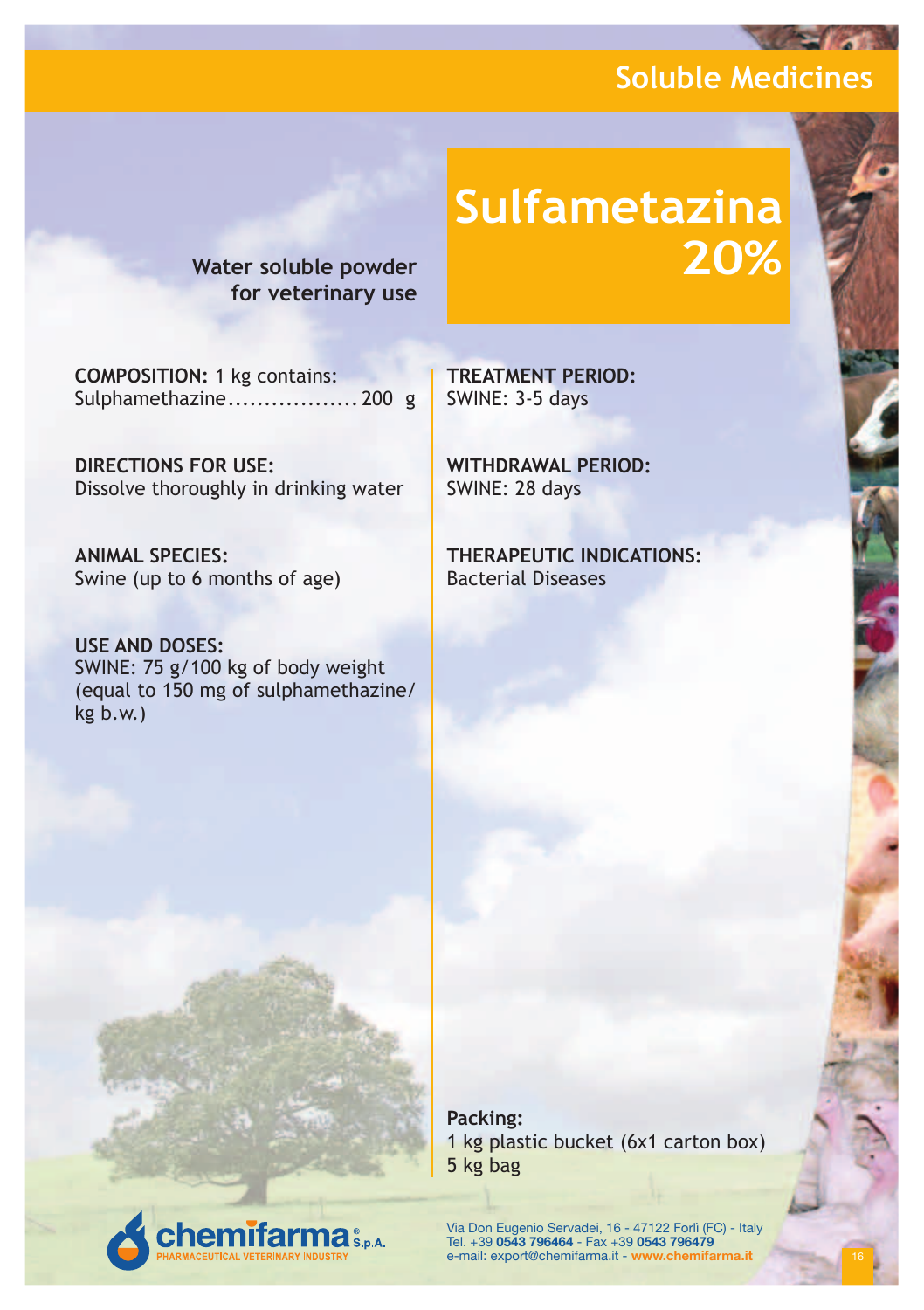# **Tiamulina 8%**

**Water soluble powder for veterinary use**

**COMPOSITION:** 1 kg contains: Tiamulin ............................. 80 g (equal to Tiamulin hydrogen fumarate 100 g)

**DIRECTION FOR USE:** Dissolve thoroughly in drinking water

**ANIMAL SPECIES:** Swine

**USE AND DOSES:** SWINE: 7,5-11,25 g/100 kg b.w. equal to about 100-200 g/100 litres of water

**TREATMENT PERIOD:** SWINE: 3-5 days

**WITHDRAWAL PERIOD:** SWINE: 10 days

**THERAPEUTIC INDICATIONS:** Mycoplasmosis, Enzootic Pneumonia, Superficial Necrotic Enteritis

**Packing:** 1 kg plastic bucket (6x1 carton box) 5 kg bag

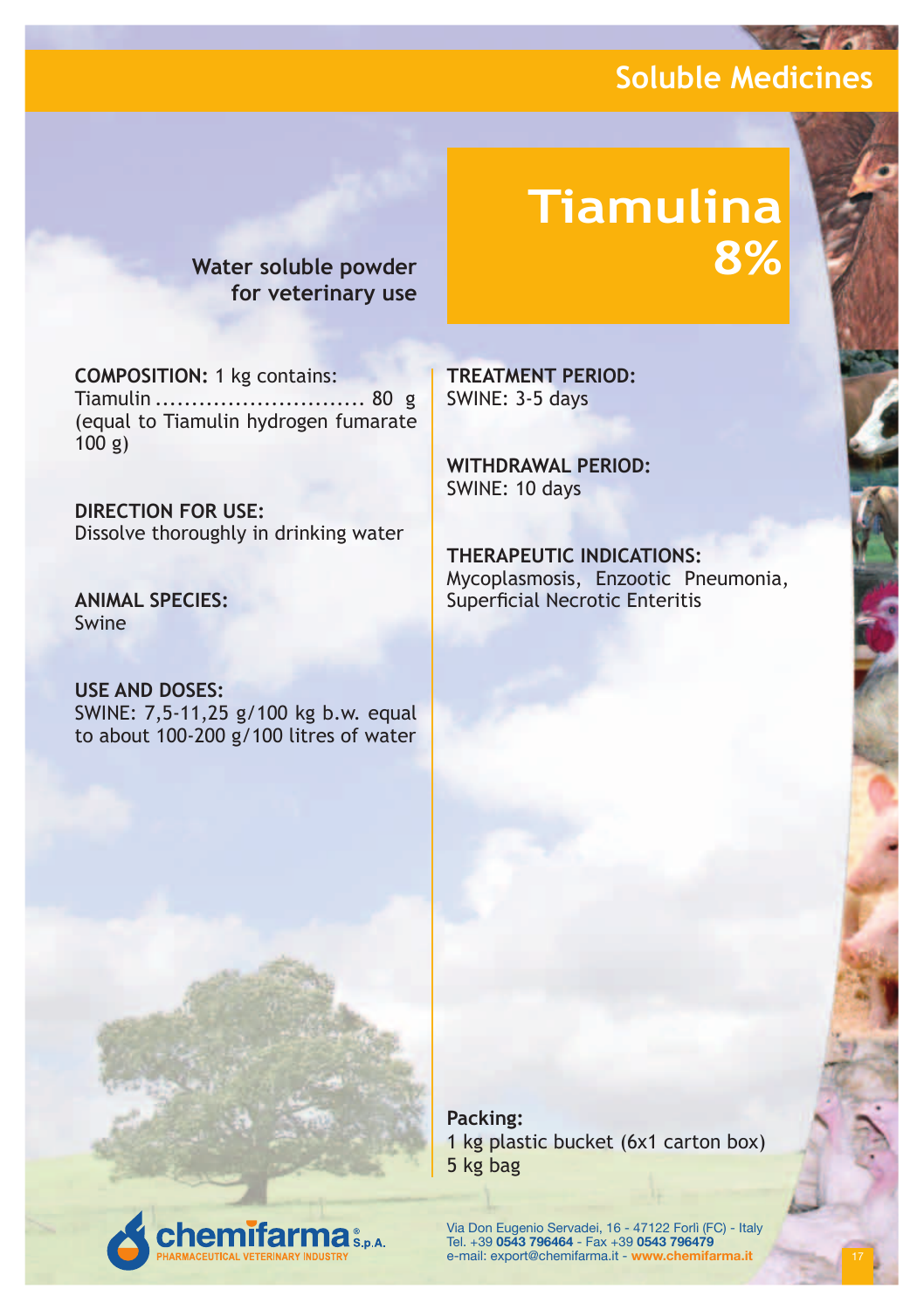**Water soluble powder for veterinary use**

# **Tilosina 20%**

**COMPOSITION:** 1 kg contains: Tylosin .............................. 200 g

**DIRECTION FOR USE:** Dissolve thoroughly in drinking water

**ANIMAL SPECIES:** Broiler, swine, SUCKING calves

**USE AND DOSES:** BROILER: 12,5 g/100 kg of body weight (equal to 25 mg of tylosin/kg b.w.)

SWINE: 5-6 g/100 kg of body weight (equal to 10-12 mg of tylosin/kg b.w.)

SUCKING CALVES: 20-25 g/100 kg of body weight (equal to 40-50 mg of tylosin/kg b.w.)

**emifarma** 

**TREATMENT PERIOD:** BROILER: 3-5 days SWINE: 3-5 days SUCKING CALVES: 3-7 days

**WITHDRAWAL PERIOD:** BROILER: 12 days SWINE: 8 days SUCKING CALVES: 24 days

**THERAPEUTIC INDICATIONS:** BROILER: Chronic Respiratory Diseases

SWINE: Enzootic Pneumonia, Necrotic **Enteritis** 

SUCKING CALVES: Pneumonia by *Mycoplasma* and/or *Pasteurella Multocida*

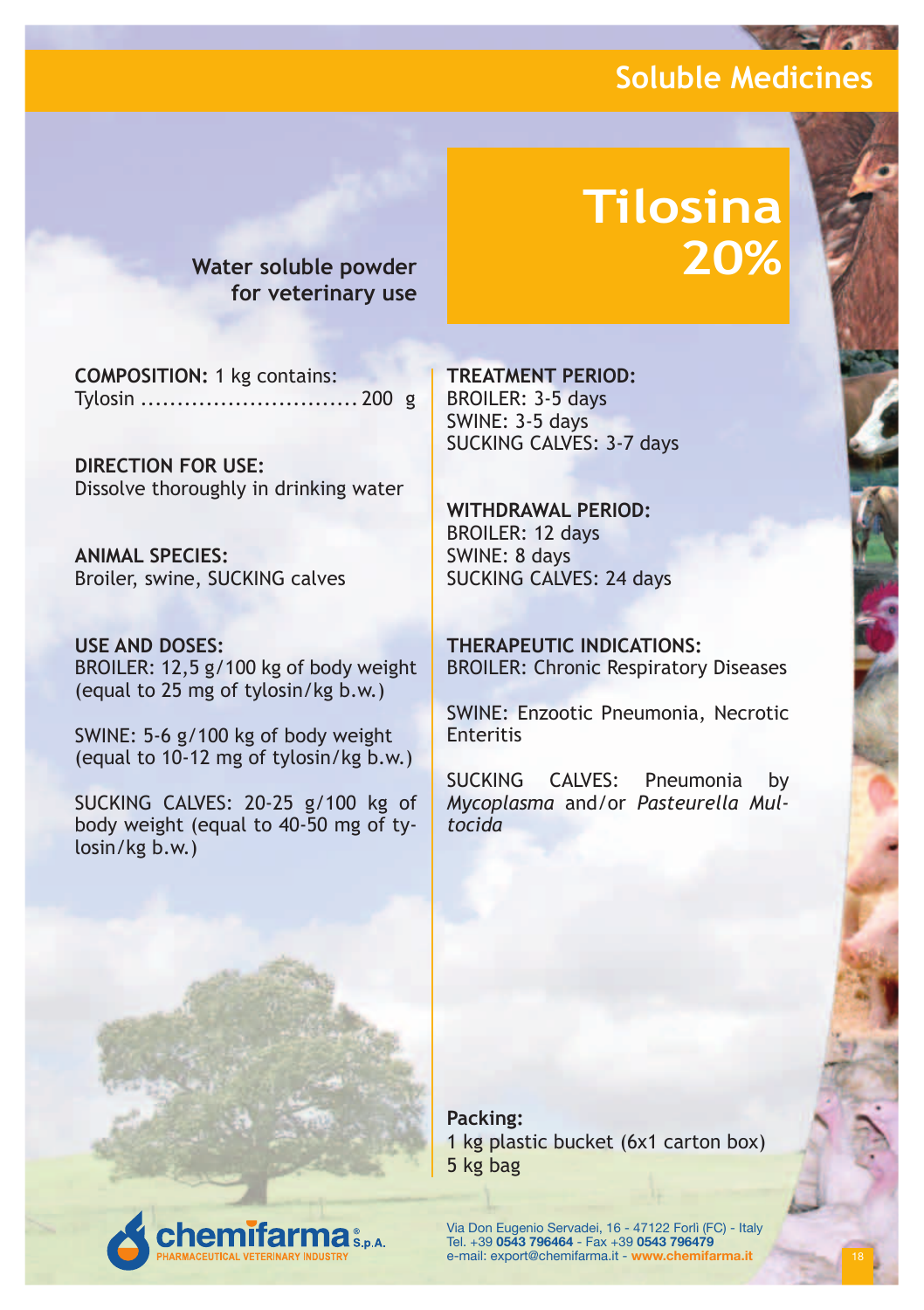**Water soluble powder for veterinary use**

**COMPOSITION:** 1 kg contains: Ampicillin .......................... 750 g

**DIRECTION FOR USE:** Dissolve thoroughly in drinking water

**ANIMAL SPECIES:** Broilers, swine

#### **USE AND DOSES:**

BROILERS: infections of the intestinal tract: 3,3 g of "Ampifarma"/100 kg b.w./day (equal to 2,5 g of ampicillin/100 kg b.w./day), equal to 10-20 g of product/100 litres of water.

In all the other infections: 5,3 g of "Ampifarma"/100 kg b.w./day (equal to 4,0 g of ampicillin/100 kg b.w./ day), equal to 30-40 g of product/100 litres of water.

SWINE: 1,3-2,6 g of "Ampifarma"/100 kg b.w. every 12 hours (equal to 1,0- 2,0 g of ampicillin/100 kg b.w.)

# **Ampifarma**

**TREATMENT PERIOD:** BROILERS: 3-5 days SWINE: 3-5 days

**WITHDRAWAL PERIOD:** BROILERS: 4 days SWINE: 9 days

#### **THERAPEUTIC INDICATIONS:**

BROILERS: Infections sustained by *Escherichia coli, Salmonellosis,* above all Pullurosis and Typhoid fever, Necrotic Enteritis and gangrenous dermatitis caused by *Clostridium spp., Pasteurellosis,* primary and secondary Staphylococcosis, infective Coryza, secondary bacterial infections, viral and parasitic diseases

SWINE: Colibacillosis, Salmonellosis, Staphylococcosis and Streptococcosis, Red disease and MAM syndrome of swine, infections of the Respiratory tract and gastroenteric tract

**Packing:** 1.200 g plastic bucket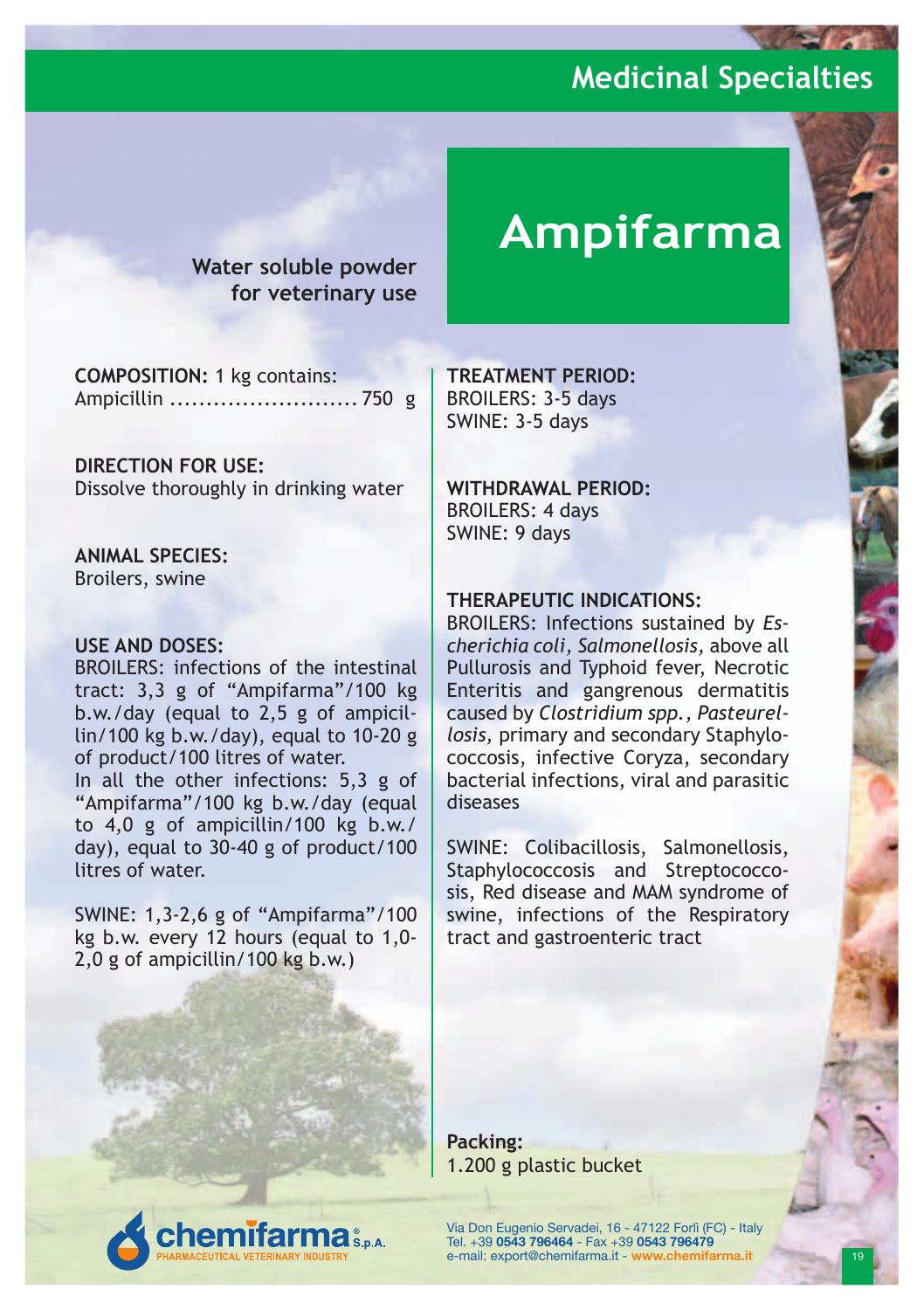**Water soluble powder for veterinary use**

# **Chemisole 20%**

**COMPOSITION:** 1 liter contains: Levamisole ......................... 200 g

**DIRECTIONS FOR USE:** Dissolve thoroughly in drinking water

**ANIMAL SPECIES:** Broilers, turkeys

#### **USE AND DOSES:**

BROILERS, TURKEYS: 1 ml of "Chemisole 20%"/8-10 kg b.w. (equal to 20-25 mg of levamisole/kg b.w.), equal to about 50-100 ml/100 litres of water.

**emifarma** S.p.A.

#### **TREATMENT PERIOD:**

BROILERS, TURKEYS: 1 day (12 hours) It is advisable to repeat the treatment 14-21 days after the first one

#### **WITHDRAWAL PERIOD:**

BROILERS, TURKEYS: 7 days

#### **THERAPEUTIC INDICATIONS:**

Poultry infestations caused by adult and larval forms of *Heterakis gallinarum, Capillaria spp, Syngamus trachea and Ascaridia galli*

**Packing:** 1 liter plastic bottle (12x1 carton box) 5 liters tank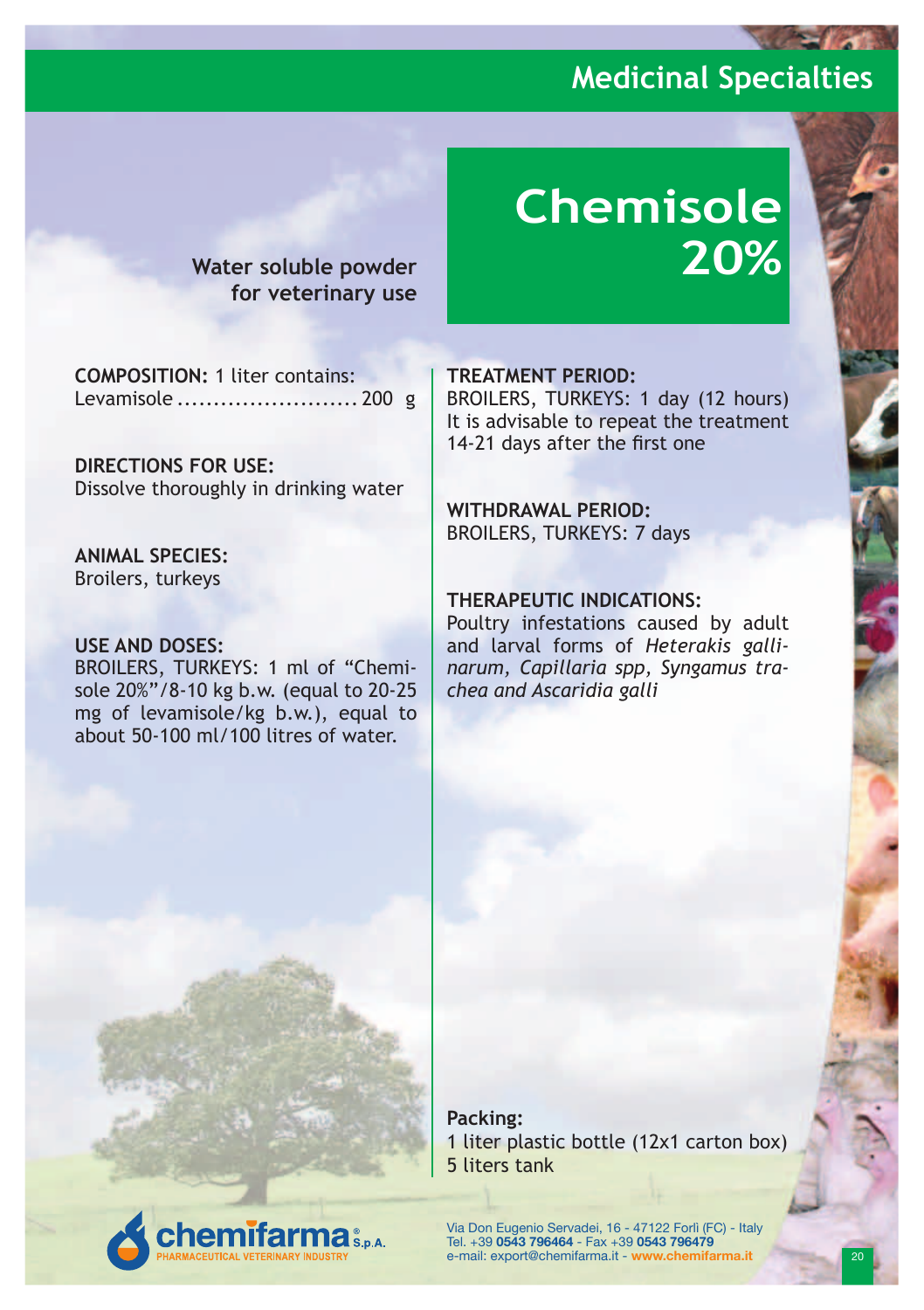**Water soluble powder for veterinary use**

# **Chemitrim**

**COMPOSITION:** 1 liter contains: Trimethoprim ....................... 40 g Sulphadimetoxin .................. 200 g

#### **DIRECTION FOR USE:**

Dissolve thoroughly in drinking water

**ANIMAL SPECIES:** Swine

#### **USE AND DOSES:**

SWINE: 4,5-9,0 ml/100 kg b.w. (0,9- 1,8 g of sulfadimethoxine + 0,18-0,36 g of trimethoprim/100 kg b.w.) equal to about 18,0- 45,0 ml/100 litres of drinking water

**emifarma** S.p.A.

**TREATMENT PERIOD:** SWINE: 3-5 days

**WITHDRAWAL PERIOD:** SWINE: 7 days

#### **THERAPEUTIC INDICATIONS:**

Bacterial infections, especially those caused by Coliforms and Salmonellae, atrophic rhinitis and Respiratory Diseases

**Packing:** 1 liter plastic bottle (12x1 carton box) 5 liters tank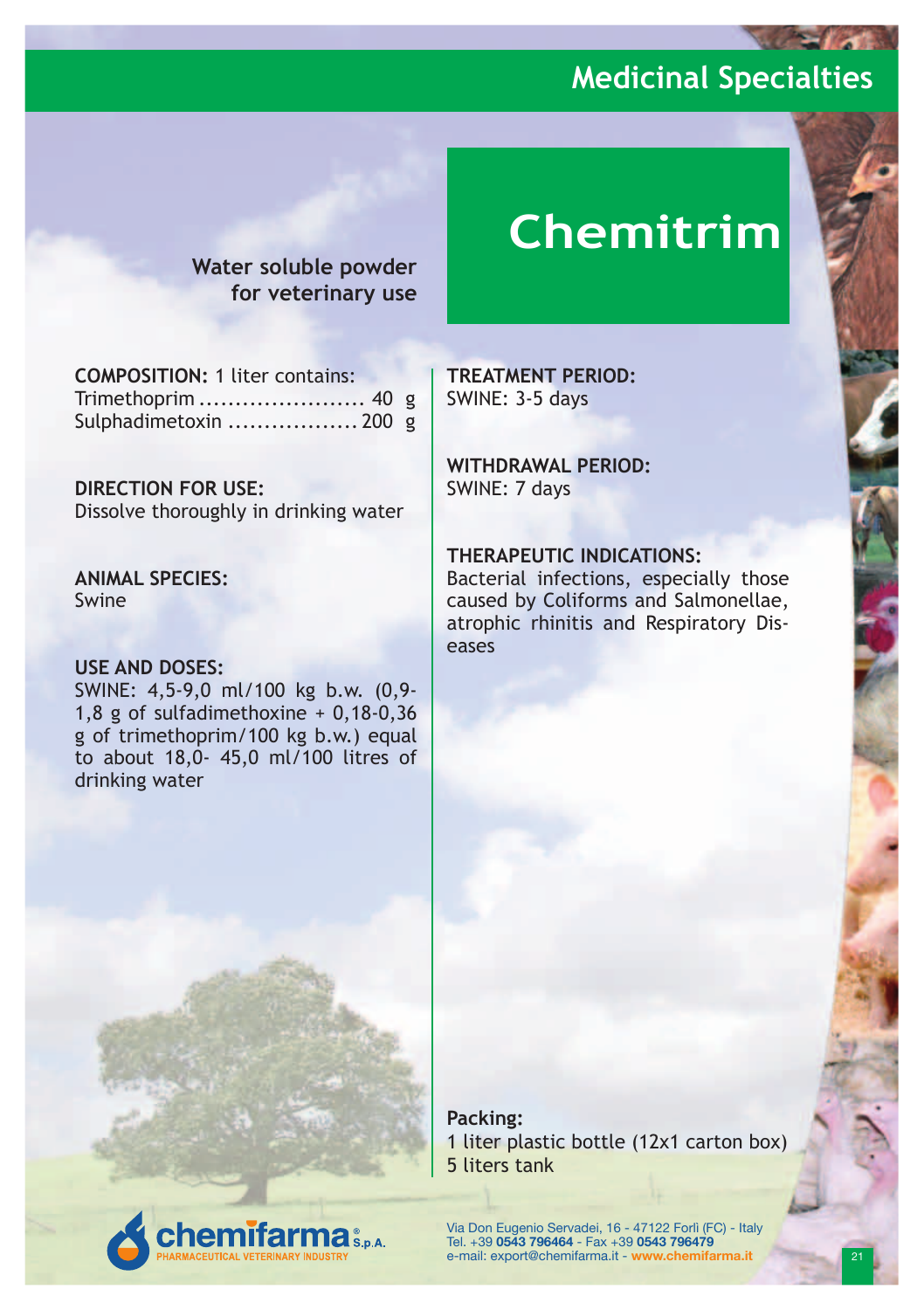**Water soluble powder for veterinary use**

# **TAF 25%**

**COMPOSITION:** 1 liter contains: Thiamphenicol..................... 250 g

**DIRECTION FOR USE:** Dissolve thoroughly in drinking water

**ANIMAL SPECIES:** Broilers, turkeys

#### **USE AND DOSES:**

BROILERS and TURKEYS: 1,6-2,0 ml of TAF 25%/10 kg b.w. (equivalent to 40-50 mg of thiamphenicol/kg b.w.), equal to about 80-125 ml/100 litres of water

**emifarma** 

**TREATMENT PERIOD:**

BROILERS: 3-5 days TURKEYS: 3-5 days

**WITHDRAWAL PERIOD:** BROILERS: 4 days TURKEYS: 6 days

#### **THERAPEUTIC INDICATIONS:**

BROILERS: Bacterial diseases of the respiratory and intestinal system, therapy of Chronic Respiratory disease and in avian Coryza caused especially by Gram-positive and Gram-negative micro-organisms, Rickettsiae, Mycoplasmas and Clamydiae.

TURKEYS: bacterial infections subtained by *Salmonella spp, Pasteurella multocida, Ornithobacterium rhinotracheale, Staphylococcus aureus, Clostridium perfringens, Mycoplasma gallisepticum, Mycoplasma synoviae, Mycoplasma meleagridis.*

**Packing:** 1 liter plastic bottle (12x1 carton box) 5 liters tank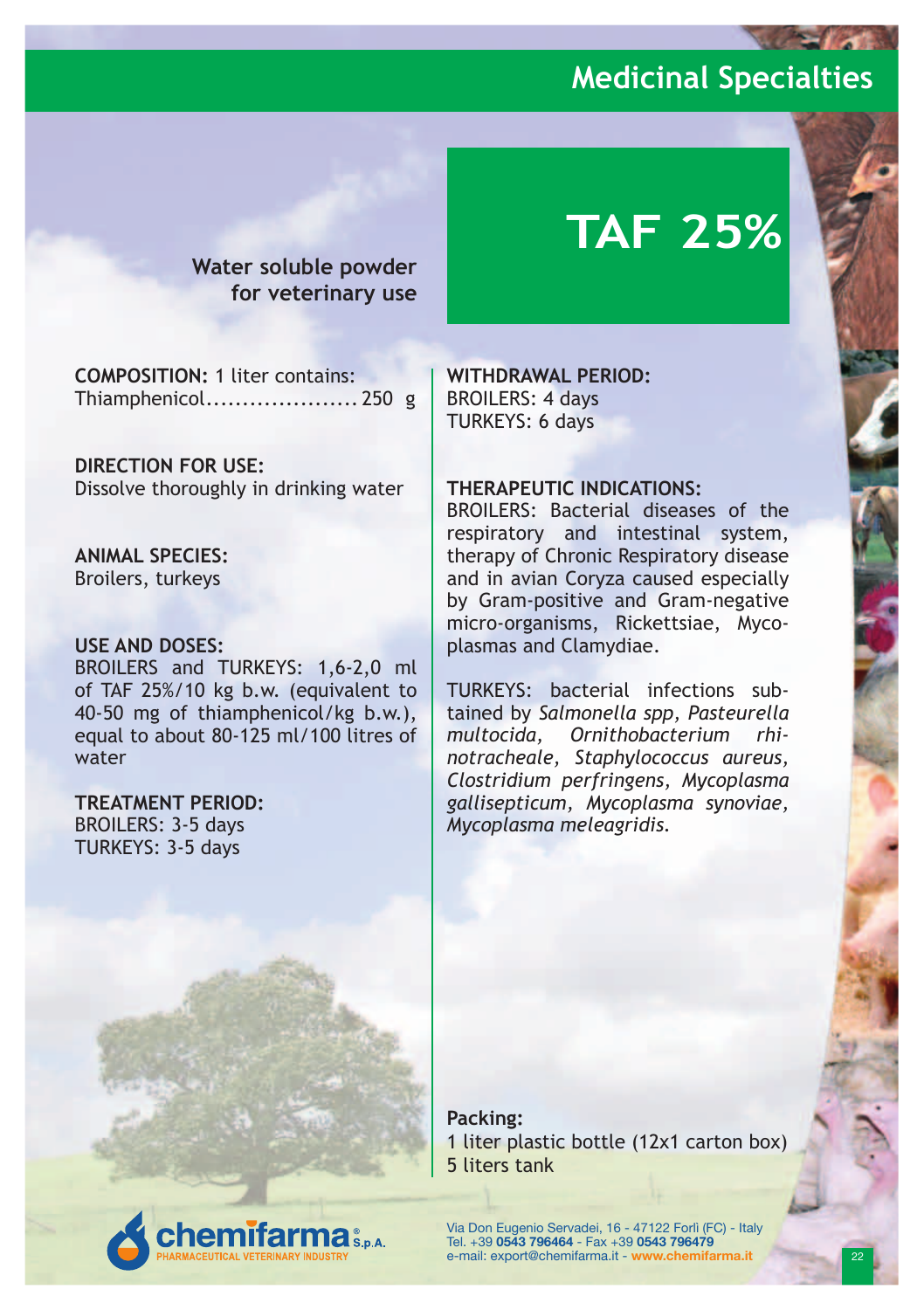**Oral solution for veterinary use**

# **Amprosid**

**COMPOSITION:** 1 liter contains: Amprolium HCl .................... 250 g

**DIRECTIONS FOR USE:** Dissolve thoroughly in drinking water

**ANIMAL SPECIES:** Broilers, layers

**USE AND DOSES:** BROILERS: 200 mL/ 100 Litres of drinking water (equal to 6-35 mg of amprolium Hcl/kg b.w.)

LAYERS: 24-100 ml/ 100 Litres of drinking water (equal to 6-35 mg of amprolium Hcl/kg b.w.)

**emifarma** S.p.A.

**TREATMENT PERIOD:** BROILERS: 7 days LAYERS: 7 days

**WITHDRAWAL PERIOD:** BROILERS: 0 days LAYERS: 0 days (eggs)

**THERAPEUTIC INDICATIONS:** Coccidiosis

**Packing:** 1 liter plastic bottle (12x1 carton box) 5 liters tank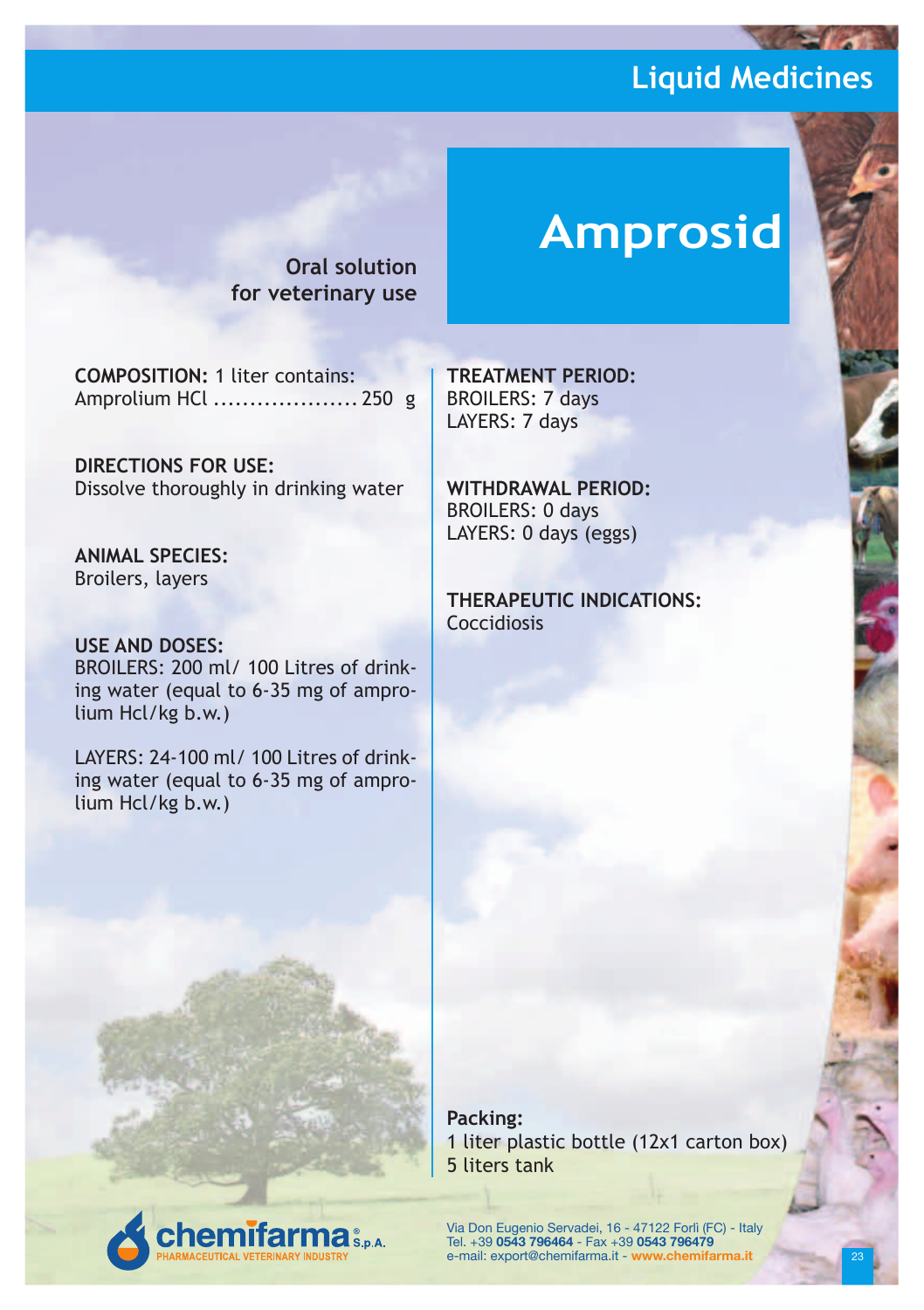**Oral solution for veterinary use**

# **Colisid**

**COMPOSITION:** 1 liter contains: Colistin sulphate .................. 120 g

**DIRECTIONS FOR USE:** Dissolve thoroughly in drinking water

#### **ANIMAL SPECIES:**

Broilers, turkeys, layers, piglets (up to 35 kg b.w.), calves, rabbits

#### **USE AND DOSES:**

BROILERS, TURKEYS, LAYERS: 4,2-5 ml/100 kg of b.w. (equal to 5 -6 mg of colistin sulphate/kg b.w.)

PIGLETS: 4,2-5 ml/100 kg of b.w. (equal to 5-6 mg of colistin sulphate/ kg b.w.)

CALVES: 4,2-5 ml/100 kg of b.w. (equal to 5-6 mg of colistin sulphate/kg b.w.)

RABBITS: 4,2-5 ml/100 kg of b.w. (equal to 5-6 mg of colystin colistin sulphate/kg b.w.)

**emifarma** 

#### **TREATMENT PERIOD:**

BROILERS, TURKEYS, LAYERS: 3-15 days PIGLETS: 3-15 days CALVES: 3-15 days RABBITS: 3-15 days

#### **WITHDRAWAL PERIOD:**

Broilers: 0 days Turkeys: 1 days Layers: 0 days (eggs) Rabbits: 5 days Piglets: 7 days Calves: 7 days

#### **THERAPEUTIC INDICATIONS:**

Bacterial Enteritis due to gramnegative germs *(Salmonella spp, Escherichia coli, Haemophilus, Pasteurella spp, Klebsiella spp, Shigella spp, Pseudomonas, Enterobacter spp e Proteus spp)*

**Packing:** 1 liter plastic bottle (12x1 carton box) 5 liters tank

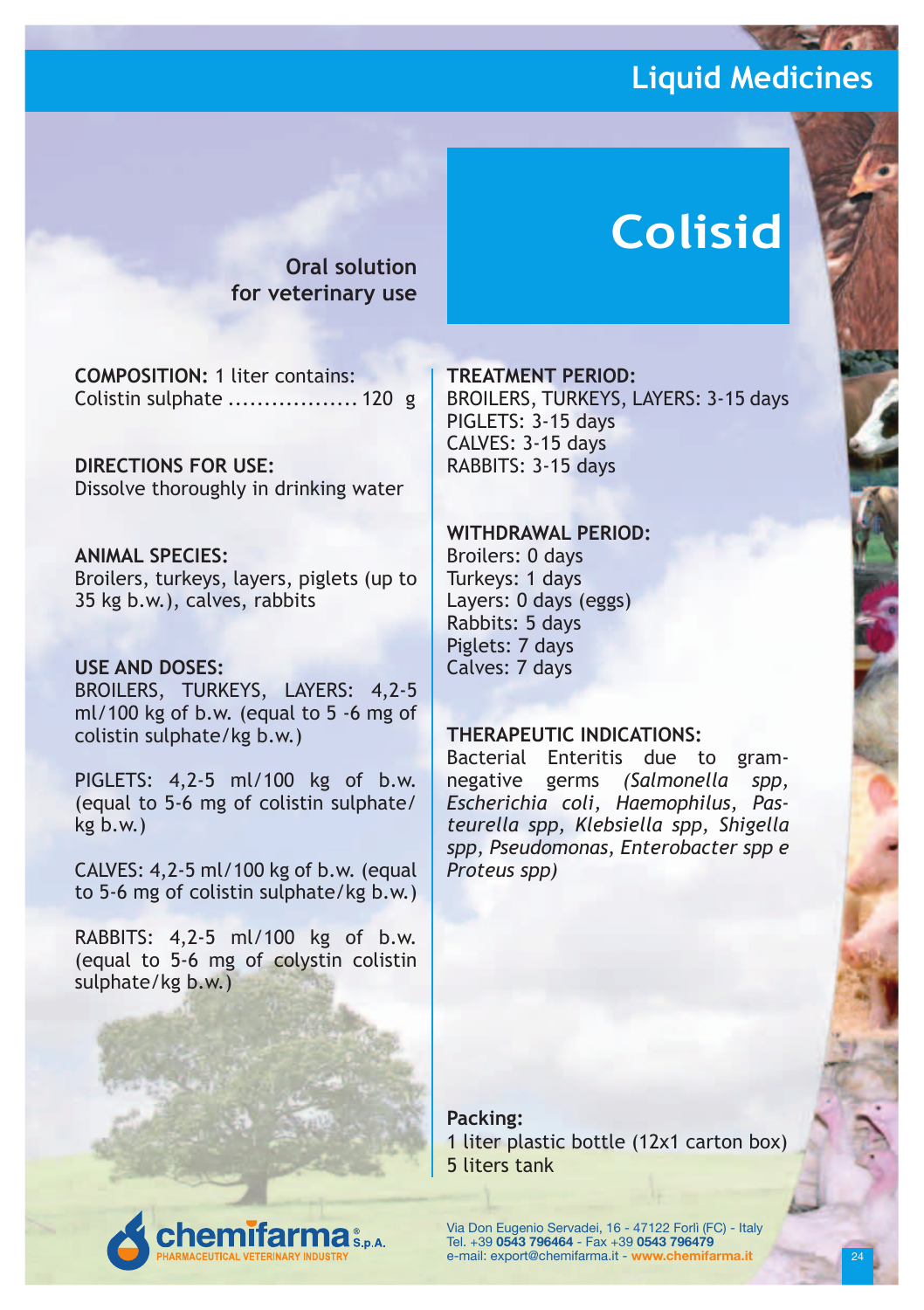# **Flumechina 50%**

**Oral solution for veterinary use**

**COMPOSITION:** 1 liter Flumequine ........................ 500 g

**DIRECTIONS FOR USE:** Dissolve thoroughly in drinking water

**ANIMAL SPECIES:** Broilers

**USE AND DOSES:** BROILERS: 2,4 g/100 kg of b.w. (equal to 12 mg of flumequine/kg of b.w.)

**TREATMENT PERIOD:** BROILERS: 3-5 days

**WITHDRAWAL PERIOD:** BROILERS: 2 days

**THERAPEUTIC INDICATIONS:** Colibacillosis, Salmonellosis, Pasteurellosis



**Packing:** 1 liter plastic bottle (12 x 1 carton box) 5 liters tank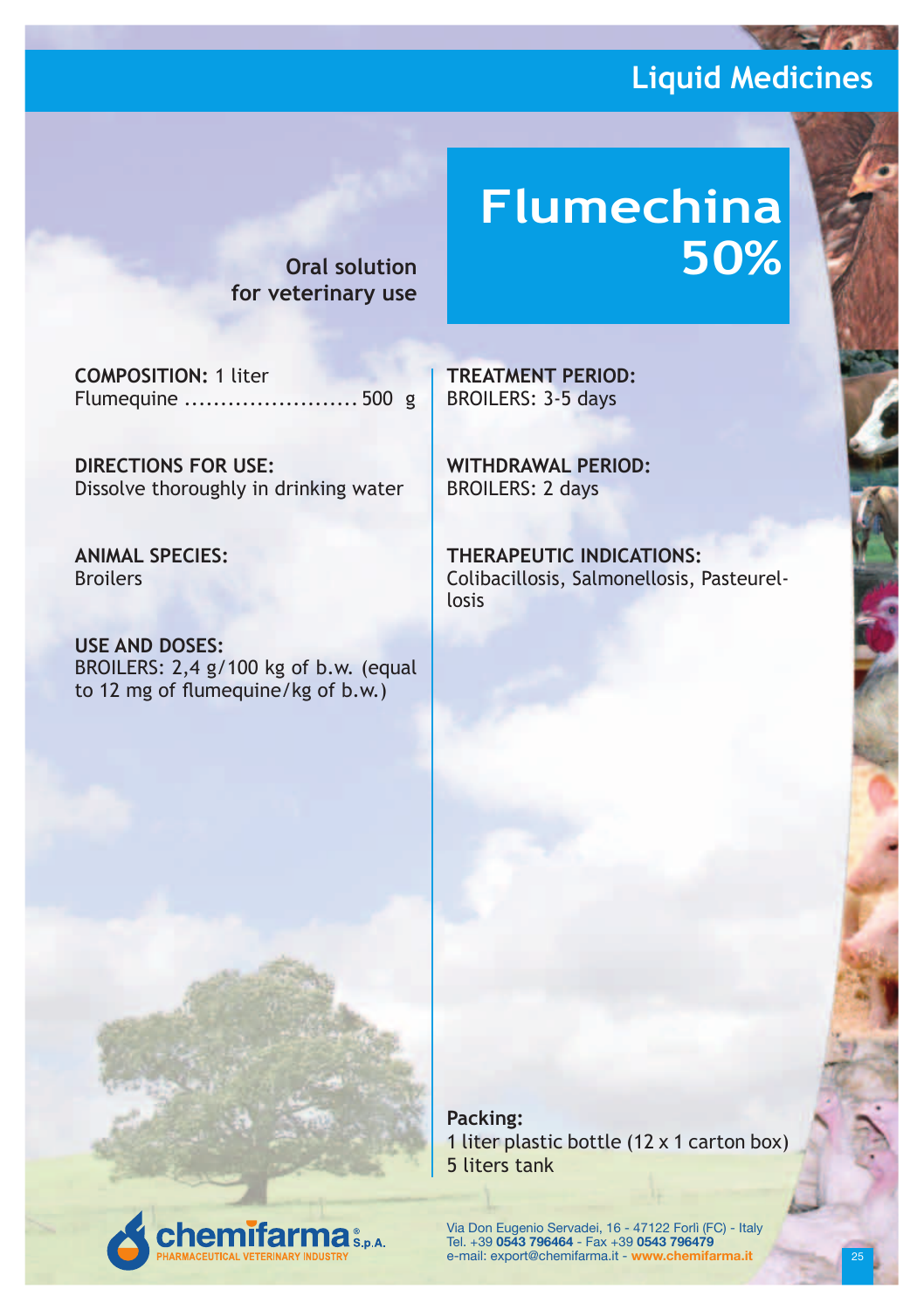**Oral solution for veterinary use**

# **Ossitetraciclina 20%**

**COMPOSITION:** 1 liter contains: Oxytetracycline ................... 200 g

**DIRECTIONS FOR USE:** Dissolve thoroughly in drinking water

**ANIMAL SPECIES:** Broilers, turkeys, layers, swine, calves, rabbits

#### **USE AND DOSES:**

BROILERS: 20-35 g/100 kg of body weight (equal to 40-70 mg of oxytetracycline/kg b.w.)

TURKEYS: da 20 a 35 g/100 kg of body weight (equal to 40-70 mg of oxytetracycline/kg b.w.)

LAYERS:12,5 a 25 g/100 kg of body weight (equal to 25-50 mg of oxytetracycline/kg b.w.)

SWINE: 10-25 g/100 kg of body weight (equal to 20-50 mg of oxytetracycline/ kg b.w.)

CALVES: 12,5-20 g/100 kg of body weight (equal to 25-40 mg of oxytetracycline/kg b.w.)

RABBITS: 20-40 g/100 kg of body weight (equal to 40-80 mg of oxytetracycline/kg b.w.)

#### **TREATMENT PERIOD:**

BROILERS: 3-5 days TURKEYS: 3-5 days LAYERS: 3-5 days SWINE: 3-5 days CALVES: 3-5 days RABBITS: 3-5 days

#### **WITHDRAWAL PERIOD:**

BROILERS: 5 days TURKEYS: 12 days LAYERS: 5 days (eggs) SWINE: 18 days CALVES: 20 days RABBITS: 12 days

#### **THERAPEUTIC INDICATIONS:**

BROILERS, TURKEYS, LAYERS: Bacterial Diseases of the Respiratory gastrointestinal and genital tracts, bacterial septicaemia

SWINE: Respiratory and intestinal bacterial Diseases

CALVES: Pasteurellosis, infections complicating the viroses of digestive tract, Enzootic Pneumonia

RABBITS: Colibacillosiss, Salmonellosis and Pasteurellosis

**Packing:** 1 liter plastic bottle (12x1 carton box) 5 liters tank

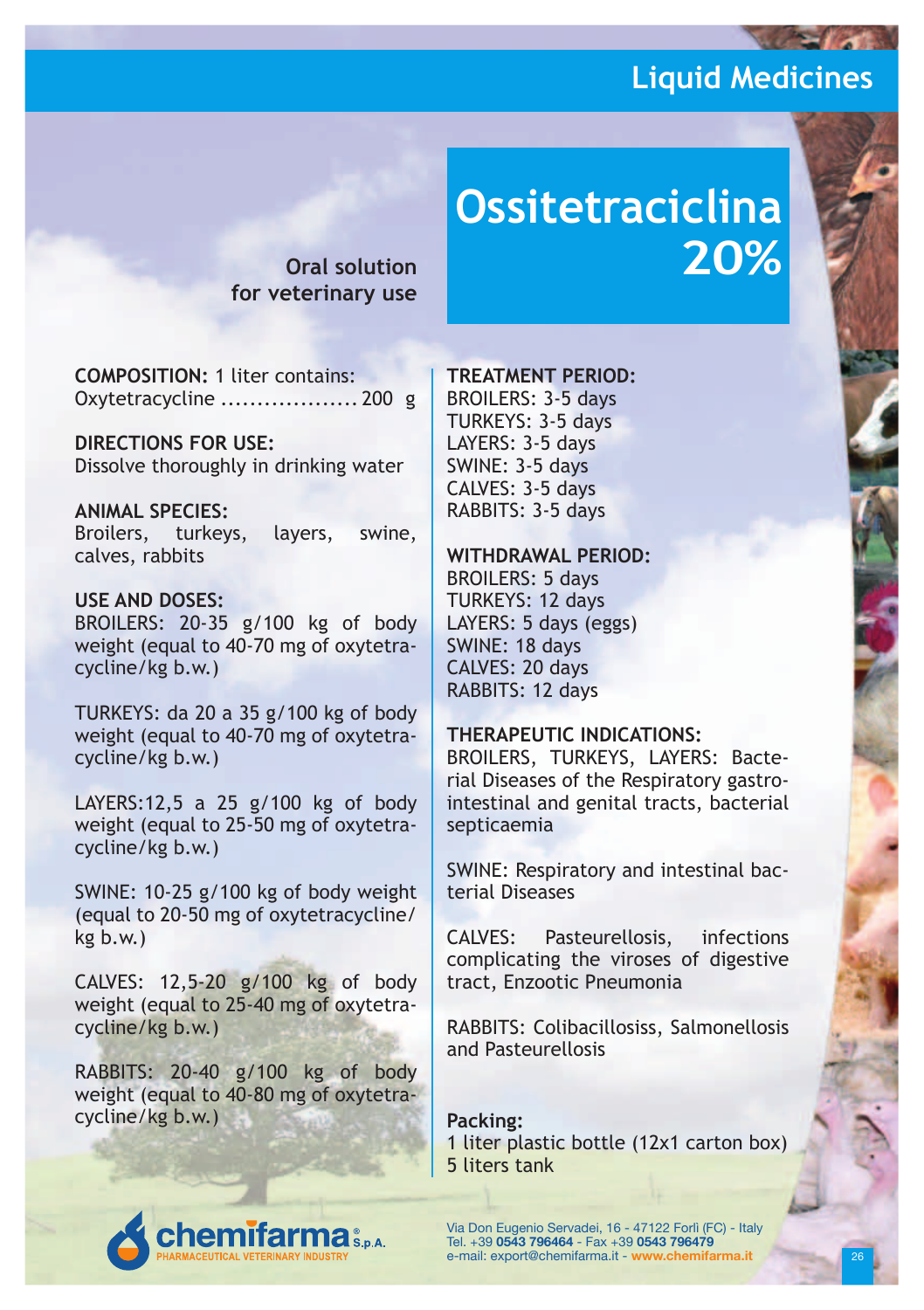**Oral solution for veterinary use**

# **Spiramicina 20%**

**COMPOSITION:** 1 ml contains: Spiramycine................820.000 I.U.

**DIRECTIONS FOR USE:** Dissolve thoroughly in drinking water

**ANIMAL SPECIES:** Broilers, swine

#### **USE AND DOSES:**

BROILERS: 250-500 ml/100 litres of drinking water (equal to 287.000 I.U. of spiramycine/kg b.w.)

SWINE: 12,5 ml/100 kg of body weight equal (equal to 102.500 I.U. of spiramycine/kg b.w.)

**emifarma** S.p.A.

**TREATMENT PERIOD:** BROILERS: 3-5 days SWINE: 3-5 days

**WITHDRAWAL PERIOD:** BROILERS: 10 days SWINE: 20 days

#### **THERAPEUTIC INDICATIONS:**

BROILERS: Bacterial Diseases of the Respiratory, gastro-intestinal, genital and locomotory tracts, septicaemia caused by gram-positive germs

SWINE: Bacterial Enteritis by grampositive germs, Enzootic Pneumonia

**Packing:** 1 liter plastic bottle (12x1 carton box) 5 liters tank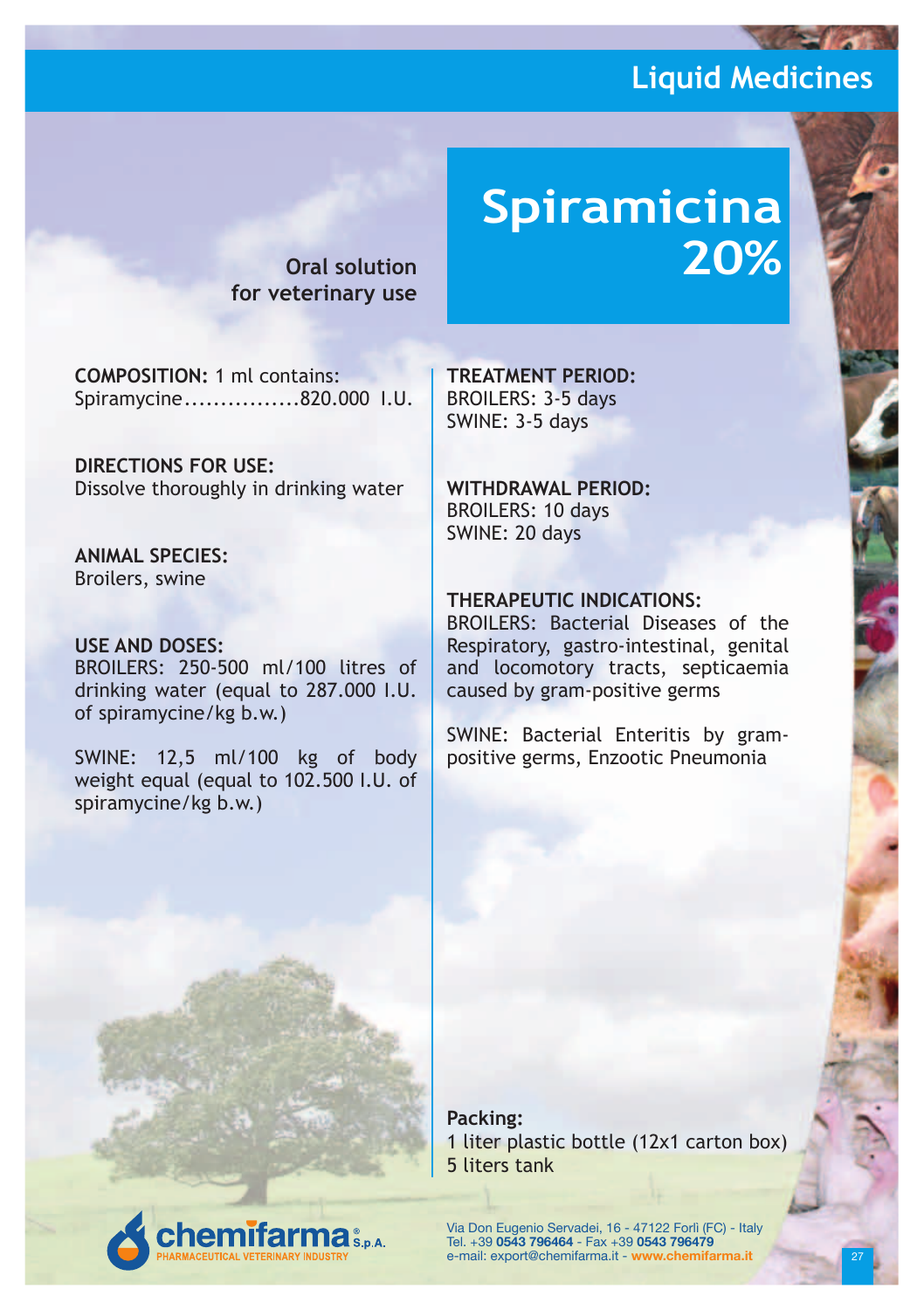**Oral solution for veterinary use**

# **Sulfachinossalina 20%**

**COMPOSITION:** 1 liter contains: Sulphaquinoxaline ................ 200 g

**DIRECTIONS FOR USE:** Dissolve thoroughly in drinking water

**ANIMAL SPECIES:** Broilers, rabbits

**USE AND DOSES:** BROILERS: 30 g/100 kg of body weight (equal to 60 mg of sulphaquinoxaline/ kg b.w.)

RABBITS: 30 g/100 kg of body weight (equal to 60 mg of sulphaquinoxaline/ kg b.w.)

**emifarma** S.p.A.

**TREATMENT PERIOD:** BROILERS: 3-5 days RABBITS: 3-5 days

**WITHDRAWAL PERIOD:** BROILERS: 35 days RABBITS: 22 days

**THERAPEUTIC INDICATIONS:** BROILERS: Bacterial Enteritis, Coccidiosis

RABBITS: Coccidiosis, Salmonellosis

**Packing:** 1 liter plastic bottle (12x1 carton box) 5 liters tank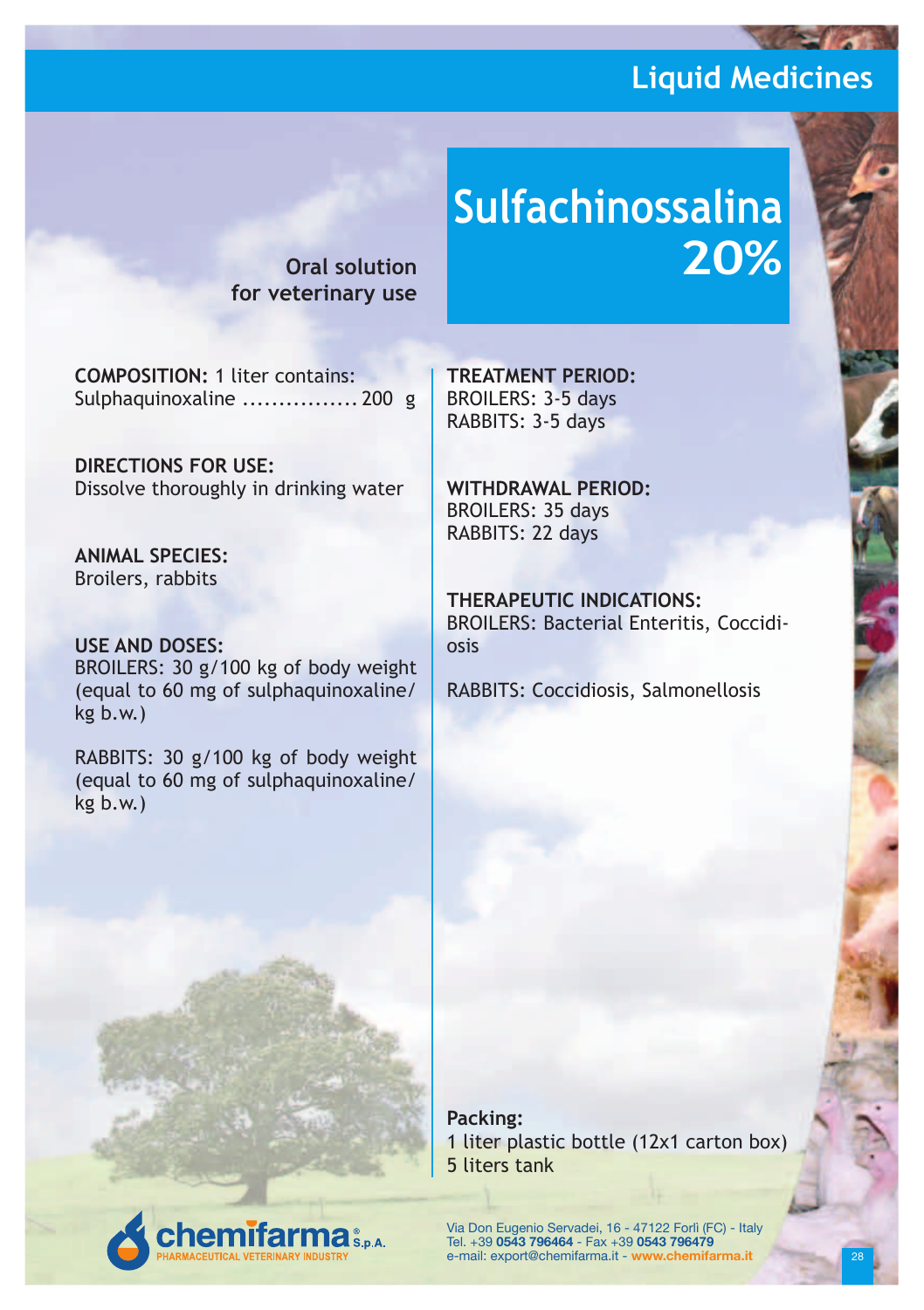**10%**

**Tiamulina** 

**Oral solution for veterinary use**

**COMPOSITION:** 1 liter contains: Tiamulin ............................ 100 g (equal to Tiamulin hydrogen fumarate 125 g)

**DIRECTIONS FOR USE:** Dissolve thoroughly in drinking water

**ANIMAL SPECIES:** Broilers, swine

#### **USE AND DOSES:**

BROILERS: 125-200 g/100 litres of drinking water (equal to 20-40 mg of tiamulin/kg b.w.)

SWINE: 5-10 g/100 kg b.w. equal to about 100-200 g of product/100 litres of drinking water of liquid feed

**emifarma** S.p.A.

**TREATMENT PERIOD:** BROILERS: 3-5 days SWINE: 5 days

**WITHDRAWAL PERIOD:** BROILERS: 5 days SWINE: 4 days

**THERAPEUTIC INDICATIONS:**

BROILERS: Mycoplasmosis Chronic Respiratory Diseases, infectious Artritis

SWINE: Mycoplasmosis, Enzootical Pneumonia, necrotical Enteritis (swine dysentery) sustained by bacteria sensitive to tiamulin

**Packing:** 1 liter plastic bottle (12x1 carton box) 5 liters tank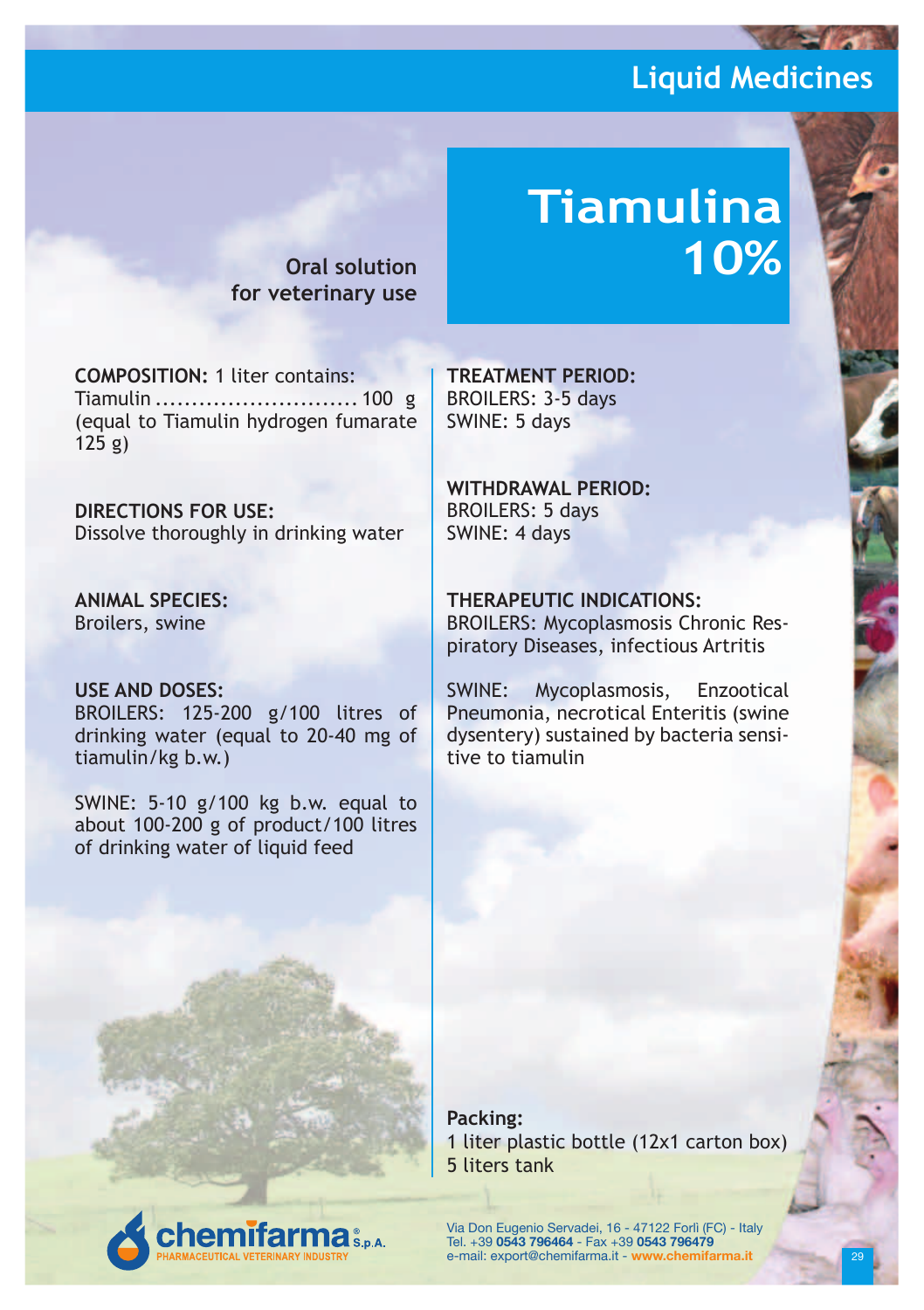**Oral solution for veterinary use**

# **Tilosina 20%**

**COMPOSITION:** 1 liter contains: Tylosin .............................. 200 g

**DIRECTIONS FOR USE:** Dissolve thoroughly in drinking water

**ANIMAL SPECIES:** Broilers, swine, sucking calves

**USE AND DOSES:** BROILERS: 12,5 g/100 kg b.w. equal to 25 mg of tylosin/kg of b.w.

SWINE: 5-6 g/100 kg b.w. (equal to 10- 12 mg of tylosin/kg b.w.)

SUCKING CALVES: 20-25 g/100 kg b.w. (equal to 40-50 mg of tylosin/kg b.w.)

**emifarma** 

**TREATMENT PERIOD:** BROILERS: 3-5 days SWINE: 3-7 days SUCKING CALVES: 3-7 days

**WITHDRAWAL PERIOD:** BROILERS: 1 day SWINE: 8 days SUCKING CALVES: 24 days

**THERAPEUTIC INDICATIONS:** BROILERS: Chronic Respiratory Diseases

SWINE: Enzootical Pneumonia and Necrotic Enteritis

SUCKING CALVES: Pneumonia by *Mycoplasma* and/or *Pasteurella spp*

**Packing:** 1 liter plastic bottle (12x1 carton box) 5 liters tank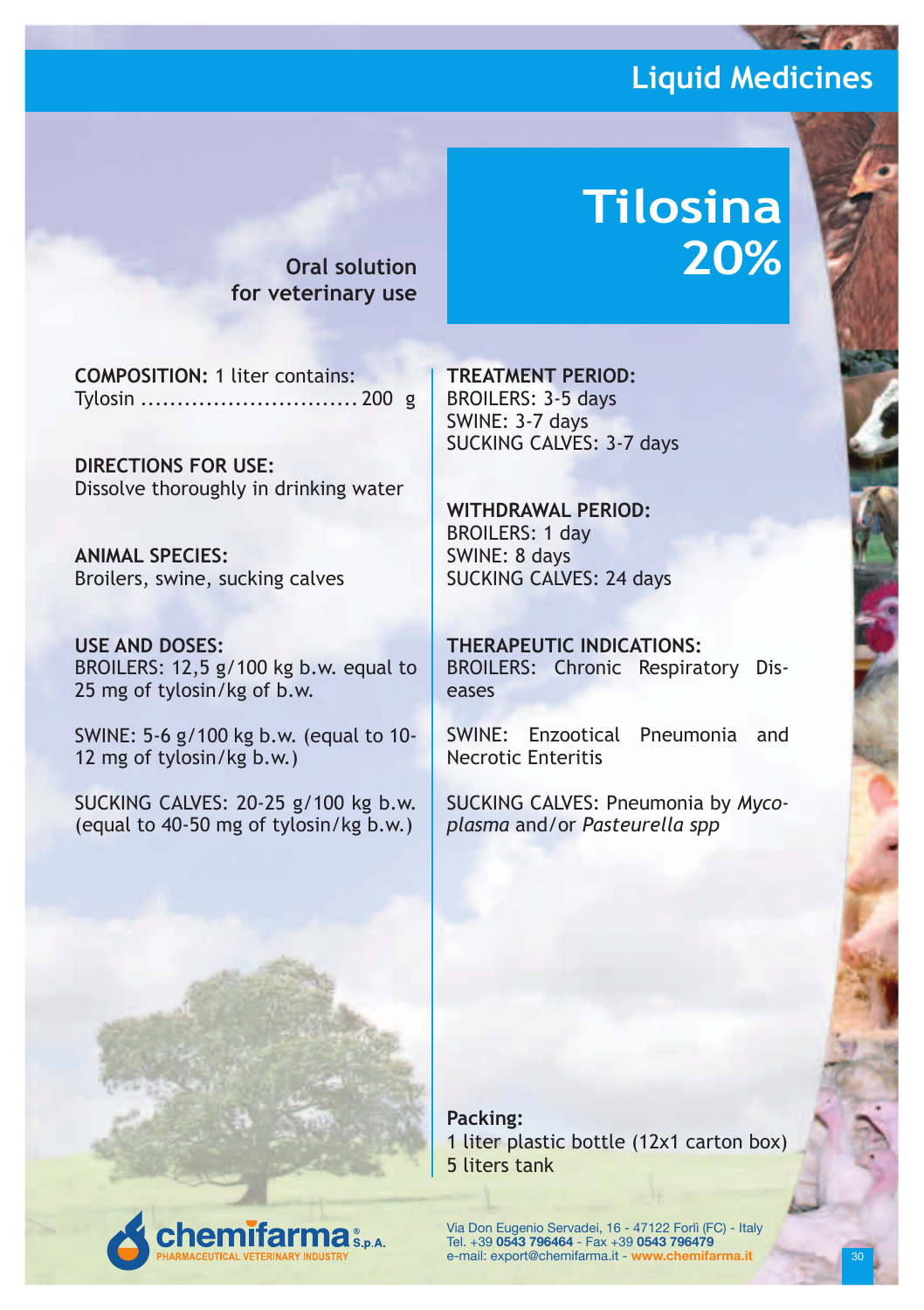**Oral solution for veterinary use**

# **Tilosina 24%**

**COMPOSITION:** 1 liter contains: Tylosin .............................. 200 g (equal to Tylosin tartrate 240 g)

**DIRECTIONS FOR USE:** Dissolve thoroughly in drinking water

**ANIMAL SPECIES:** Broilers, turkeys

#### **USE AND DOSES:**

BROILERS: 12,5 ml/100 kg b.w. equal to 2,5 g of tylosin/100 kg of b.w., corresponding to 50-100 ml/100 litres of drinking water

TURKEYS: 12,5 ml/100 kg b.w. equal to 2,5 g of tylosin/100 kg of b.w., corresponding to 50-100 ml/100 litres of drinking water

**emifarma** S.p.A.

**TREATMENT PERIOD:** BROILERS: 3-5 days TURKEYS: 3-5 days

**WITHDRAWAL PERIOD:** BROILERS: 2 day TURKEYS: 2 day

**THERAPEUTIC INDICATIONS:** BROILERS, TURKEYS: Chronic Respiratory Diseases

**Packing:** 1 liter plastic bottle (12x1 carton box) 5 liters tank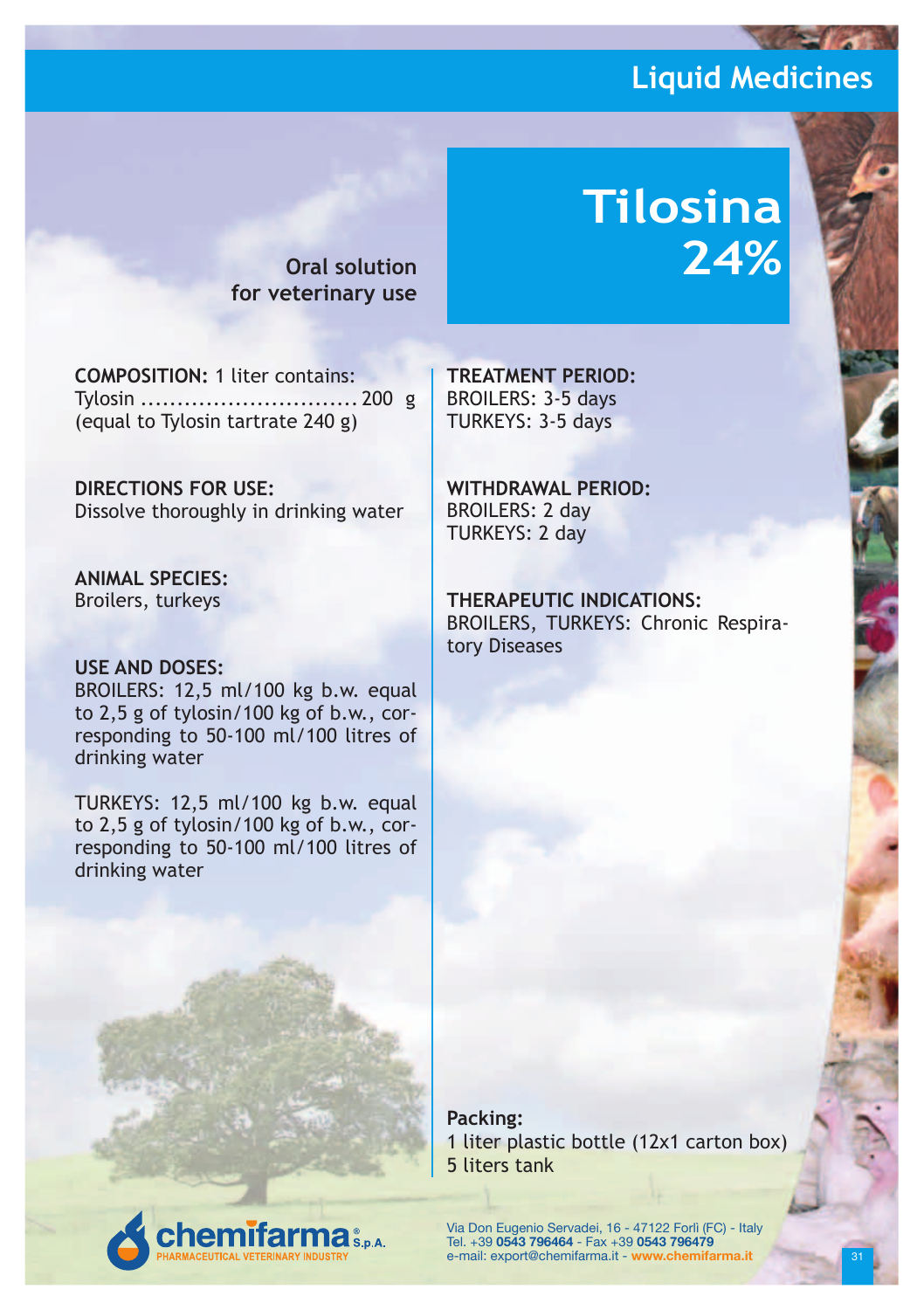**Oral solution for veterinary use**

# **Trimetoprim 40 Sulfadimetossina 200**

**COMPOSITION: 1 liter contains:** Trimethoprim ....................... 40 g Sulphadimetoxin .................. 200 g

**DIRECTIONS FOR USE:** Dissolve thoroughly in drinking water

**ANIMAL SPECIES:** Rabbits, broilers (layers excluded), turkeys

#### **USE AND DOSES:**

BROILERS: 10-20 g/100 kg b.w., equal to 2-4 g of sulphadimetoxin and 0,4- 0,8 g of trimethoprim/100 kg of b.w.

TURKEYS: 10-20 g/100 kg b.w., equal to 2-4 g of sulphadimetoxin and 0,4- 0,8 g of trimethoprim/100 kg of b.w.

RABBITS: 10-20 g/100 kg b.w., equal to 2-4 g of sulphadimetoxin + 0,4-0,8 g of trimethoprim/100 kg of b.w.

**emifarma** 

**TREATMENT PERIOD:** RABBITS: 5-6 days BROILERS: 5-6 days TURKEYS: 5-6 days

**WITHDRAWAL PERIOD:** BROILERS: 8 days TURKEYS: 7 days RABBITS: 11 days

**THERAPEUTIC INDICATIONS:** Respiratory Diseases and urogenital infections

**Packing:** 1 liter plastic bottle (12x1 carton box) 5 liters tank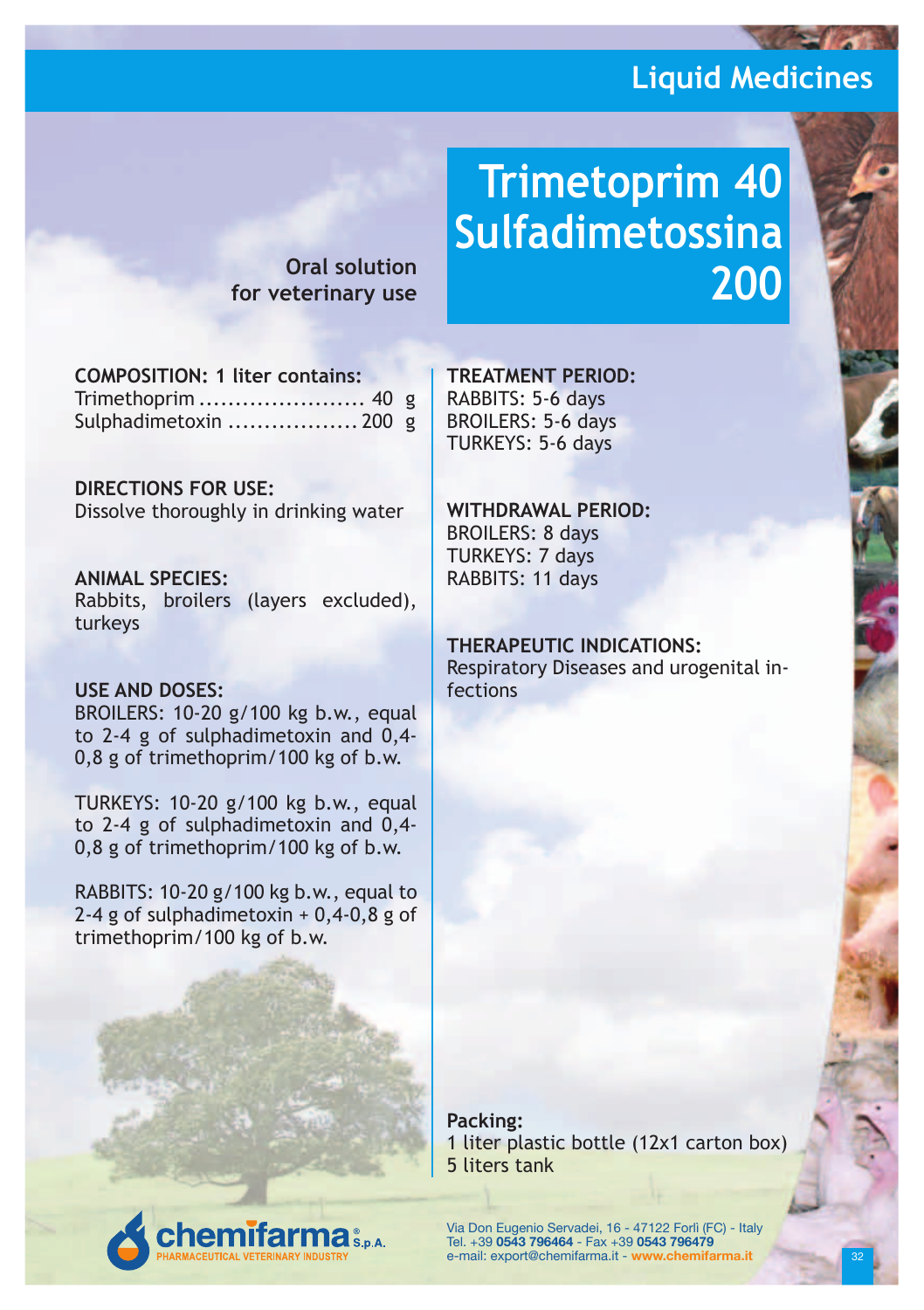**College** 

**Premix for veterinary use only**

# **Anprociclina 200**

**COMPOSITION:** 1 kg contains: Oxytetracicline.................... 200 g

**DIRECTIONS FOR USE:** Mix carefully in feed

**ANIMAL SPECIES:** Swine, rabbits, fish

#### **USE AND DOSES:**

SWINE: 200-1250 g/100 Kg of feed (equal to 20-50 mg of oxytetracycline/ kg b.w.)

RABBITS: 275-770 g/100 Kg of feed (equal to 40-80 mg of oxytetracycline/ kg b.w.)

FISH: 1750-3750 g/100 Kg of feed (equal to 75 mg of oxytetracycline/kg b.w.)

**TREATMENT PERIOD:** SWINE: 3-5 days RABBITS: 3-5 days FISH: 7-10 days

#### **WITHDRAWAL PERIOD:**

SWINE: 14 days RABBITS: 12 days FISH: 37 days

#### **THERAPEUTIC INDICATIONS:**

SWINE: Respiratory and intestinal bacterial Diseases caused by *Actinobacillus pleuro Pneumoniae, Bordetella bronchiseptica, Brucella spp, Clostridium spp, Erysipelothrix Rushiopatiae, Mycobacterium, Mycoplasma spp, Pasteurella multocida, Pseudomonas spp, Streptococcus spp*

RABBITS: Colibacillosis, Salmonellosis, **Pasteurellosis** 

FISH: Bacterial Diseases caused by *Aeromonas spp, Cytophaga, Pseudomonas spp, Vibrio Anguillarum*

**Packing:** 25 kg bag

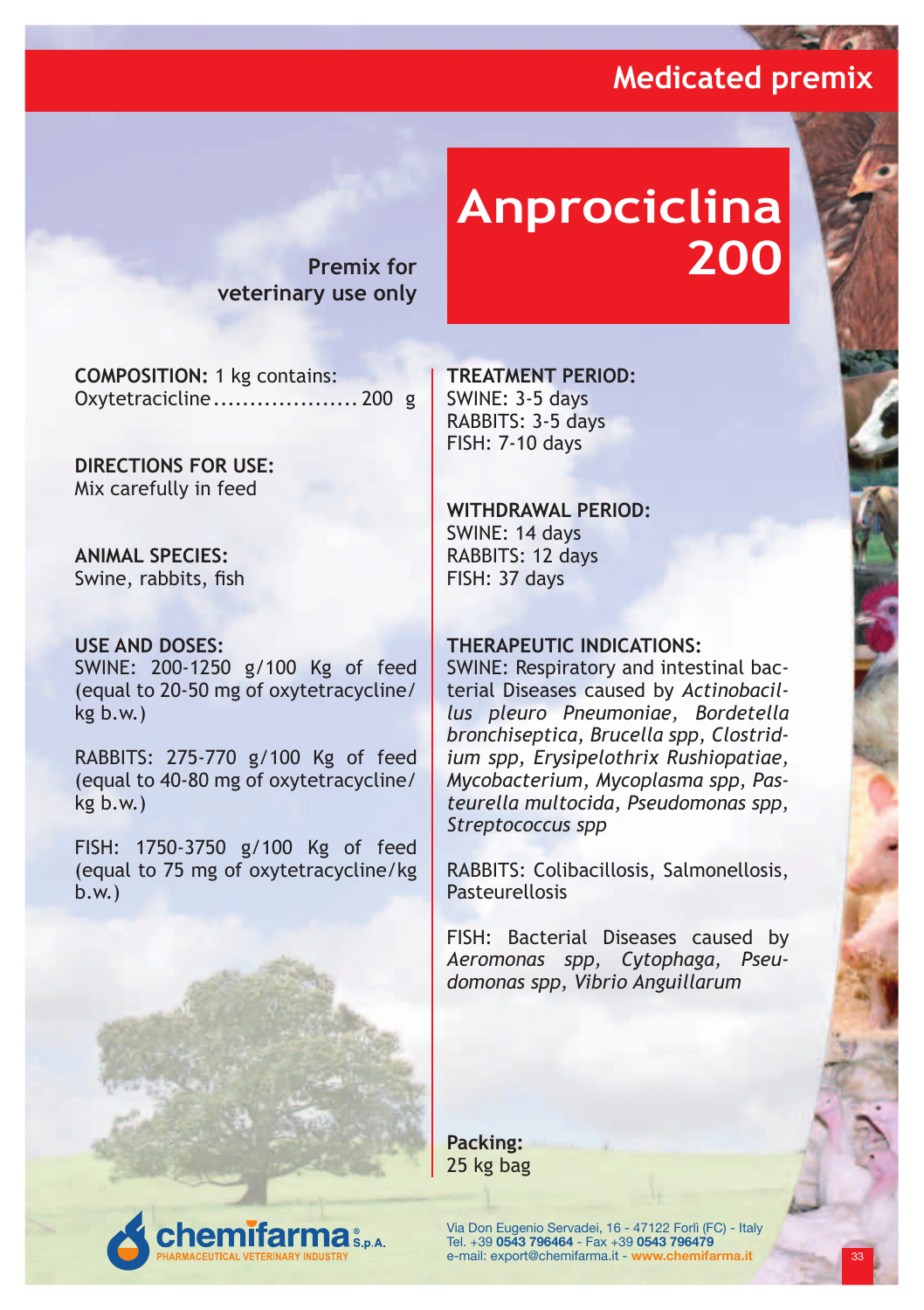**Contract of the Second Street** 

**Premix for veterinary use only**

# **Anprometazina 200**

**COMPOSITION:** 1 kg contains: Sulphamethazine.................. 200 g

**DIRECTIONS FOR USE:** Mix carefully in feed

**ANIMAL SPECIES:** Swine (up to 6 months)

**USE AND DOSES:** SWINE: 1500-3750 g/100 Kg of feed (equal to 150 mg of sulphametazine/ kg b.w.)

**emifarma** S.p.A.

**TREATMENT PERIOD:** SWINE: 3-5 days

**WITHDRAWAL PERIOD:** SWINE: 28 days

**THERAPEUTIC INDICATIONS:** Bacterial Diseases

**Packing:** 25 kg bag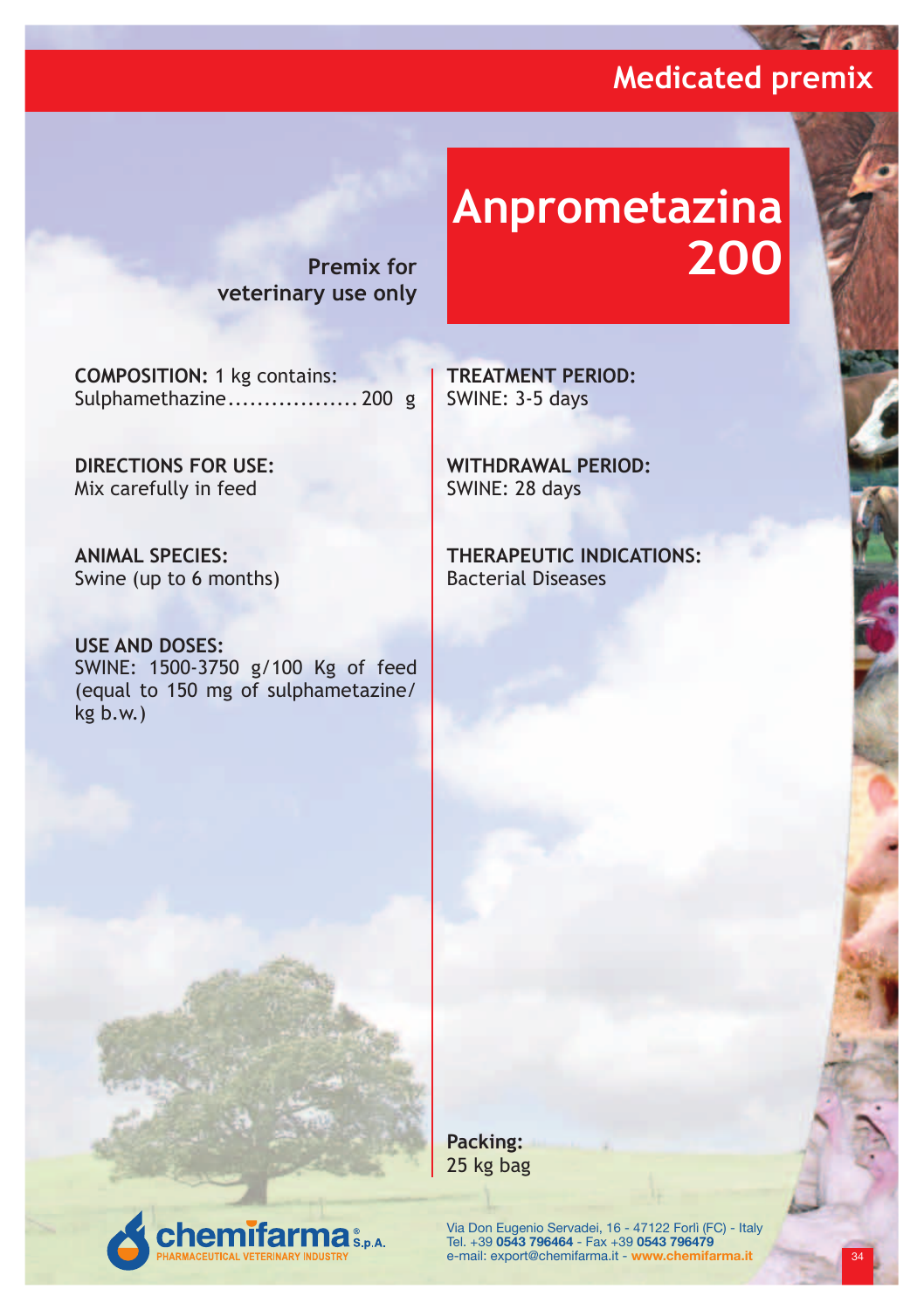**Profit And** 

**Premix for veterinary use only**

# **Anprotiazolo 200**

**COMPOSITION:** 1 kg contains: Formylsulphatiazole .............. 200 g

**DIRECTIONS FOR USE:** Mix carefully in feed

**ANIMAL SPECIES:** Swine (up to 6 months of age), rabbits

**USE AND DOSES:** SWINE: 1800-2500 g/100 Kg of feed (equal to 150-200 mg of formylsulphatiazole/kg b.w.)

RABBITS: 800-1000 g/100 Kg of feed (equal to 150-250 mg of formylsulphatiazole/kg b.w.)

**TREATMENT PERIOD:** SWINE: 3-5 days RABBITS: 7 days

**WITHDRAWAL PERIOD:** SWINE: 7 days RABBITS: 5 days

**THERAPEUTIC INDICATIONS:** Bacterial Enteritis

**Packing:** 25 kg bag

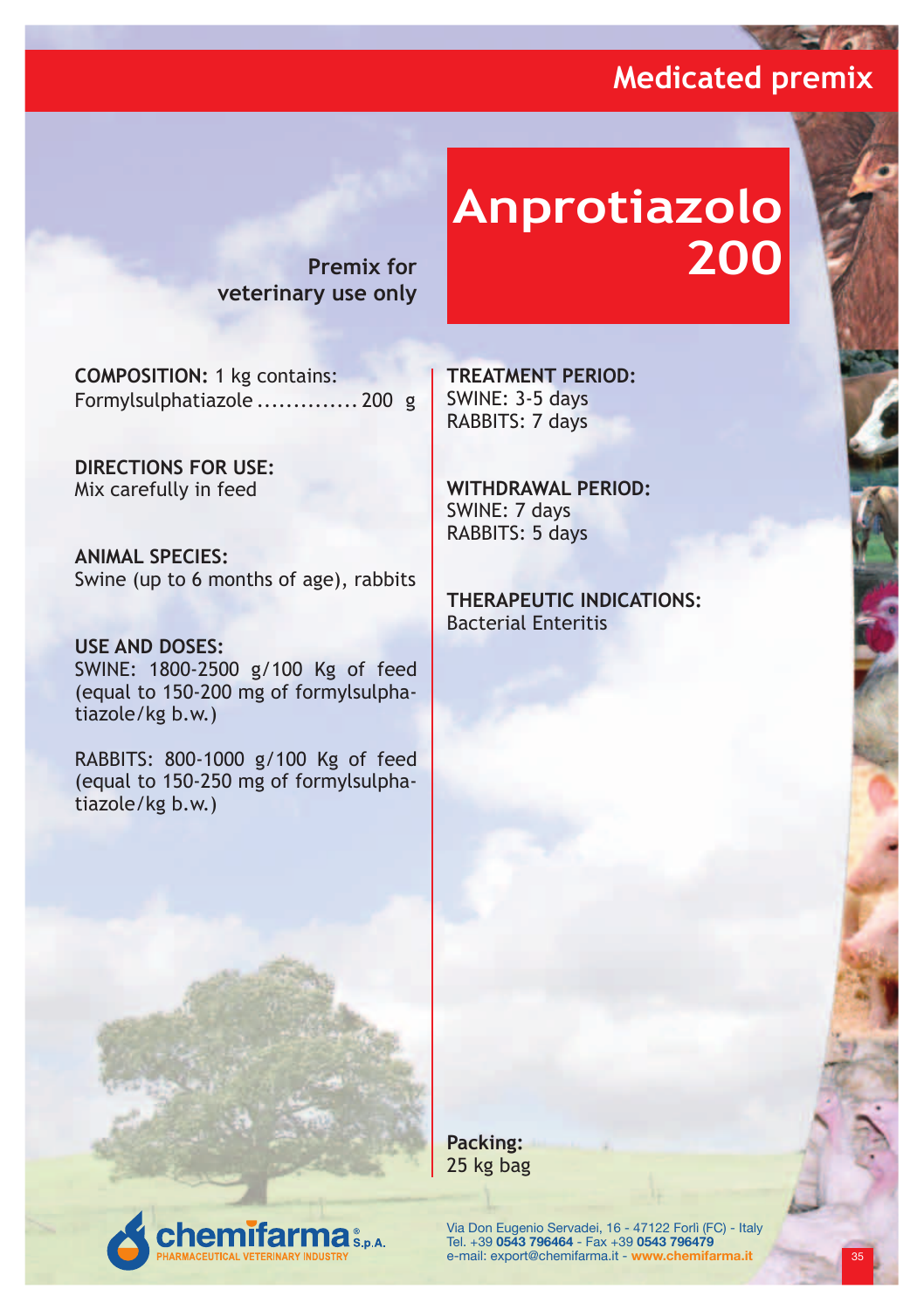**Contract Service** 

**Premix for veterinary use only**

# **Anpro Spiramix 200**

**COMPOSITION:** 1 kg contains: Spiramycine........................ 200 g (equal to at least 6.400.000.000 I.U.)

**DIRECTIONS FOR USE:** Mix carefully in feed

**ANIMAL SPECIES:** Broilers, swine

#### **USE AND DOSES:**

BROILERS: 250-500 g/100 Kg of feed (equal to 70 mg of spiramycine/kg b.w.)

SWINE: 200-500 g/100 Kg of feed (equal to 25 mg of spiramycine/kg b.w.)

**TREATMENT PERIOD:** BROILERS:3-5 days SWINE:3-5 days

**WITHDRAWAL PERIOD:** BROILERS: 15 days SWINE: 20 days

#### **THERAPEUTIC INDICATIONS:**

BROILERS: Bacterial Diseases of the Respiratory, gastro intestinal and locomotory tracts, Septicaemia caused by gram-positive germs

SWINE: Bacterial Enteritis caused by gram-positive germs, Enzootic Pneumonia

**Packing:** 25 kg bag

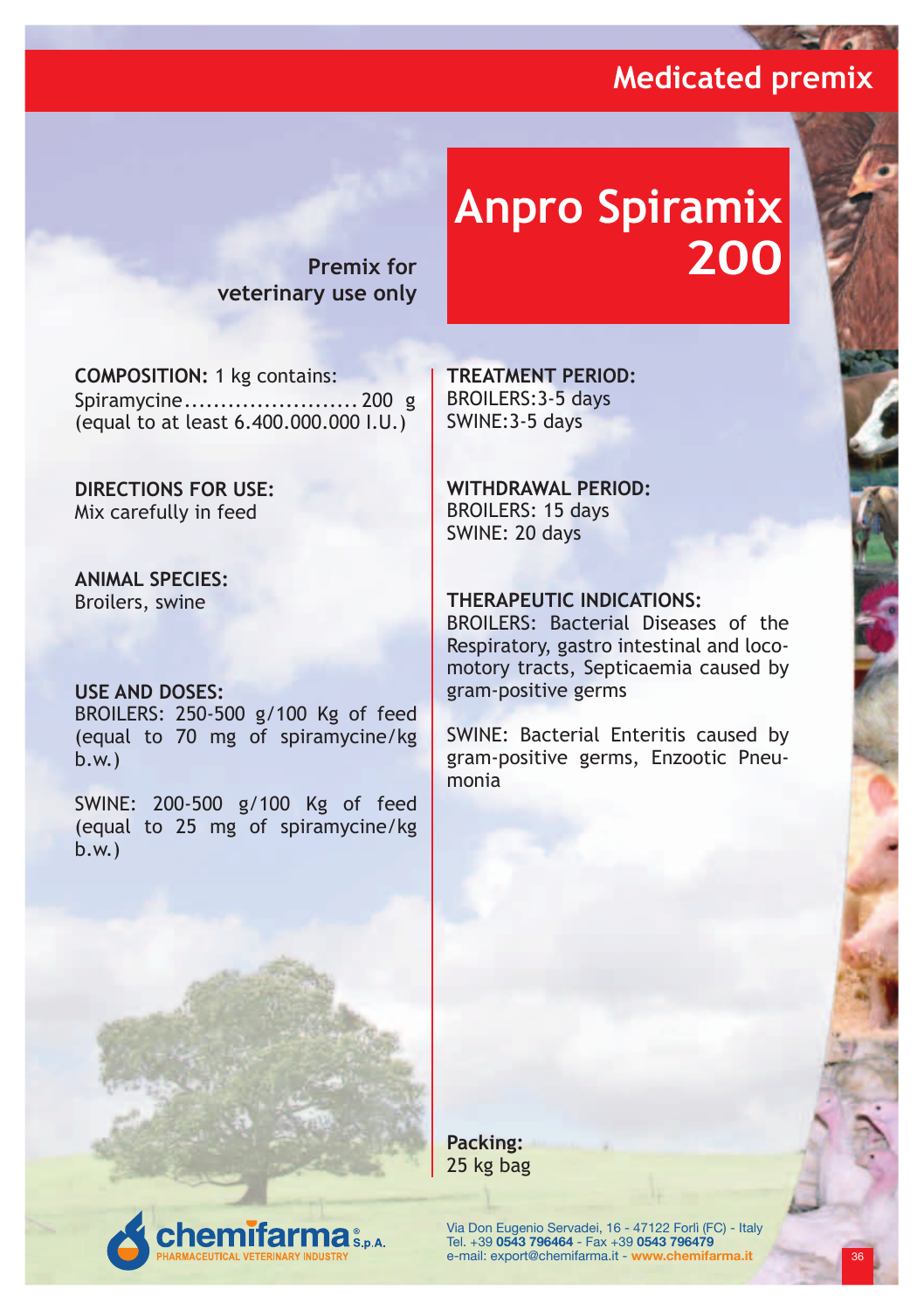**Property** 

**Premix for veterinary use only**

# **Chemisole 30% PX**

**COMPOSITION:** 1 kg contains: Levamisole ......................... 300 g

**DIRECTIONS FOR USE:** Mix carefully in feed

**ANIMAL SPECIES:** Swine

#### **USE AND DOSES:**

SWINE under 20 kg b.w.: 70-85 g/100 kg of feed (equal to 7,5-8,0 mg of levamisole/kg b.w.)

SWINE from 20 to 40 kg b.w.: 48-60 g/100 kg of feed (equal to 5,0 mg of levamisole/kg b.w.)

SWINE over 40 kg b.w.: 40-55 g/100 kg of feed (equal to 4,0 mg of levamisole/kg b.w.)

REMARK: in subjects over 190 kg b.w. do not exceed 2,5 g/head, equal to 750 mg of levamisole per head

#### **TREATMENT PERIOD:**

SWINE: 1 day It is advisable to repeat the treatment 14-21 days after the first one

#### **WITHDRAWAL PERIOD:** 7 days

#### **THERAPEUTIC INDICATIONS:**

Infestations caused by adult and larval forms of *Ascaris suum, Hyostrongylus spp, Metastrongylus spp, Oesophagostomum spp*

**Packing:** 25 kg bag

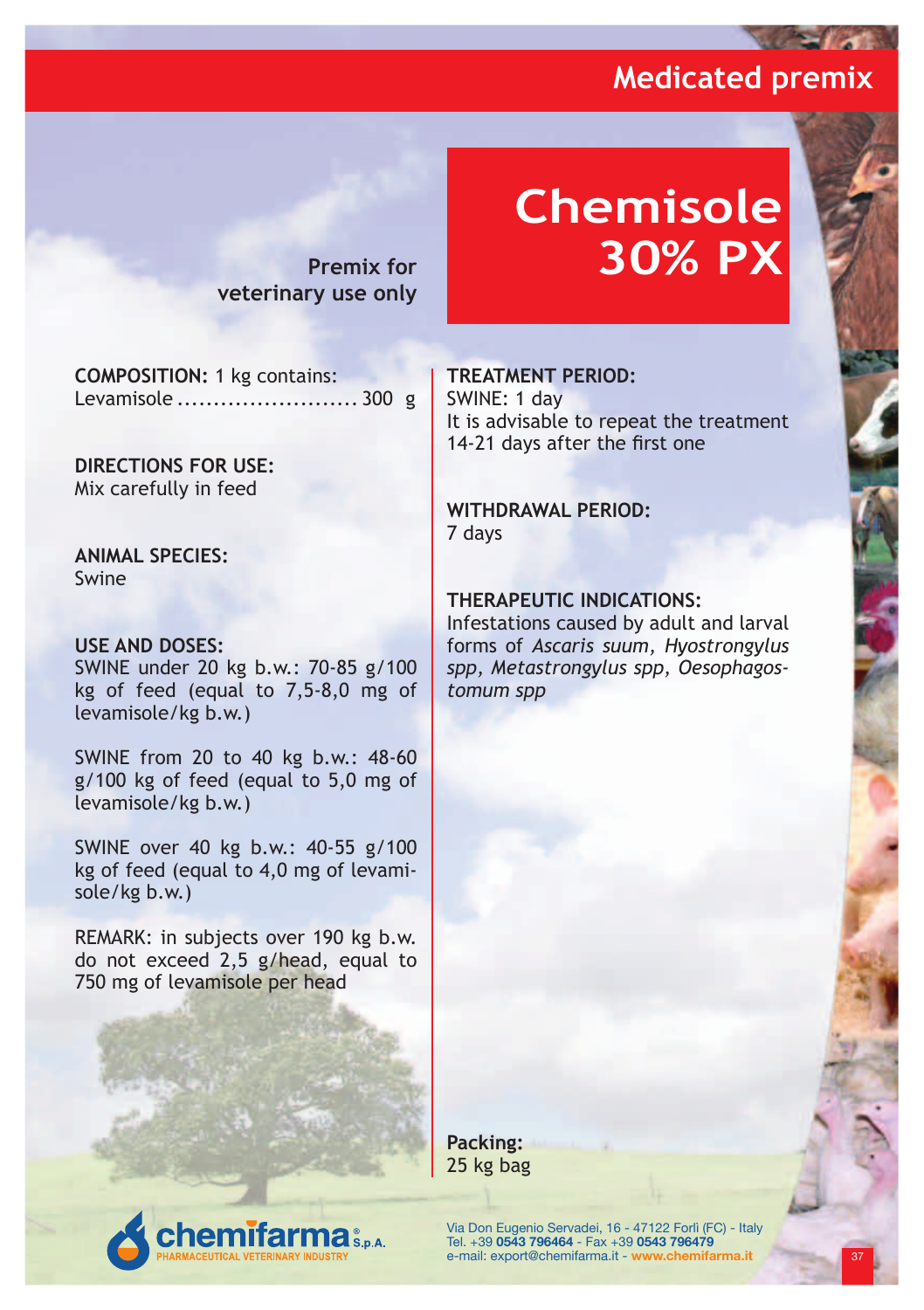**Contract Contract Service** 

**Premix for veterinary use only**

# **Clortetraciclina 200**

**COMPOSITION:** 1 kg contains: Chlortetracycline HCL............ 200 g

**DIRECTIONS FOR USE:** Mix carefully in feed

**ANIMAL SPECIES:** Broilers, layers, swine

#### **USE AND DOSES:** BROILERS: 75-400 g/100 Kg of feed (equal to 25-50 mg of chlortetracycline/kg b.w.)

LAYERS: 200-500 g/100 Kg of feed (equal to 25-50 mg of chlortetracycline/kg b.w.)

SWINE: 200-1250 g/100 Kg of feed (equal to 20-50 mg of chlortetracycline/kg b.w.)

**TREATMENT PERIOD:** BROILERS: 3-5 days LAYERS: 3-5 days SWINE: 3-5 days

#### **WITHDRAWAL PERIOD:** BROILERS: 6 days

LAYERS: 9 days (eggs) SWINE: 9 days

#### **THERAPEUTIC INDICATIONS:**

BROILERS, LAYERS: Bacterial Diseases of the respiratory, gastro-intestinal and genital tracts. Bacterial septicaemia

SWINE: Respiratory and intestinal bacterial diseases

**Packing:** 25 kg bag

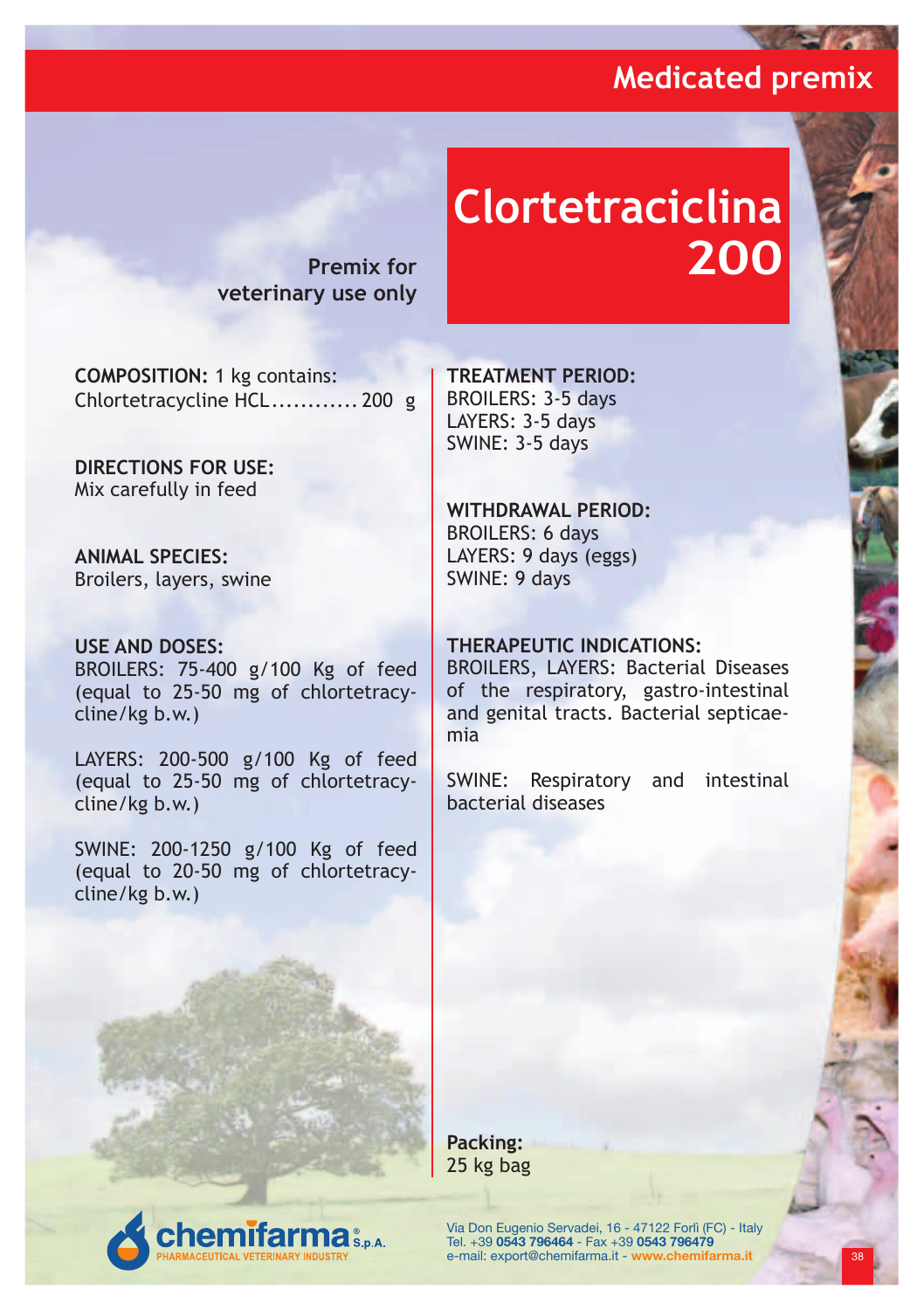**Contract** 

**Premix for veterinary use only**

# **Colifarm**

**COMPOSITION:** 1 kg contains: Flumequine ........................ 200 g

**DIRECTIONS FOR USE:** Mix carefully in feed

**ANIMAL SPECIES:** Fish, swine

**USE AND DOSES:** FISH: 600 g/100 Kg of feed (equal to 12 mg of flumequine/kg b.w.)

SWINE: 150-500 g/100 Kg of feed (equal to 12 mg of flumequine/kg b.w.)

**TREATMENT PERIOD:** FISH: 5 days SWINE: 5 days

**WITHDRAWAL PERIOD:** FISH: 8 days (70°C/day) SWINE: 2 days

**THERAPEUTIC INDICATIONS:** FISH: Foruncolosis from Aeromonas, Vibriosis

SWINE: Colibacillosis, Salmonellosis, infections due to microorganisms sensitive to flumequine

**Packing:** 25 kg bag

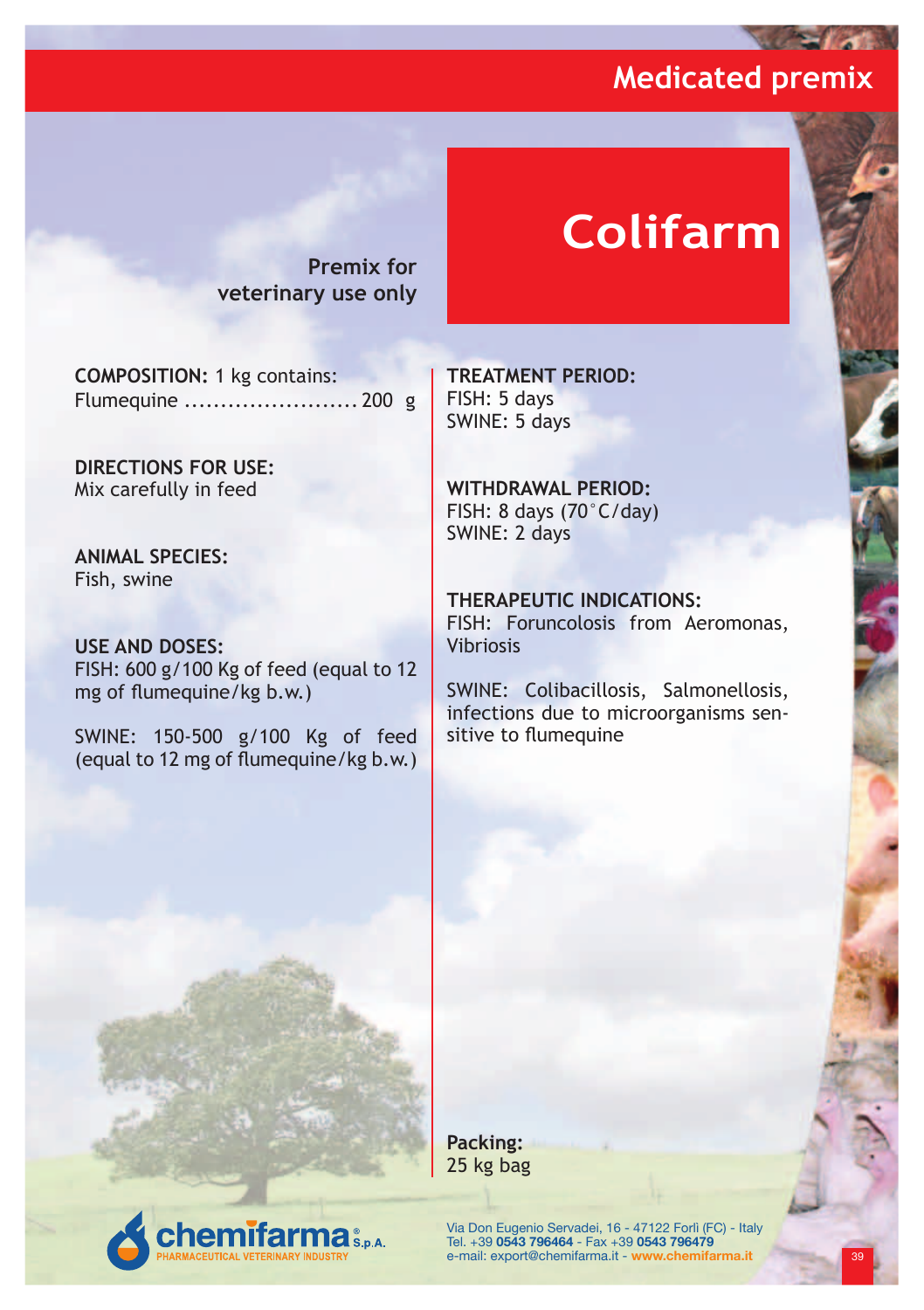**Contract Service** 

**Premix for veterinary use only**

# **Dimetossin 200**

**COMPOSITION:** 1 kg contains: Sulphadimetoxin .................. 200 g

**DIRECTIONS FOR USE:** Mix carefully in feed

**ANIMAL SPECIES:** Broiler, swine (up to 6 months), rabbits

**USE AND DOSES:** BROILER: 200-475 g/100 Kg of feed (equal to 60 mg of sulphadimetoxin/ kg b.w.)

SWINE: 600-1550 g/100 Kg of feed (equal to 60 mg of sulphadimetoxin/ kg b.w.)

RABBITS: 400-500 g/100 Kg of feed (equal to 60 mg of sulphadimetoxin/ kg b.w.)

**TREATMENT PERIOD:** BROILER: 3-5 days SWINE: 3-5 days RABBITS: 3-5 days

#### **WITHDRAWAL PERIOD:** BROILER: 15 days SWINE: 28 days RABBITS: 21 days

**THERAPEUTIC INDICATIONS:** BROILER: Bacterial Diseases SWINE: Bacterial Enteritis RABBITS: Coccidiosis, Salmonellosis

**Packing:** 25 kg bag

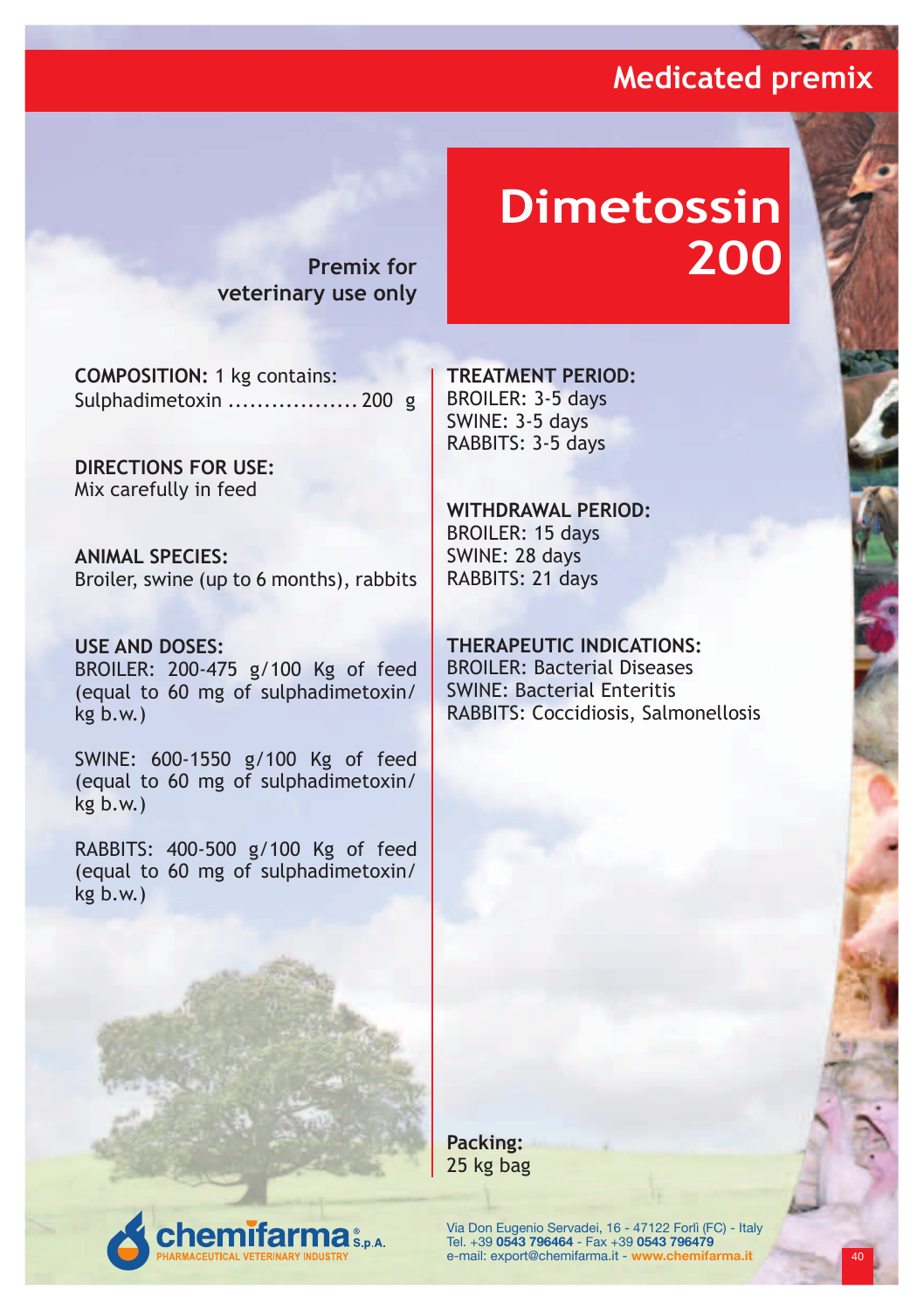**Contract of the Second Street** 

**Premix for veterinary use only**

# **Erytromycina 200**

**COMPOSITION:** 1 kg contains: Erythromycin ...................... 200 g

**DIRECTIONS FOR USE:** Mix carefully in feed

**ANIMAL SPECIES:** Broilers, layers

**USE AND DOSES:** BROILERS: 75-300 g/100 Kg of feed (equal to 20-40 mg of erythromycin/ kg b.w.)

LAYERS: 110-250 g/100 Kg of feed (equal to 10-20 mg of erythromycin/ kg b.w.)

**TREATMENT PERIOD:** BROILERS: 3-5 days LAYERS: 3-5 days

**WITHDRAWAL PERIOD:** BROILERS: 6 days LAYERS: 5 days (eggs)

**THERAPEUTIC INDICATIONS:** Mycoplasmosis

**Packing:** 25 kg bag

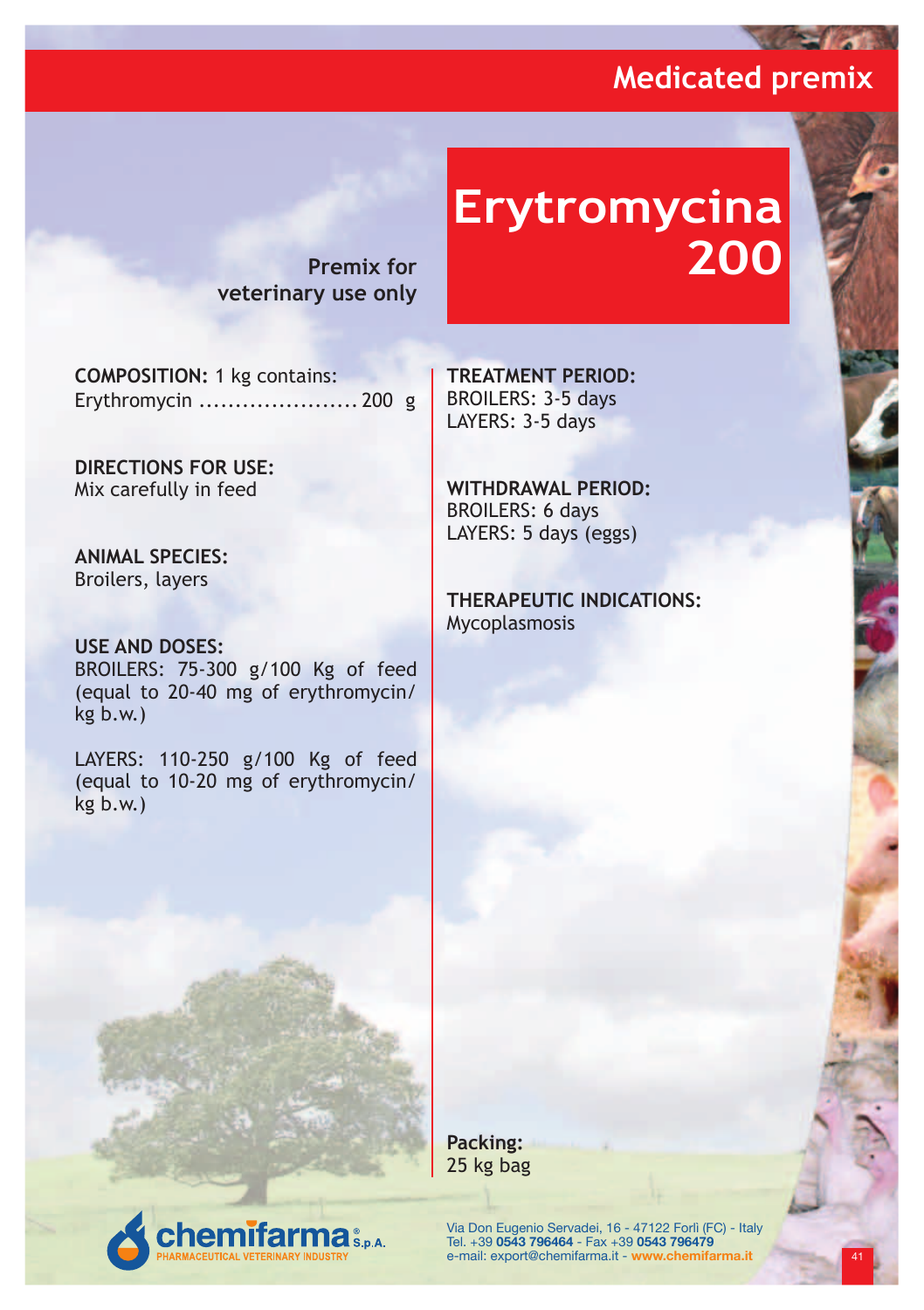**Profit And** 

**Premix for veterinary use only**

# **Lincofarm 110**

**COMPOSITION:** 1 kg contains: Lincomycin......................... 110 g

**DIRECTIONS FOR USE:** Mix carefully in feed

**ANIMAL SPECIES:** Swine

**USE AND DOSES:** SWINE: 200 g/100 Kg of feed (equal to 10-20 mg of lincomycin/kg b.w.)

**emifarma** S.p.A.

**TREATMENT PERIOD:** SWINE: 7 days

**WITHDRAWAL PERIOD:** SWINE: 1 day

**THERAPEUTIC INDICATIONS:** Enzootic Pneumonia, Superficial Necrotic Enteritis, Proliferative Enteritis (Ileitis) caused by microorganisms sensitive to lincomycin

**Packing:** 25 kg bag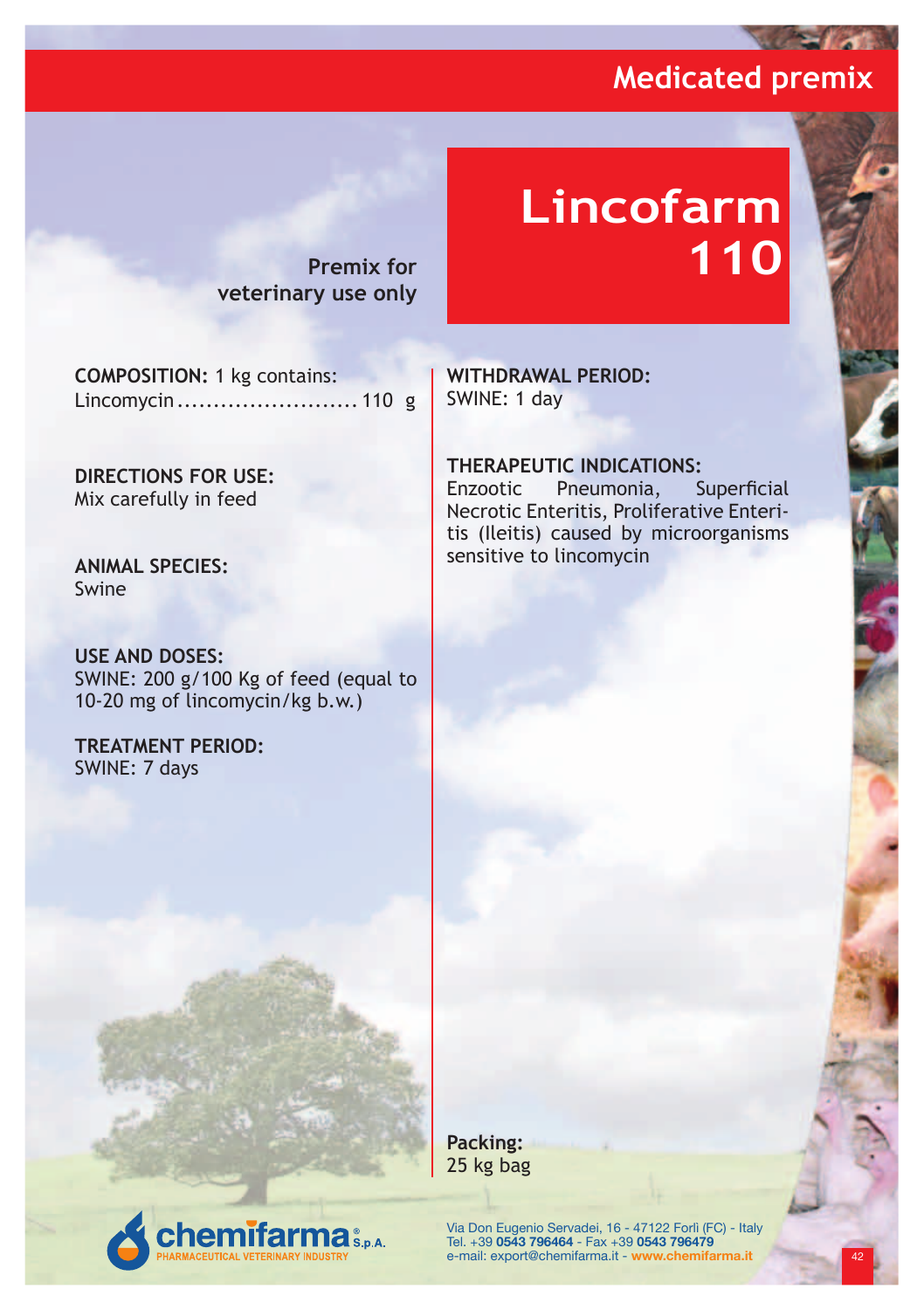**College** 

**Premix for veterinary use only**

# **Medistin 120**

**COMPOSITION:** 1 kg contains: Colistin Sulphate .................. 120 g

**DIRECTIONS FOR USE:** Mix carefully in feed

**ANIMAL SPECIES:** Piglets (up to 35 kg b.w.), broiler, turkeys, layers

**USE AND DOSES:** PIGLETS: 100 g/100 Kg of feed (equal to 5,0-6,0 mg of colistin sulphate/kg b.w.)

BROILER: 83 g/100 Kg of feed (equal to 5,0-6,0 mg of colistin sulphate/kg b.w.)

TURKEYS: 83 g/100 Kg of feed (equal to 5,0-6,0 mg of colistin sulphate/kg b.w.)

LAYERS: 83 g/100 Kg of feed (equal to 5,0-6,0 mg of colistin sulphate/kg b.w.)

**TREATMENT PERIOD:**

PIGLETS: 3-15 days BROILER: 3-15 days TURKEYS: 3-15 days LAYERS: 3-15 days

**WITHDRAWAL PERIOD:** PIGLETS: 2 days BROILER: 5 days TURKEYS: 5 days LAYERS: 5 days (eggs)

#### **THERAPEUTIC INDICATIONS:**

Bacterial Enteritis sustained by gramnegative germs *(Salmonella spp, Escherichia coli, Haemophilus, Pasteurella spp, Klebsiella spp, Shigella spp, Pseudomonas, Enterobacter spp e Proteus spp)*

**Packing:** 25 kg bag

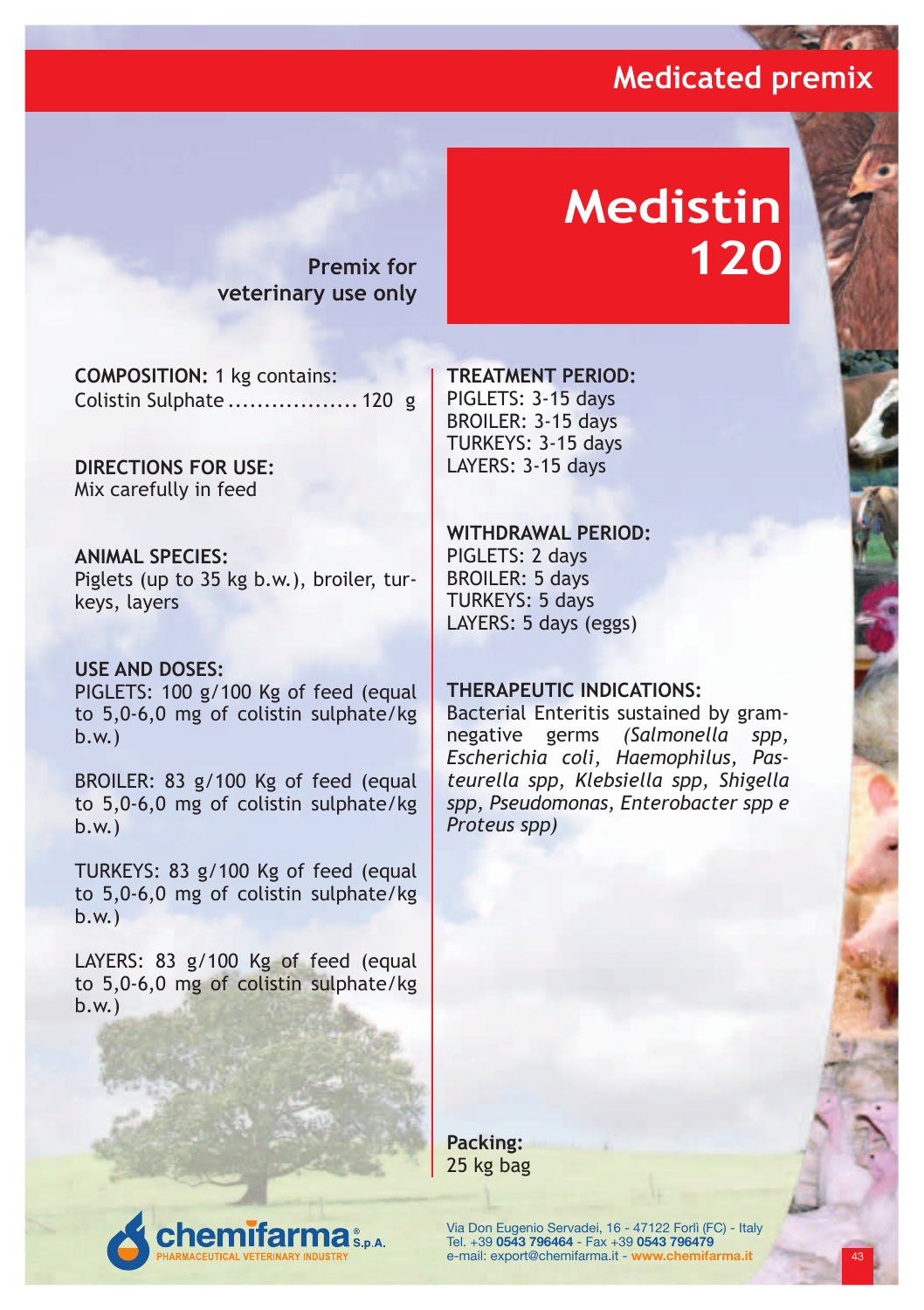**Color** 

**Premix for veterinary use only**

# **Spectin 500**

**COMPOSITION:** 1 kg contains: Spectinomycine ................... 500 g

**DIRECTIONS FOR USE:** Mix carefully in feed

**ANIMAL SPECIES:** Swine

**USE AND DOSES:** SWINE: 25-50 g/100 Kg of feed (equal to 4-8 mg of spectinomycine/kg b.w.)

**TREATMENT PERIOD:** SWINE: 3-5 days

**WITHDRAWAL PERIOD:** SWINE: 20 days

**THERAPEUTIC INDICATIONS:** Bacterial Enteritis

**emifarma** & p.a.

Via Don Eugenio Servadei, 16 - 47122 Forlì (FC) - Italy<br>Tel. +39 **0543 796464** - Fax +39 **0543 796479**<br>e-mail: export@chemifarma.it - **www.chemifarma.it** <mark> 44</mark>

**Packing:** 25 kg bag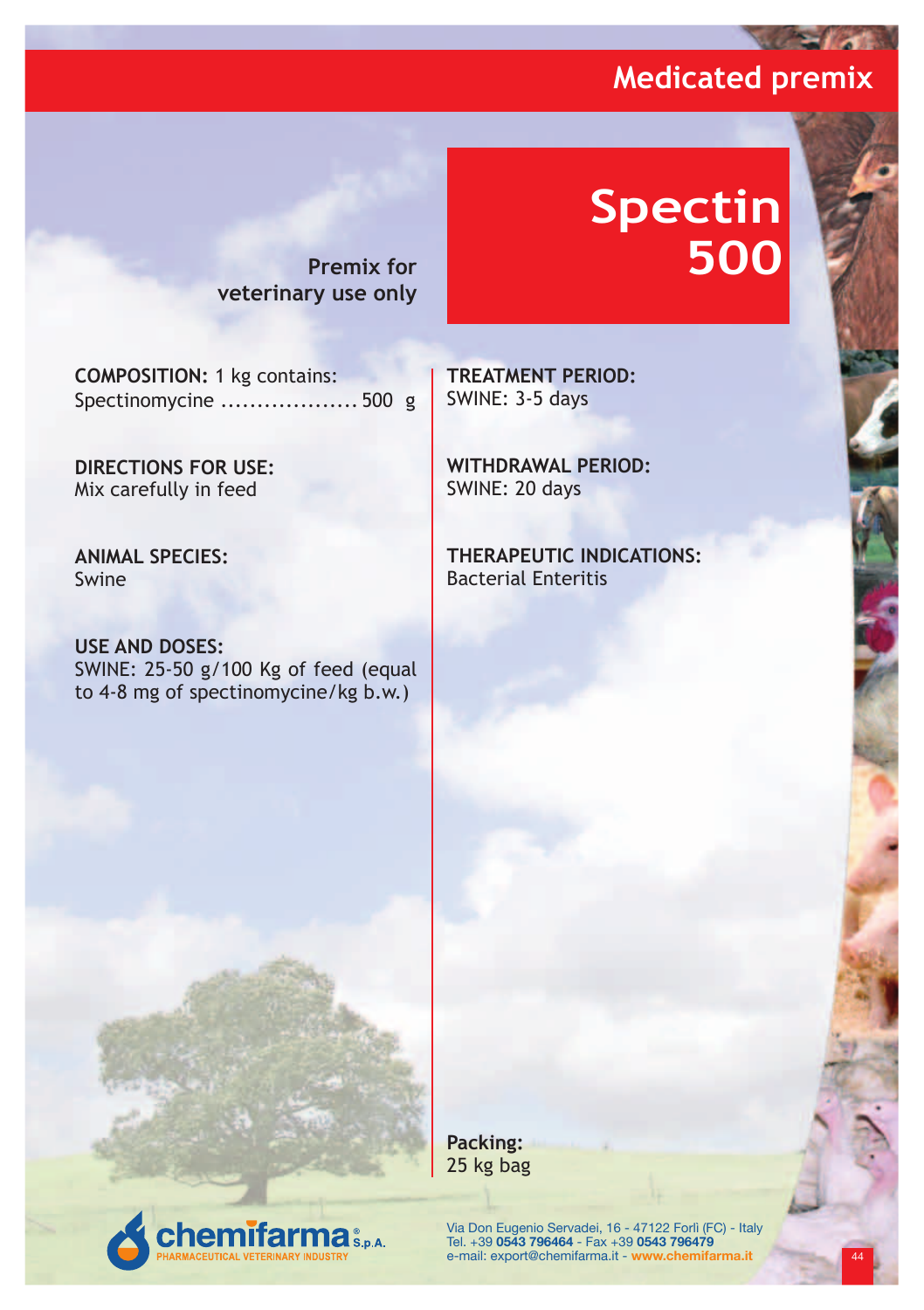**Contract Contract Service** 

**Premix for veterinary use only**

# **Tiamix**

**COMPOSITION:** 1 kg contains: Tiamulin ............................. 80 g (equal to tiamulin hydrogen fumarate 100 g)

**DIRECTIONS FOR USE:** Mix carefully in feed

**ANIMAL SPECIES:** Swine

**USE AND DOSES:** SWINE: 156-250 g/100 Kg of feed (equal to 3,7-6,0 mg of tiamulin/kg b.w.)

**emifarma** S.p.A.

**TREATMENT PERIOD:** SWINE: 3-5 days

**WITHDRAWAL PERIOD:** SWINE: 4 days

**THERAPEUTIC INDICATIONS:** Mycoplasmosis, Enzootic Pneumonia, Superficial Necrotic Enteritis

**WARNING:** Do not administer in combination with monensin, narasin, salinomycin and lasalocid

**Packing:** 25 kg bag

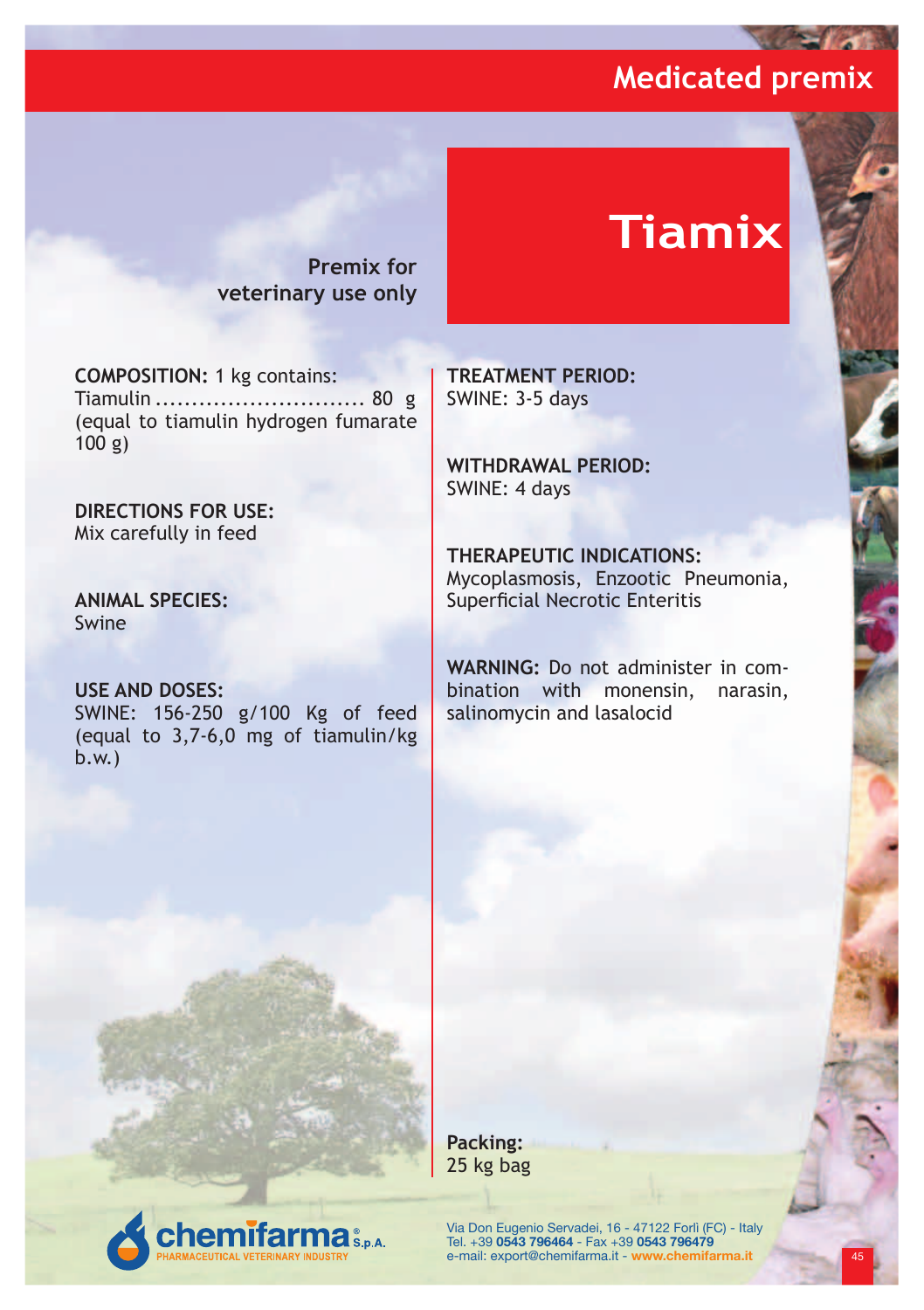**College** 

**Premix for veterinary use only**

# **Tiam-oxi**

**COMPOSITION:** 1 kg contains:

Tiamulin ............................. 40 g (equal to tiamulin hydrogen fumarate 50 g) Oxytetracicline.................... 300 g

**DIRECTIONS FOR USE:** Mix carefully in feed

**ANIMAL SPECIES:** Swine

#### **USE AND DOSES:**

SWINE: 300-500 g/100 Kg of feed (equal to 45 mg of oxytetraciclne + 6 mg tiamulin/kg b.w.)

**TREATMENT PERIOD:** SWINE: 5 days

**WITHDRAWAL PERIOD:** SWINE: 8 days

#### **THERAPEUTIC INDICATIONS:**

Mycoplasmosis, complications postinfluenza or during pseudorabies, Respiratory Diseases especially Enzootic Pneumonia, infective pleuroPneumonia, atrophic rhinitis, intestinal Diseases especially colibacillosis, Superficial Necrotic Enteritis, Salmonellosis, diseases of the motor system and the serous membranes especially arthritis, polyserositis and foot-paronychia

**WARNING:** Do not administer in combination with monensin, narasin, salinomycin and lasalocid

**Packing:** 25 kg bag

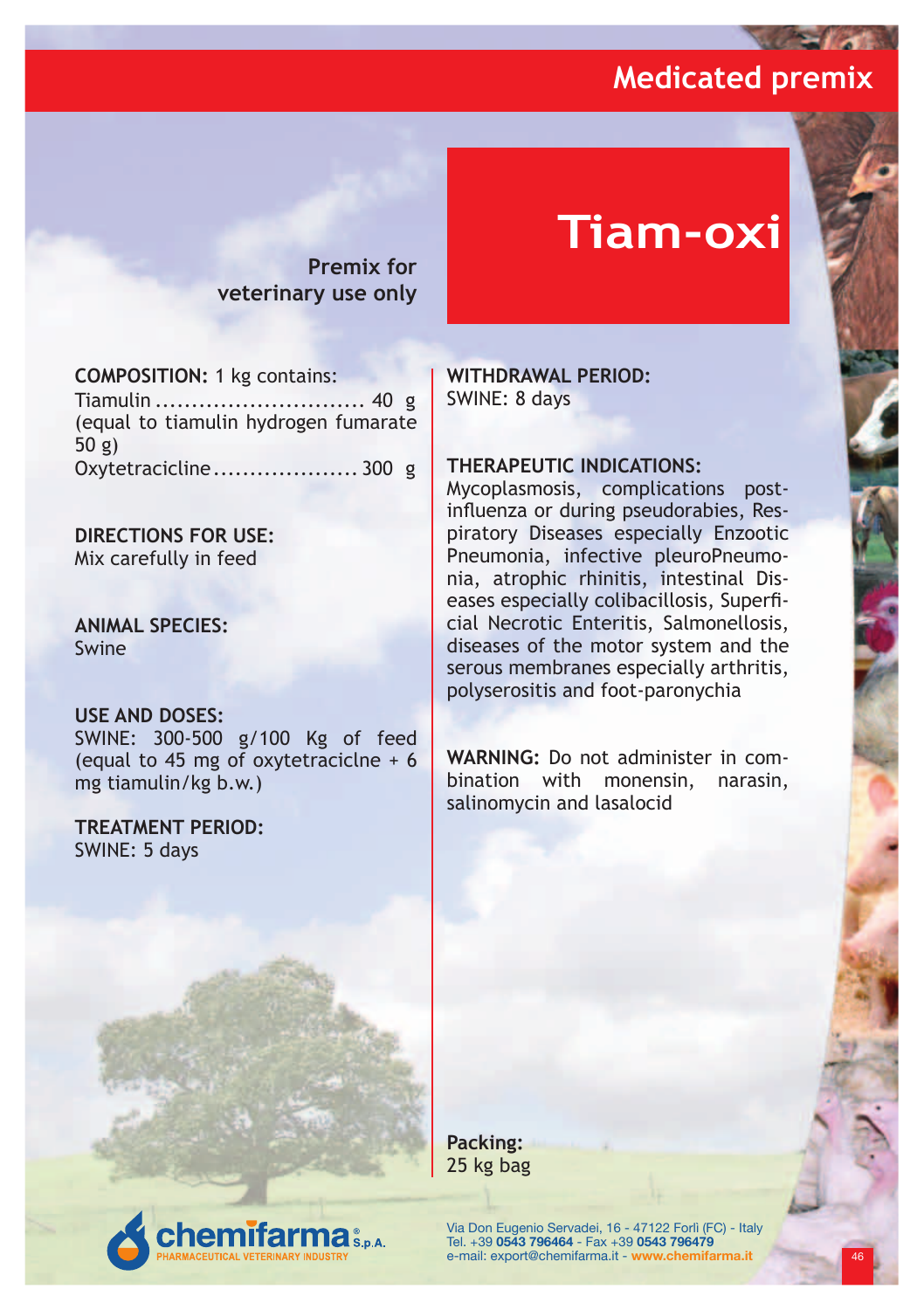**Contract of Section** 

**Premix for veterinary use only**

# **Tylosin 200 premix**

**COMPOSITION:** 1 kg contains: Tylosin tartrate.................... 200 g

**DIRECTIONS FOR USE:** Mix carefully in feed

**ANIMAL SPECIES:** Broiler, swine

**USE AND DOSES:** BROILER: 150-400 g/100 Kg of feed (equal to 25 mg of tylosine/kg b.w.)

SWINE: 100-300 g/100 Kg of feed (equal to 10-12 mg of tylosine/kg b.w.)

**TREATMENT PERIOD:** BROILER: 3-5 days SWINE: 3-5 days

**WITHDRAWAL PERIOD:** BROILER: 12 days

SWINE: 16 days

#### **THERAPEUTIC INDICATIONS:**

BROILER: Chronic Respiratory Diseases SWINE: Enzootic Pneumonia, Necrotic **Enteritis** 

**Packing:** 25 kg bag